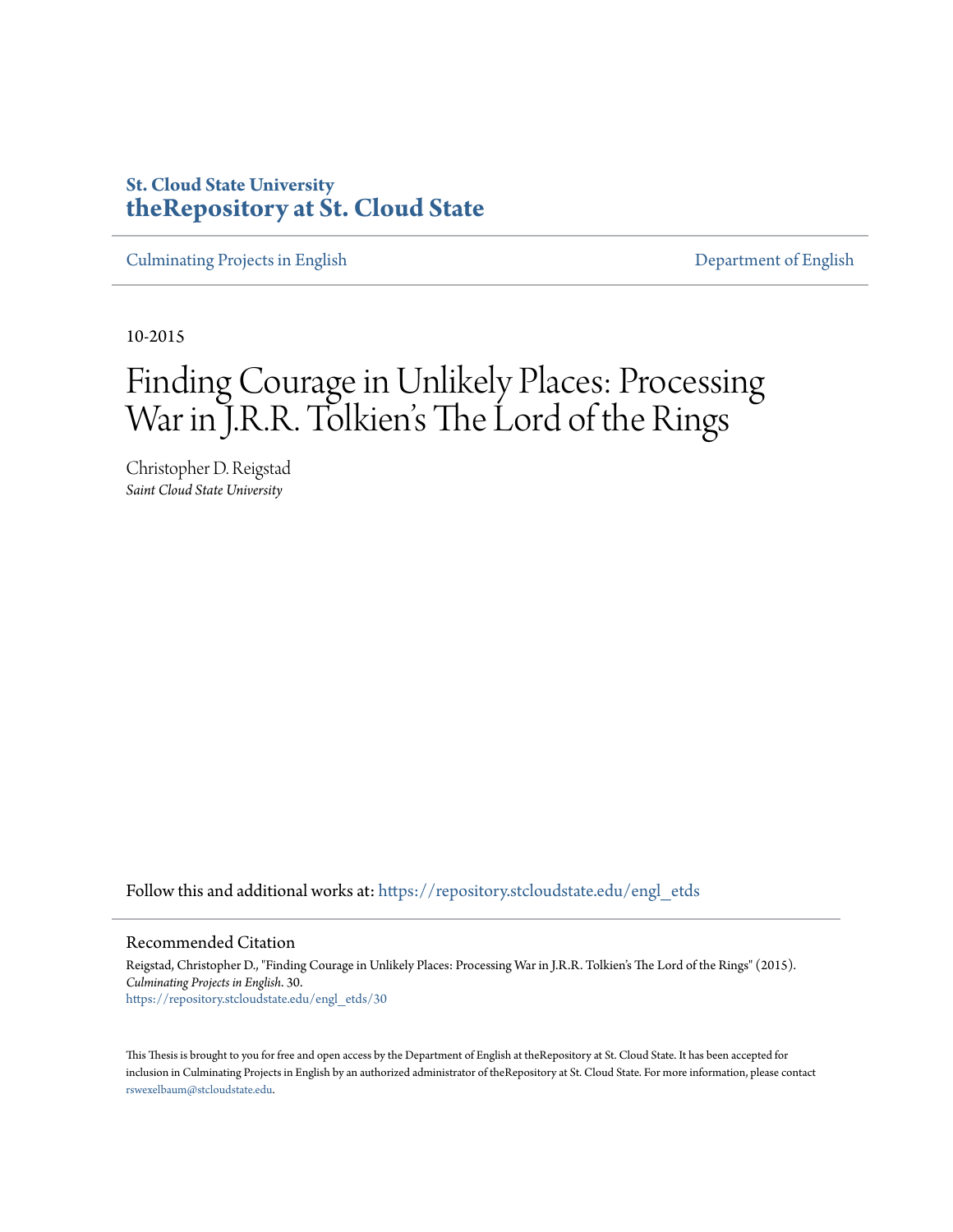# **Finding Courage in Unlikely Places: Processing War in J.R.R. Tolkien's**

## **The Lord of the Rings**

by

Christopher Reigstad

## A Thesis

Submitted to the Graduate Faculty of

St. Cloud State University

in Partial Fulfillment of the Requirements

for the Degree

Master of Arts in

English: English Studies

October, 2015

Thesis Committee: Glenn Davis, Chairperson Monica Pelaez Maureen O'Brien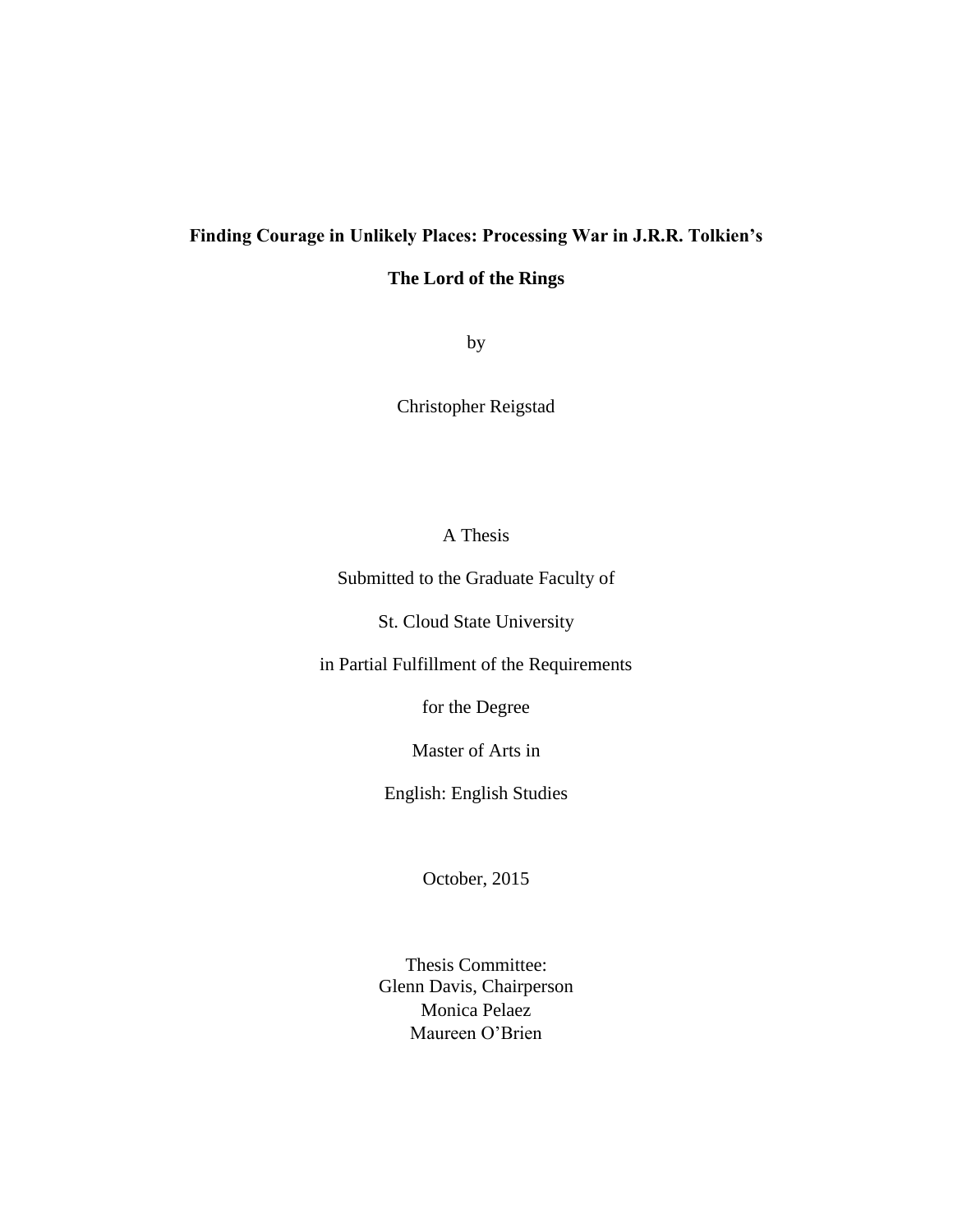#### **Abstract**

This thesis analyzes perceptions of abilities in J.R.R. Tolkien's 1954 novel, *The Lord of the Rings* and how his novel is written to comment on cultural ideas common in midtwentieth century England. Tolkien focuses on challenging negative attitudes towards wounded soldiers returning from war and showing that injured individuals have abilities that might not initially be seen and their injuries should not be seen as inabilities. Through *The Lord of the Rings,* Tolkien also comments on small-minded attitudes, such as provincialism and isolation. This thesis argues that Tolkien uses provincial characters to demonstrate the dangers of small-mindedness and serve as an example to his readers, encouraging them realize the world is larger than they might assume and to explore the world so that they can grow as individuals. By challenging these cultural norms, Tolkien comments on cultural norms and negative attitudes common in the aftermath of the World Wars.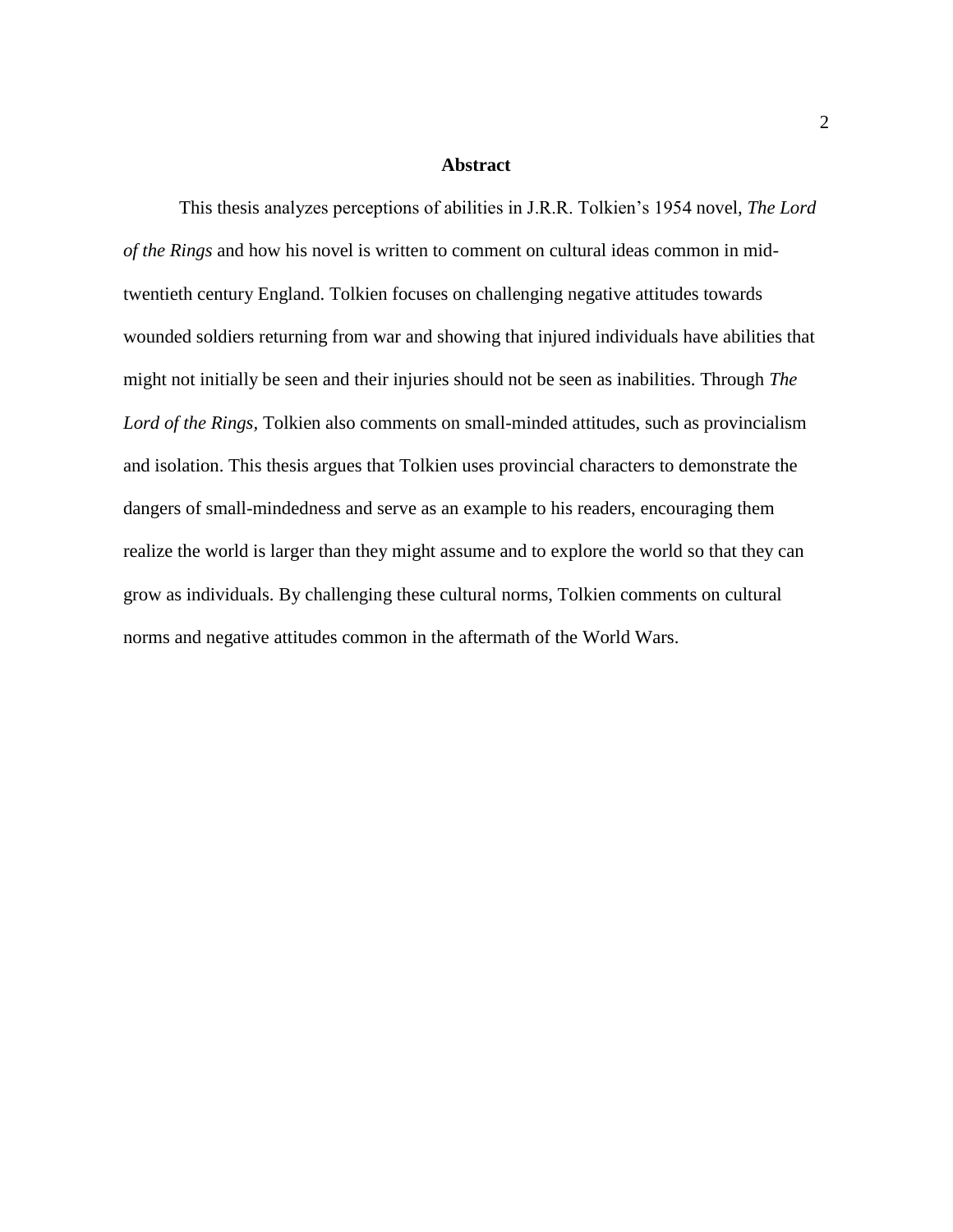# **Table of Contents**

| Chapter | Page           |
|---------|----------------|
|         | $\overline{4}$ |
| L.      | 12             |
|         | 14             |
| II.     | 30             |
|         | 34             |
|         | 48             |
|         | 54             |
|         | 62             |
|         | 63             |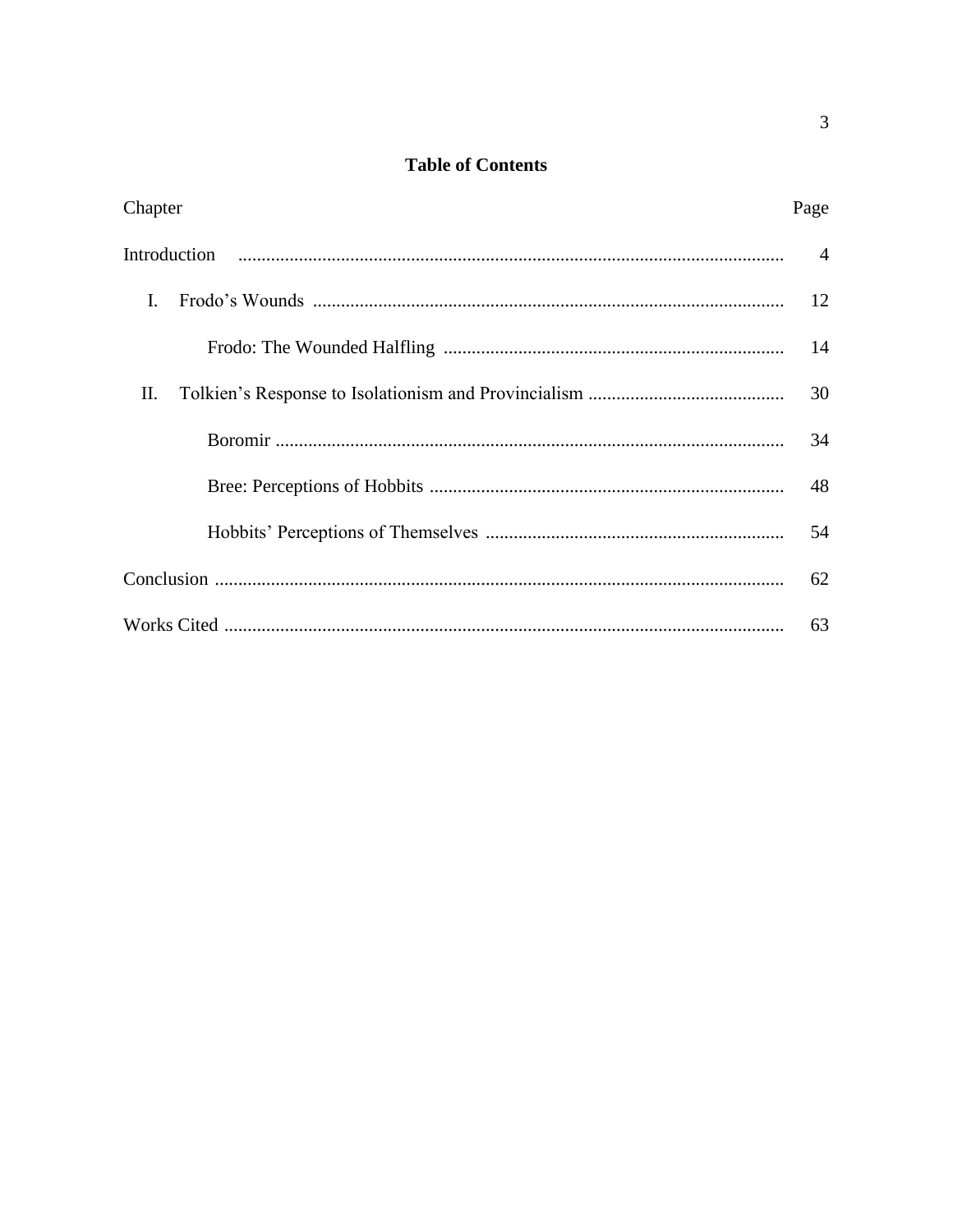#### **Introduction**

J.R.R. Tolkien composed *Lord of the Rings* between 1937 and 1949, during a time of great social, political, and cultural change in England and around the world, and this thesis argues that Tolkien uses his novel as a critique to reveal and comment on British culture in the 1930s and '40s. In particular, Tolkien is focused on challenging negative attitudes towards wounded soldiers after they returned from war, showing that injured individuals have abilities that people might not initially perceive. The novel also comments on small-minded attitudes, such as isolationism and provincialism; this thesis argues that Tolkien included small-minded characters as a way to encourage his readers to realize the world is larger than they might assume and that exploring the world and challenging their own attitudes is a good way to become more beneficial members of society. By challenging these cultural norms, Tolkien is able to comment on cultural norms and negative societal attitudes that were common during and after the World Wars.

Much of this emphasis on perceived ability can be seen in Tolkien's portrayal of hobbits, who are physically smaller than the other races in Middle Earth and come from a seemingly insignificant place, causing other characters to perceive them as unimportant. Tolkien uses hobbits to challenge the negative cultural notions that "insignificant" people cannot do great things. Tolkien began writing his novel during World War  $Two<sup>1</sup>$  and his personal experiences undoubtedly played a role in his creating process. Additionally, Tolkien fought in World War One, where he lost most of his friends, and his sons fought in World War Two, where one son was invalided out in 1944 because of "severe shock to the nervous

l

<sup>1</sup> Janet Brennan Croft, John Garth, Humphrey Carpenter, Brian Rosebury and other scholars have shown the wars' influence on Tolkien in their respective works.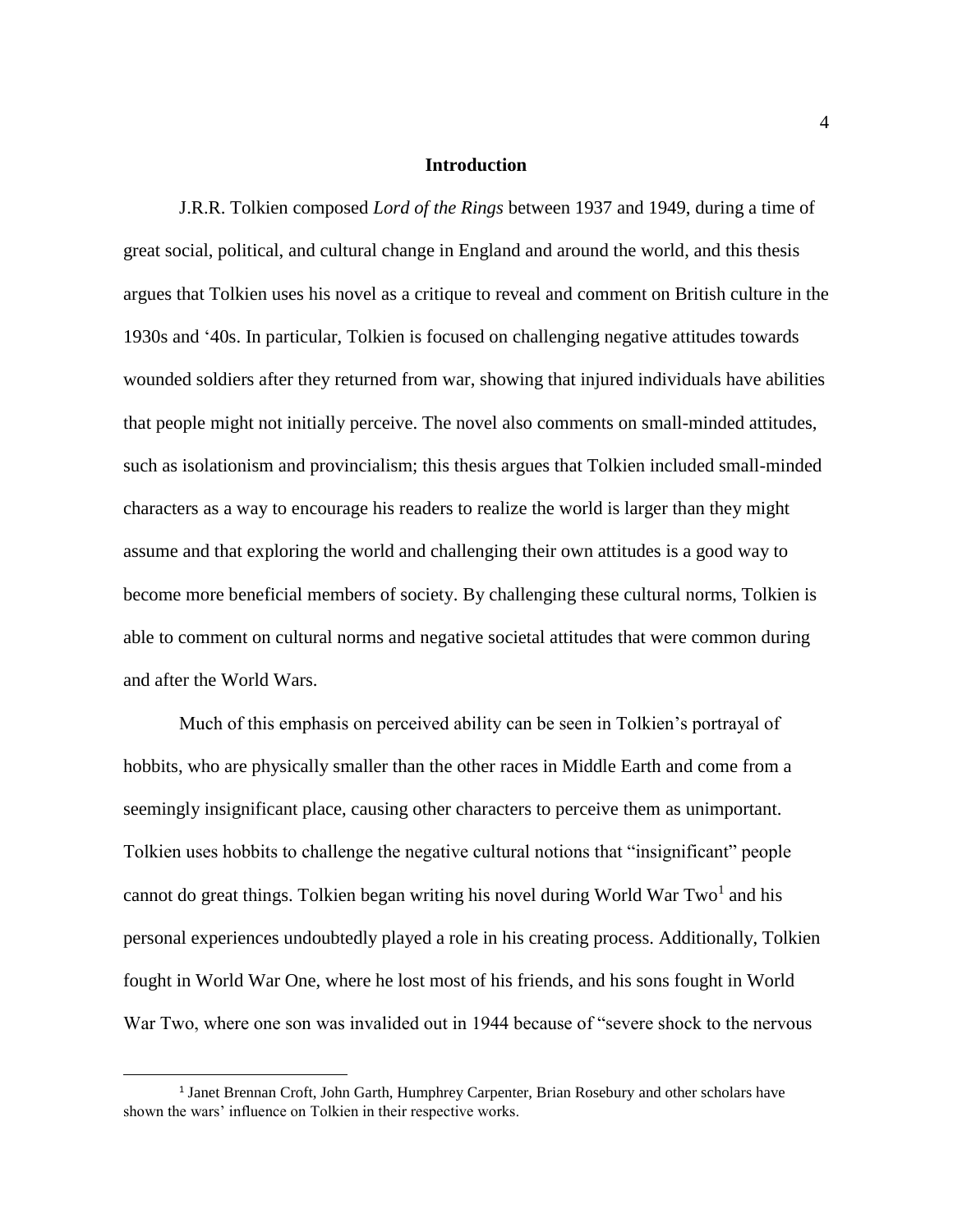system due to prolonged exposure to enemy action," (Drout 699) so he was well acquainted to loss and injury resulting from war. Charles Mosely writes "The Great War marked millions of men who survived. They saw their comrades die, often horribly" (11). Six million died from injury or disease during 1914-1918 (Cohen 1). World War Two, which Tolkien lived through, was equally horrible. The official records of World War Two left about three-quarters of a million British servicemen and over one and a half million German soldiers with permanent disabilities, which included blindness, loss of limb, and chronic diseases. In *The War Come Home,* Deborah Cohen writes about treatment of British veterans of World War Two and explains that veterans with disabilities were marginalized and discrimination was common (3). Many disabled veterans felt "forsaken" and could not get jobs (Cohen 102). Even those who were lucky enough to get a job were given "monotonous" tasks and still had trouble providing for their families (Cohen 114-116). In his biography on Tolkien, John Garth explains how wars drastically changed the lives of the people involved: "[t]he war imposed urgency and gravity, took [Tolkien] through terror, sorrow, and unexpected joy, and reinvented the real world in a strange, extreme force" (309), suggesting that the destruction of the World Wars affected Tolkien in way that inspired him to comment on the destruction it caused. Nancy Marie Ott adds that the World Wars took many of Tolkien's best friends and gave him a reason to write: "Despite the action he had seen, Tolkien was not wounded. His friends from the TCBS [tea club] were not so fortunate. One was killed on July 1; another was killed in December. The deaths of his friends affected him greatly, paradoxically inspiring him to continue with his own work so that the legacy of their friendship would not be lost" (para 12). Tolkien's close, personal experience with the World Wars allowed him to make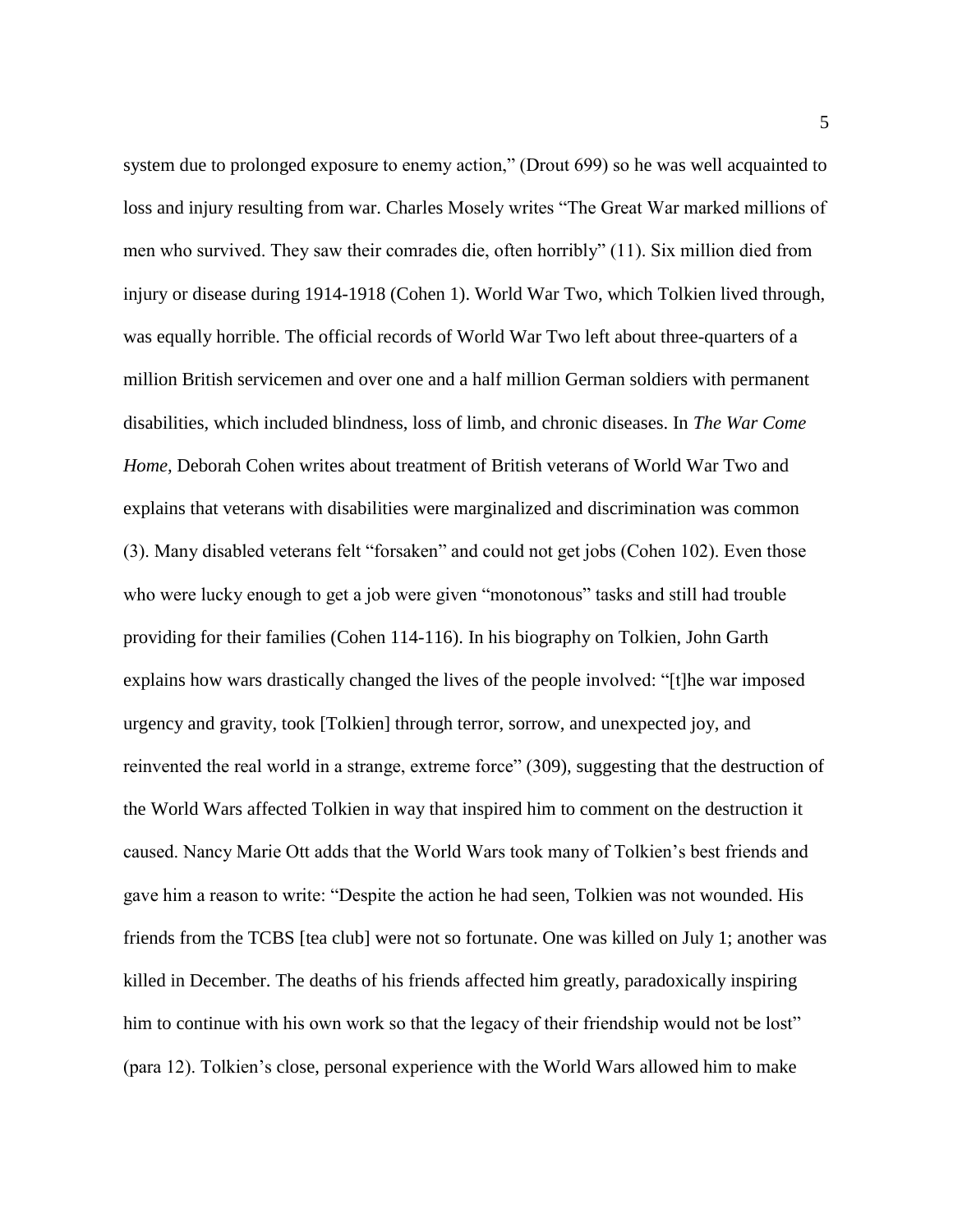observations that others might not; one of those observations was the perceptions of disabled veterans.

With his experience in the World Wars, Tolkien would have been aware of negative perceptions towards soldiers with disabilities and it is highly likely that his novel reflects his attitudes on war and its destructive nature. Cohen describes the negative treatment wounded veterans received upon returning home. She writes that "Each disabled veteran appeared to bring the war's horrors home with him" (2). These disabilities prevented the veterans from doing simple tasks such as "hold[ing] an umbrella," sleeping, and climbing stairs (2). Worse yet, disabled veterans were perceived as "endangered the peace" (2). Disabled veterans could not find much work and they knew their conditions would not drastically improve. Tom Shippey writes that Tolkien and other noted fantasy writers at the time were "combat veterans, present or at least deeply involved in the most traumatically significant events of the century, such as the Battle of the Somme…Nor can anyone says that [authors like Tolkien] turned their backs on these events. Rather, they had to find some way of communicating and commenting on them" (viii). Because Tolkien was at the great battle, he saw at first hand the bravery of his fellow comrades, but he also saw negative treatment towards the brave soldiers' injuries. People often demonstrated small-minded attitudes and did not realize the depth of sacrifice made by the soldiers of the World Wars. Through his novel, he could show his readers the bravery of soldiers and show that the injuries are more than disabilities, but rather marks of courage. In so doing, he is able to challenge negative perceptions and attitudes, and encourage people to give disabled veterans the respect and kindness they deserve.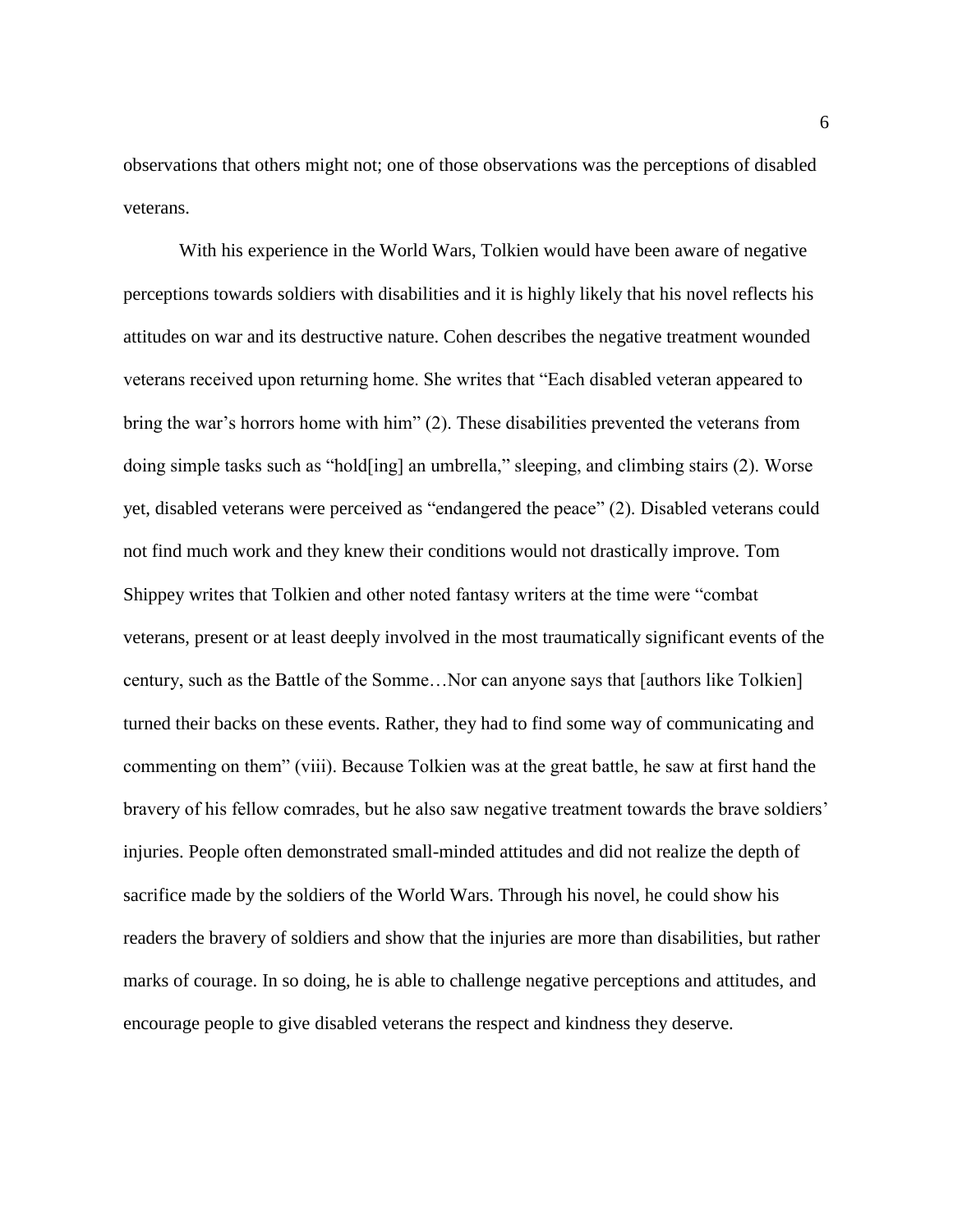Much of the nineteenth and twentieth century included discrimination against people with disabilities and Tolkien uses his novel to bring awareness to people struggling with mental and physical ailments. There were some improvements in America, Britain, and Western Europe during the 1930's, but public perspectives on disabilities were still overwhelmingly negative (Jeffereys 415). Most people with disabilities were reduced from a "whole and usual person to a tainted, discounted one" (Goffman 3). The generations after the World Wars expressed their prejudices freely, did not hesitate to generalize, and "[N]o one talked of 'racial stereotypes'" (Shepard 9). These generations spoke of their disabilities freely. Tolkien was writing his novel in the 1930s and 40s and undoubtedly saw these common injustices towards people with disabilities, including treatment towards his fellow soldiers.

Another attitude that Tolkien was interested in challenging was the small-mindedness common in mid-twentieth century Britain. One facet of small-mindedness was isolationism. Much of Britain, and the rest of the world, was content with staying out of the affairs of others. However, this was not always constructive because it encouraged apathy. By challenging isolationism, Tolkien is able to show the problems of isolation by showing that the small-mindedness of isolation leads to corruption, misjudgments, and stagnation.

Tolkien directly addresses his concern about isolation in his letters. When asked what the purpose of life is, part of his answer was "we are individuals (as in some degree are all living things) but do not, cannot, live in isolation, and have a bond with all other things, ever closer up to the absolute bond with our own human kind" (Carpenter "Letter 310" 399). The idea the people are bonded, connected in some way, seems to have been on his mind as he wrote *The Lord of the Rings*. As an example, Tolkien explains that the elves have adopted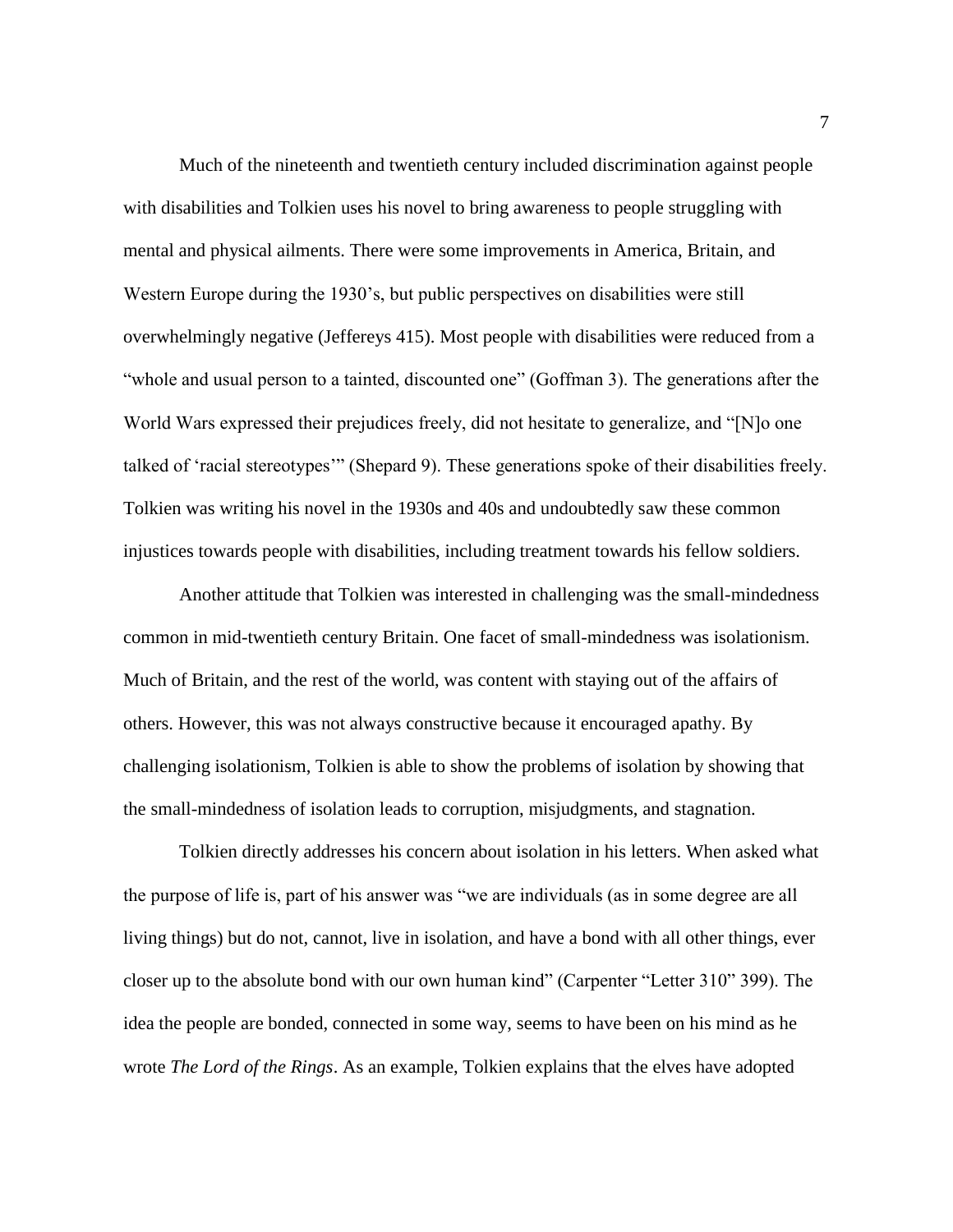isolationist tendencies that led to stagnation. He describes the isolation of elves as a device of Sauron: Elves "regret the past" and "become unwilling to face change...as if a [person] were to hate a very long book still going on, and wished to settle down in a favorite chapter" (Carpenter, "Letter 181" 236). Tolkien extends this metaphor throughout the entire novel, showing that isolation as a whole leads to stagnation.

Studying isolationism offers a useful lens to look at how countries interacted during the twentieth century and sheds light on why Tolkien was interested in challenging smallminded viewpoints and the apathy that often attended them. During the twentieth century, many countries were content with staying out of the affairs of other countries. This isolation is most obvious in the years during Adolf Hitler's Nazi Germany. Few countries were willing to stop Germany as it invaded other neighboring countries. Germany was violently gathering territory for several years before World War Two even began. Many countries, including England, did not realize the danger Hitler posed and tried to stay out of the fray, hoping a war would not come; Ellison notes there was a sense of "unreality," leading to the war being thought of as "the Phoney War" (17). Much of this disbelief came "from indications apparent to everybody of general unpreparedness, incompetence in high places, and military bungling of this and that kind" (Ellison 17). For these reasons, England specifically was not ready to join a war, so they hoped it would pass without incident, yet "Many felt that the war that came in 1939 could have been avoided had the Western allies acted resolutely earlier" (Mosely 12). History shows that most world countries did not want to intervene. Scholars cite a possible reason for isolationism is that countries wanted to keep the current balance of power. By intervening, they feared the balance would be lost (Baum 313-38, Fordham 163-82, Urbatsch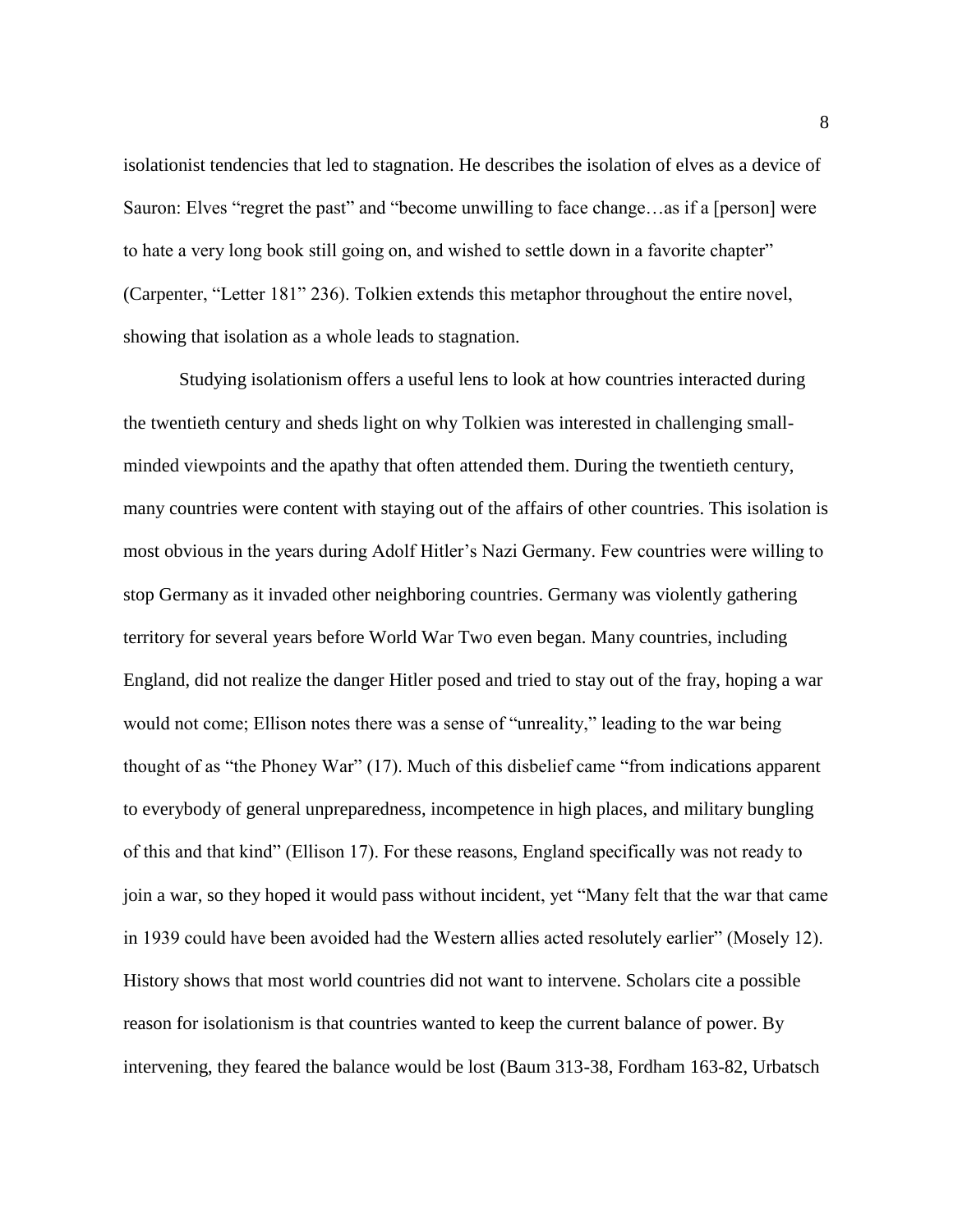472). Another reason is the fear of uncertainty; few knew what would happen if they engaged in war (Urbatsch 472). People were unwilling to do something that could potentially backfire. As a result, Germany marched over most of Europe before the other world powers began to resist. This is very likely a reason why Tolkien was interested in challenging isolationist ideas in his novel: he wanted to prevent another Nazi Germany from emerging.

Provincialism is another form of small-mindedness and also contributes negatively to characters' perceptions. Though similar to isolationism, provincialism leads to its own distinct set of problems. An aspect of provincialism is the idea that provincial people have no mind of their own (Kavanagh 237). Provincial people follow the small-minded habits of others. Unlike isolationism, which can be an active act of removing one's self from the world, provincialism tends to be a semi-subconscious habit of thinking one is better than others. However, the two are not mutually exclusive (Roy 234). Much like any time period, people in the 1940s did not usually realize they were small-minded. In 1944 Benjamin Kizer wrote about isolationism and how it often comes under the guise of nationalism and patriotism (155). People often believed that having soldiers overseas was proof that their country was not isolationist, because, naturally, an isolationist country would not send soldiers outside its borders. However, Kizer explains that strong isolation still existed. Simply because soldiers were overseas did not mean they were free of isolationism; they brought their isolationist attitudes with them. The greatest problem of provincialism is that people do not realize they are provincial. It is possible Tolkien saw this carried-over small-mindedness in France. He did not like war and likely used his novel to challenge the small-minded attitudes he encountered while fighting.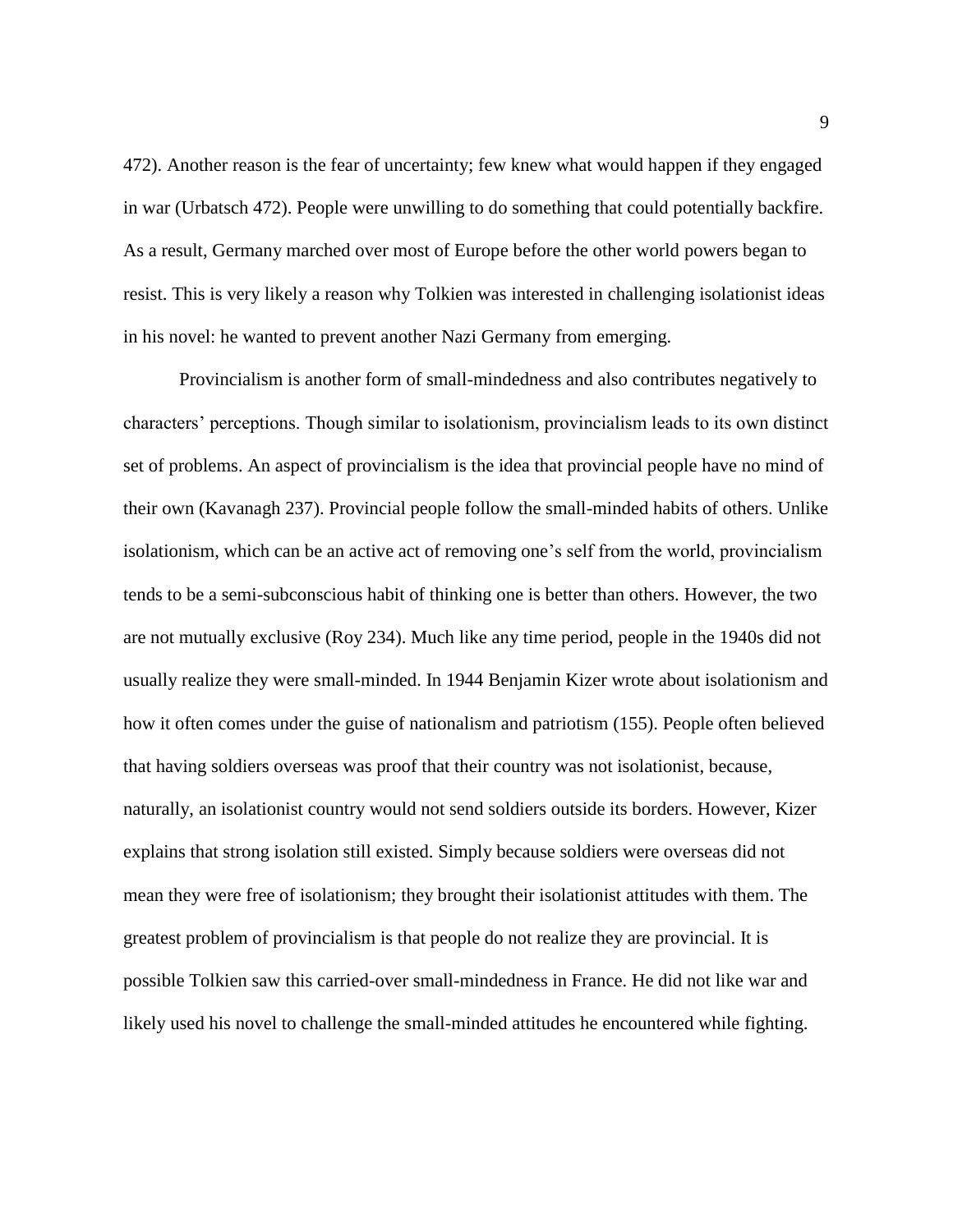In order to make the claim that Tolkien is challenging negative attitudes of twentiethcentury England, this thesis must establish that Tolkien, at least on some level, viewed Middle-Earth as an analogue of his own world. Tolkien describes Middle-Earth as "like our own, as mythical, but not more so" (Tolkien, *Reader* x), showing that Middle-Earth is similar to the world we are familiar with. It is important that he notes it is not "more so," suggesting that Tolkien did not intend to have a completely fantastical setting, but was more concerned with a realistic, applicable world that would allow him to challenge real world problems through a fantastical setting. For Tolkien, his world and our world need to be similar for him to make his arguments. Garth draws comparisons with Tolkien's world and ours when he states that "Middle-earth, I suspect, looks so engagingly familiar to us, and speaks to us so eloquently, because it was born with the modern world and marked by the same terrible birth pangs" (309). Tolkien's world also includes "the forces that form the lives of the dwellers in Middle-Earth are the same that make our lives–history, chance, and desire. It is a world bubbling with possibility, subject to natural law, and never more than a skin away from the howling primal chaos that waits outside every world" (Tolkien, *Reader* x). Middle Earth, in other worlds, is not the safest place for Tolkien's characters. However, Middle Earth is a safe place for Tolkien to comment on society without making direct challenges to his own culture. He can comment on negative attitudes of Middle Earth and his readers can make connections to the real world, but they would not feel insulted that Tolkien is commenting directly about them. In this world, Tolkien is able to challenge real world problems.

While Middle Earth is an analogue of our world, some people have made the argument that Tolkien's novel was an allegory. Tolkien, however, did not intend his novel to be read as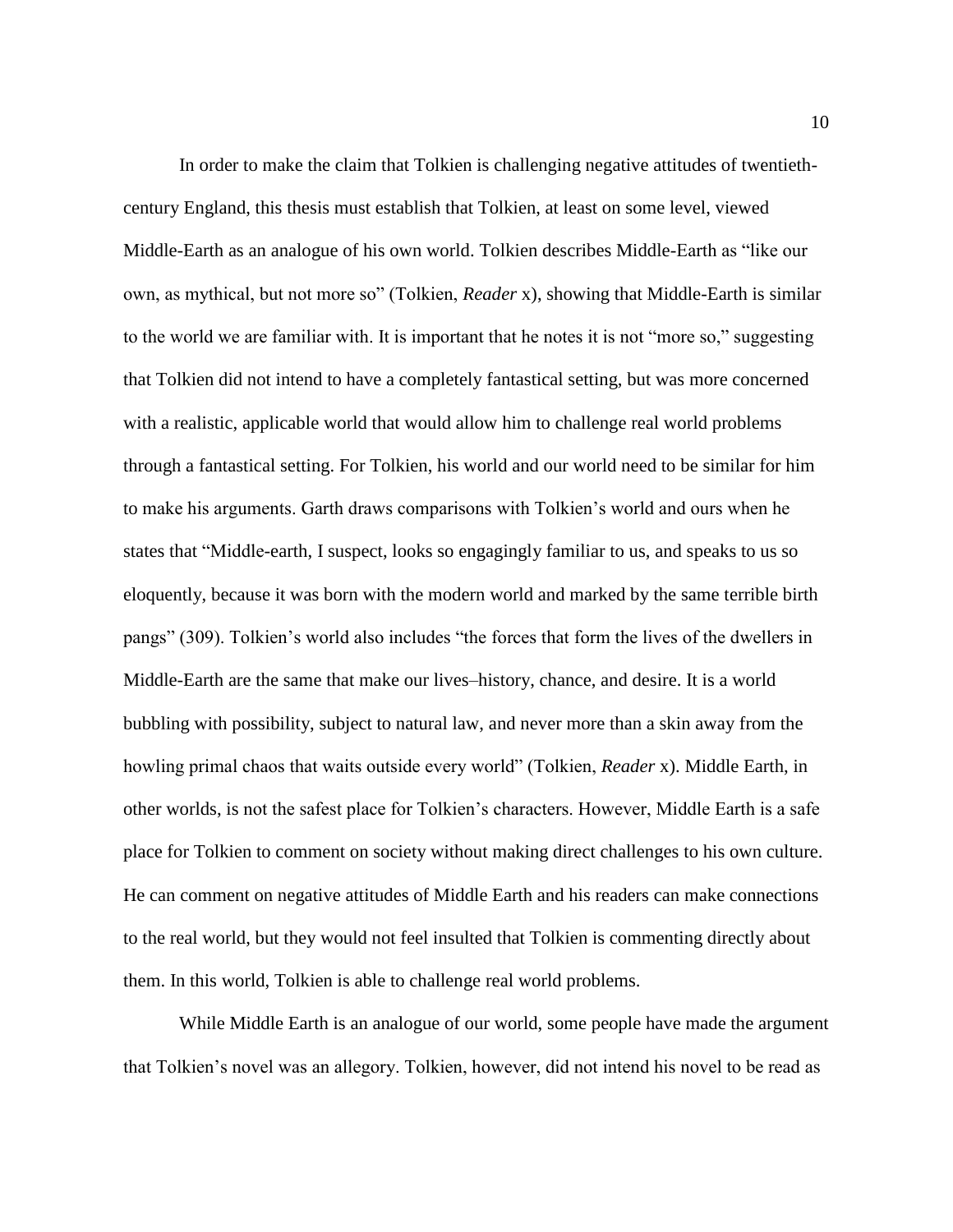an allegory, and, in a famous letter, clearly refutes that claim: "I dislike Allegory–the conscious and intentional allegory–yet any attempt to explain the purport of myth or fairytale must use allegorical language" (Carpenter, "Letter 131" 145). Peter Kreeft explains that "Tolkien's myth of the Ring is not an allegory, but it is utterly 'applicable.'" (166). Tolkien also explains this difference; he goes on to offer a distinction between 'applicability' and 'allegory,' explaining that one resides in the freedom of the reader, the other in the purposed domination of the author (Carpenter, "Letter 109" 119-123). Tolkien, then, opens a "portal" between his world and ours. Though *The Lord of the Rings* is fictional, it is still closely connected with the real world and allows Tolkien to comment on real world problems through his work. By making Middle-Earth familiar, including familiar challenges, readers will likely understand the struggles of characters, and the analogous nature of the world helps Tolkien engage with real social issues.

Chapter I of this thesis focuses on wounds, which was an important topic during the 1940s because many soldiers were returning from the war with grievous wounds. It was common for society to discriminate against them because they presumed that the presence of wounds indicated a lack of ability. Tolkien was interested in challenging negative attitudes and showing that the presence of wounds was a poor indicator of one's potential. Chapter II focuses on small-mindedness and the dangers it poses. Tolkien uses characters like Boromir the warrior to represent cultural negativity in the 1930s and '40s, showing the dangers of small-mindedness, that power can easily corrupt people who are isolated and provincial. Tolkien also uses hobbits in the Shire and the citizens of Breeland to demonstrate that smallmindedness can lead to stagnation.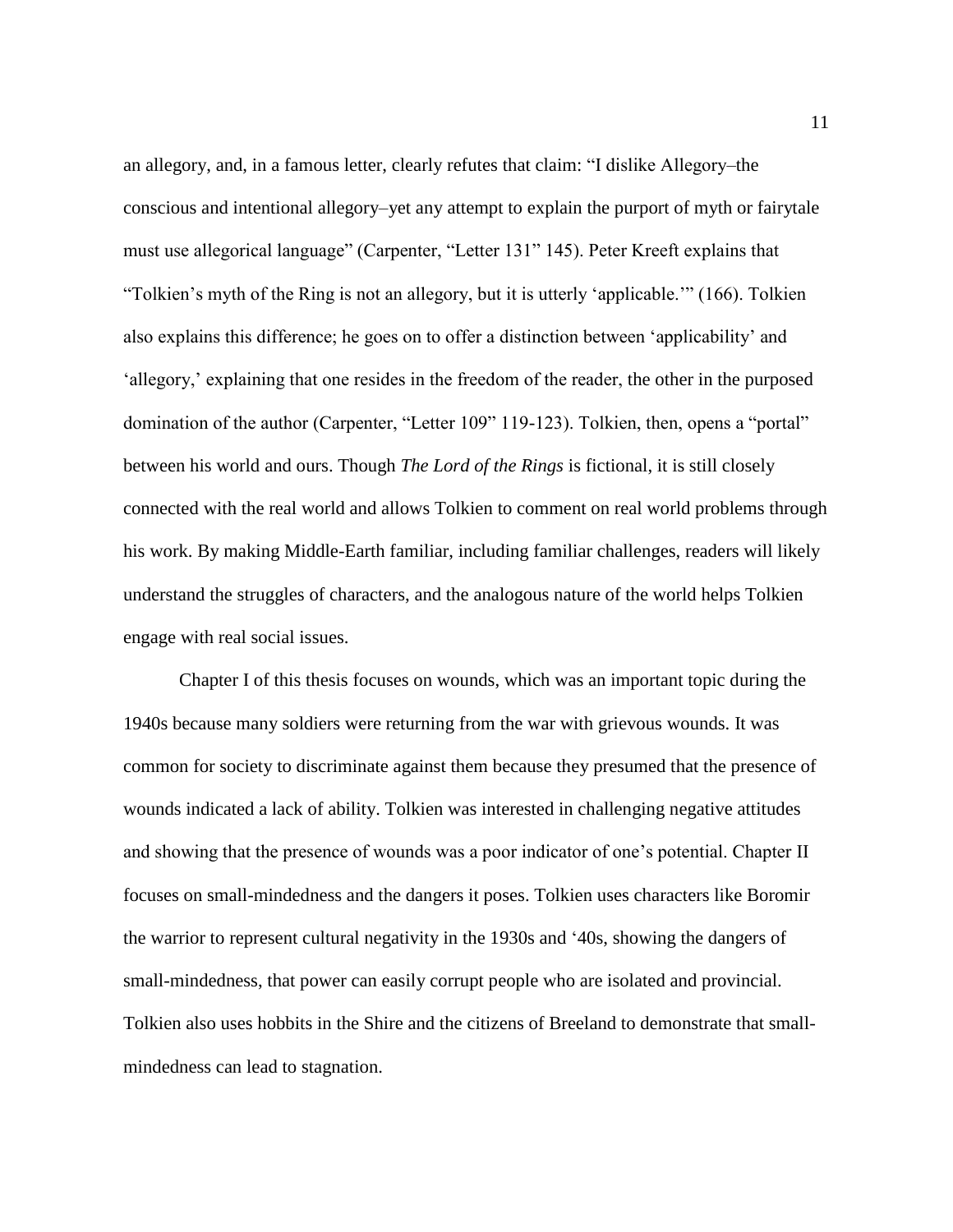#### **Chapter I: Frodo's Wounds**

As mentioned briefly in the introduction, Tolkien was writing in the 1940s and was highly influenced by World War Two. World War Two left about three-quarters of a million British servicemen and over one and a half million German soldiers with permanent disabilities, which included blindness, loss of limb, and chronic diseases. Tolkien's son, Michael, was badly wounded in World War Two and struggled to reintegrate into society. Tolkien experienced much of the horror of war in his own life as well. In the First World War, Tolkien lost many of his friends: "men he had grown up from boyhood at school, and he had known in the spring of their days at Oxford" (Moseley 4). Tolkien himself was forced off the battlefield by "'pyrexia of unknown origin'" (Carpenter *Biography* 93). Also, known as trench fever, it affected thousands of men (Carpenter *Biography* 93). Tolkien was eventually forced to return to England where he made a slow recovery (Carpenter *Biography* 93). Moseley writes "Such loss leaves permanent scars, which sometimes never heal" (4). He also writes that "the War was one of the defining things" for Tolkien's generation (Moseley 4-5). It is nearly certain that Tolkien's work was influenced by the wars. Based on Tolkien's experience with war, losing his friends to combat, and seeing people struggle to reintegrate into society, Tolkien wanted to show his readers that people's potential is not necessarily connected to or defined by disabilities or perceived weaknesses.

This chapter looks at discrimination based mainly on physical wounds, as well as discrimination based on perceptions that physically small people cannot do what physically larger people typically can. People with wounds and small statures frequently incur more discrimination because other people often perceive these traits as signs of weakness. While a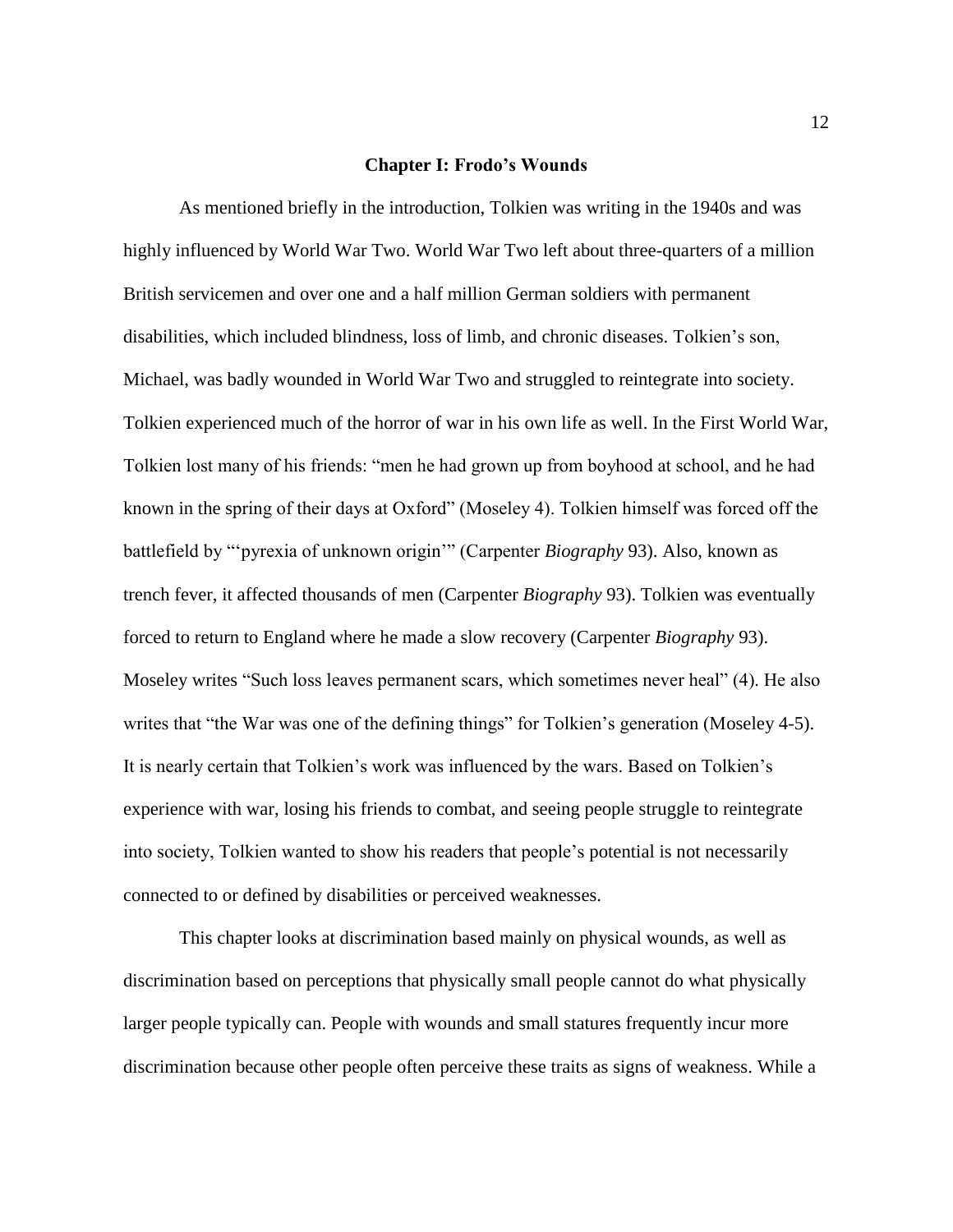physically small character may receive doubt at their abilities, a small character who incurs wounds will almost always receive doubt. Wounds only magnify the perceived weakness. The way that wounded hobbits face negative attitudes is similar to how people with disabilities are regarded: they are assumed to be weak based on their wounds or handicaps. Frodo the hobbit is wounded several times–first by a Morgul Blade at Weathertop, secondly by a spear in the mines of Moria, thirdly by the sting of the giant spider Shelob, and lastly by the bite of Gollum–and few think he is strong enough to complete his mission, yet he does. In this way, Tolkien uses Frodo to challenge negative perceptions of people with wounds.

Disability studies will be the primary lens of this chapter because it raises a discussion about the struggles of people with disabilities and will act as a useful lens for analyzing Frodo and his wounds. People with disabilities are generally treated in four distinct ways: 1) They are relegated to a separate place in society and encouraged to interact with their own kind; 2) They are considered by the majority to be inferior; 3) Their segregation is rationalized as being "better for them;" 4) They are evaluated on the basis of the categorical membership, rather than their individual characteristics (Darling 15). Some of Tolkien's characters are commonly brushed aside in a similar manner. Few characters treat hobbits as individuals and, instead, perceive them as a collective unit that can be discarded and discriminated against because of their "weakness." Smart writes of people with disabilities that "normalcy is defined solely as the absence of deviance, illness, or disability, so that the definition becomes a definition of exclusion. In other words, if deviance, illness, or disability are not present, the person is judged to be normal" (Smart 3). Lennard Davis further notices that "people seem to have an inherent desire to compare themselves to others" (3). There will always be differences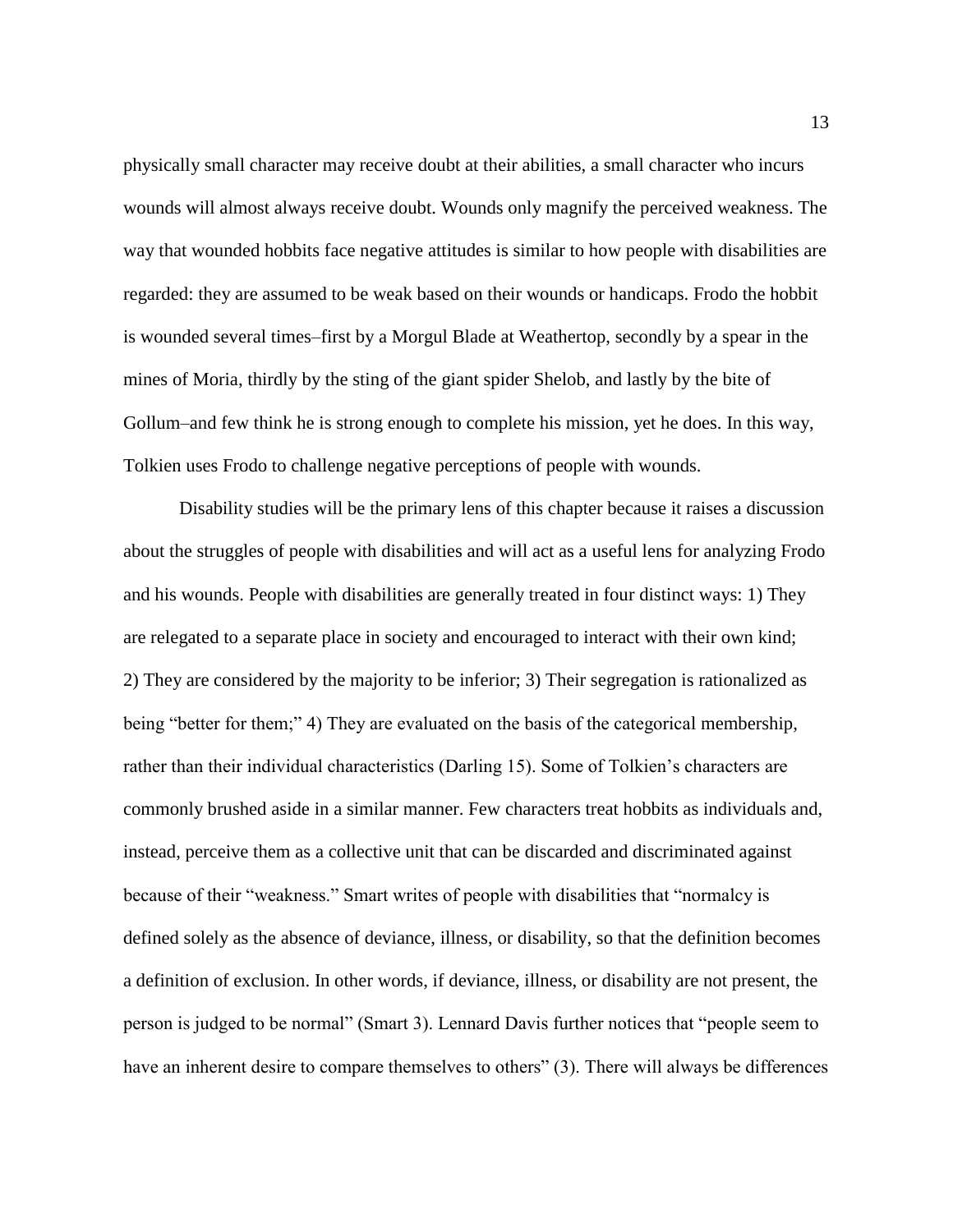between people, but one should be careful not to judge one characteristic as better or worse than another, because even perceived disabilities can, in actuality, be beneficial. Disabilities, then, become little more than an arbitrary opinion of a group that feels superior to people with abilities perceived as worse. In other words, "disabled" is often the wrong term: "differently abled" is far more accurate.

It is also important that Tolkien published his novel, because, as Cohen explains, improvements for people with disabilities are best made in public. She writes "The peace this book will describe…was forged not in back rooms and ministerial chambers but in arenas of broad public participation, in soup kitchens and makeshift local pension offices, homes for orphaned children and villas turned lazarets" (4). Change happens in public places. Tolkien does far more than simply think about injuries and their ramifications. He writes a novel and puts it in the hands of many readers, giving them the opportunity to critically think about war injuries. The way Tolkien does this is important. He does not show the reader what to do; he simply reveals the problems and allows the reader to think about the best way to engage that particular issue.

#### **Frodo: The Wounded Halfling**

Frodo faces a great deal of doubt and discrimination during his journey because of his disabilities. He is both physically small and incurs several severe wounds. The doubts of his physical abilities are based nearly entirely on his appearance. Hobbits are small, short and cannot swim, climb, ride, or run very well (*LOTR* 7). The size is obvious–they are three feet tall in a world where humans are six feet tall. So, when the small characters is wounded, other people perceive that he has less chance of success than a larger, stronger character might.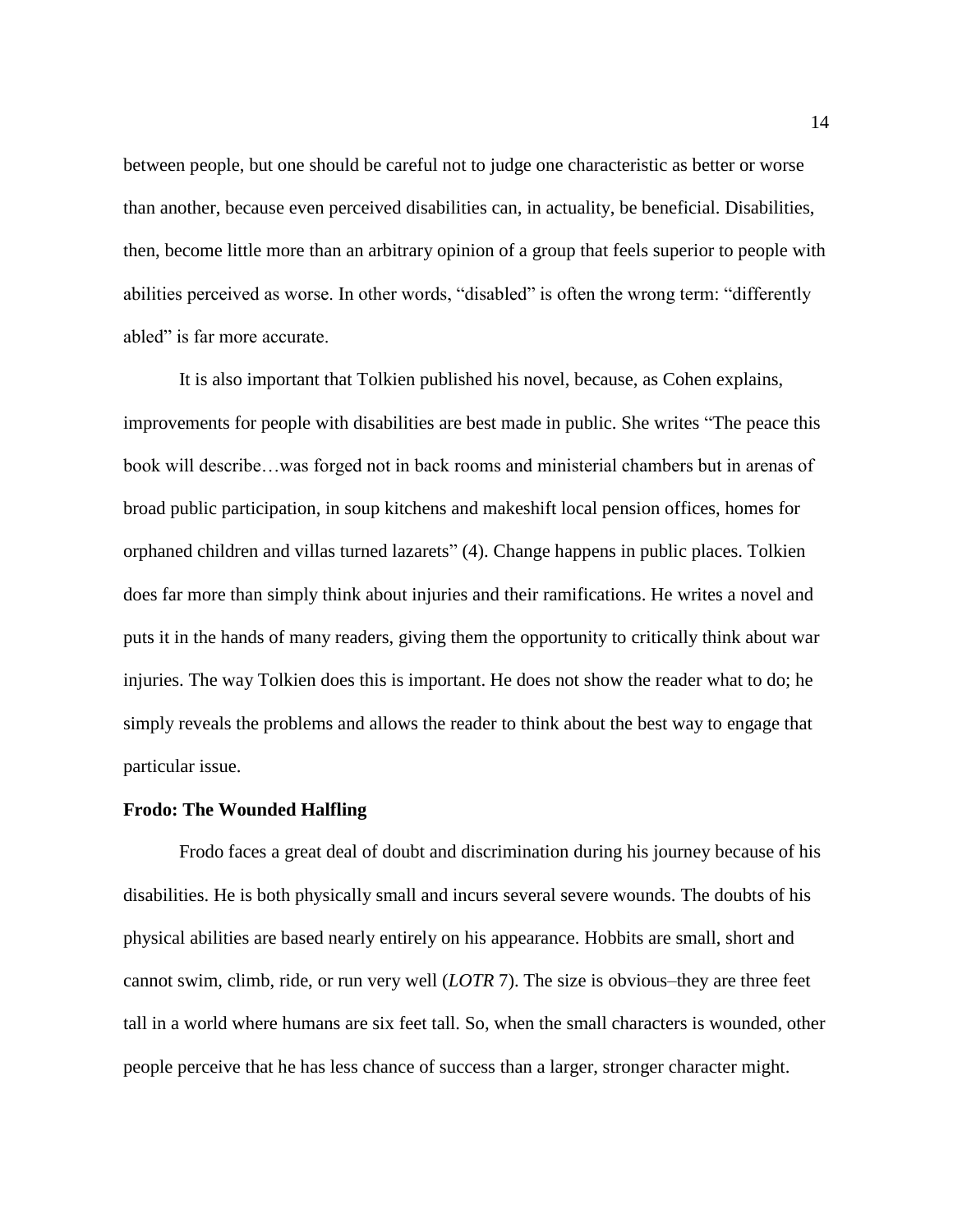Though few characters openly admit that they perceive hobbits as weak because they are small, several places allude to and encourage the assumption that their small size is evidence of perceived weakness.

Tolkien's readers would likely be aware of *The Hobbit* in which Gandalf tells Bilbo "You are a very fine person, Mr. Baggins, and I am very fond of you; but you are only quite a little fellow in a wide world after all!'" (Tolkien, *The Hobbit* 276), reminding the audience that, despite going through a great adventure, hobbits are still small people and the world is large and dangerous. Hobbits are not meant to be warriors. Hobbits have less noticeable, but still valuable, strengths as seen throughout *The Lord of the Rings*. It would be natural for readers to fear for hobbits because they appear ill-equipped for dangerous adventures. When Frodo is wounded several times throughout the story, the doubt compounds and many characters do not think he is strong enough to overcome his wounds to complete his mission. His hobbit companions worry he will be maimed for life (*LOTR* 199) and do not think Frodo would survive because he appears weak, based on what they can see. However, Tolkien shows that Frodo has strength deep within where it cannot be seen initially.

An important episode involves Frodo being stabbed on Weathertop by the Witch King, a Black Rider of Mordor. This episode is early in the novel and is set up by the idea that Frodo initially was going to make the journey by himself. However, his friends, Sam, Merry and Pippin, would not let him go by himself, which, while demonstrating loyalty, also suggests that they did not think he could do it alone. The idea that Frodo cannot do it alone seems to be on Tolkien's mind as he writes. Readers probably realize that Frodo is a small hobbit and not necessarily made for dangerous journeys, and that bringing the Ring to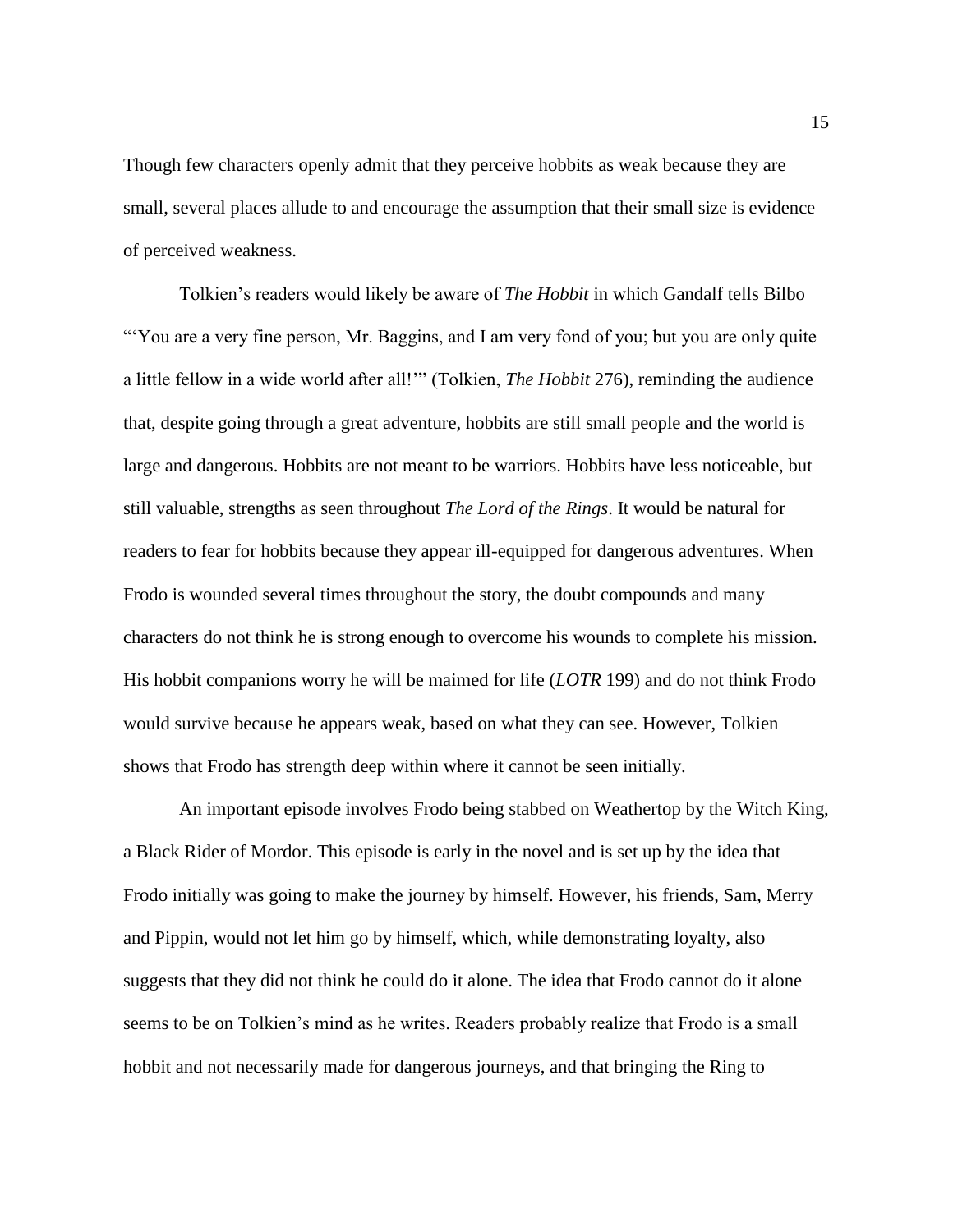Rivendell might be beyond his strength. When he is stabbed on Weathertop, the hope that Frodo can deliver the Ring to Rivendell diminishes. He is a small creature with a deep wound and it appears that he will not survive. It is important to note that, even prior to Weathertop, characters doubt Frodo's ability: they think he is too small and too weak. Initially, the mission was simply to get the Ring to Rivendell and that did not seem too difficult. However, the companions realize Ring-wraiths are tracking them and Frodo is beginning to fade. Even Glorfindel who happens upon the travelers grows quiet and his face "grew grave" (*LOTR* 211) when he saw Frodo's wound. The characters understand the danger of Frodo's wounds and their doubts cannot be easily hidden.

The pain of the Nazgul's wound is intense. It is described as "pain like a dart of poisoned ice pierced his left shoulder" (*LOTR* 196). The Black Riders stop their persistent attacks on the Fellowship after delivering it because they believe Frodo will succumb to the wound. Ever mindful, Aragorn says "'your master has a deadly wound that will subdue him to their will'" (*LOTR* 197). And indeed, the wound grows worse: "Frodo dozed, through pain of his wound was slowly growing, and a deadly chill was spreading from his shoulder to his arm and side" (*LOTR* 198).

The weapon that delivers Frodo's wound is described in great detail. Aragorn held the Morgul blade:

It was a "long thin knife. There was a cold gleam in it. As Strider raised it they saw that near the end of its edge was notched and the point was broken off. But even as he held it up in the growing light, they gazed in astonishment, for the blade seemed to melt, and vanished like a smoke in the air, leaving only the hilt in Strider's hand". (*LOTR* 198)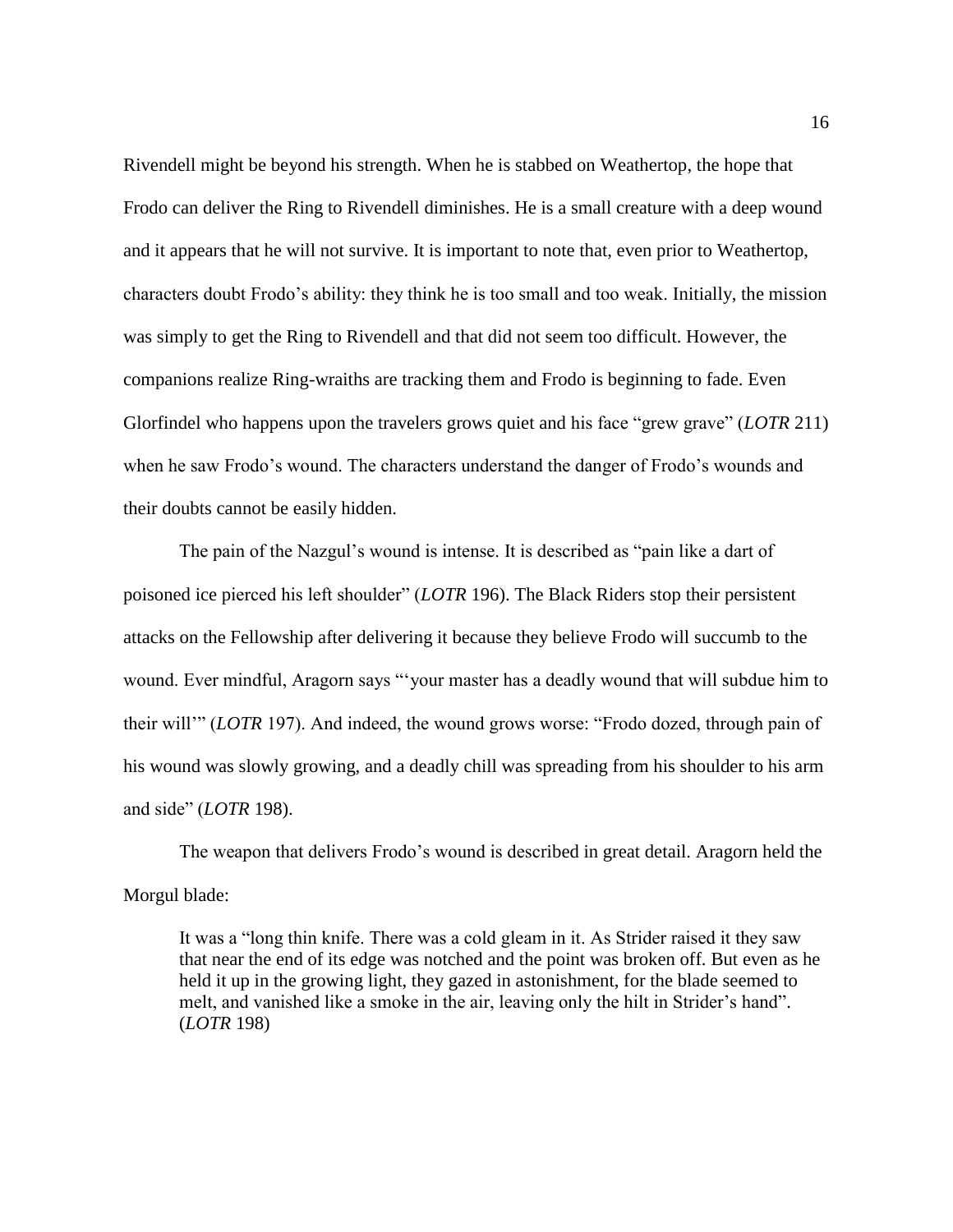Glorfindel the elf later sees the blade and says "There are evil things written on the hilt...thought maybe your eyes cannot see them," suggesting an otherworldly evil (*LOTR* 210). He continues "be wary, and handle it as little as you may!" (*LOTR* 210). Glorfindel, a weapon expert, also treats the Morgul blade with great care because he knows the danger it holds. The weapon is no ordinary blade, showing the severity of Frodo's wound. From such a vicious weapon, his wound would never fully heal.

There is a mythical plant, Athelas, that has great healing powers, but even this herb cannot treat such a severe wound. Aragorn says "over such a wound as this its healing powers may be small" (*LOTR* 198). Again, Frodo's wound is terrible and he is in dire need of aid. Even with athelas, "the life did not return to his arm, and he could not raise or use his hand. Frodo would need medical help that only Elrond the famous elf could provide" (*LOTR* 199). No traditional methods could cure Frodo.

Frodo "wondered if he would remain maimed for life" (*LOTR* 199). This fear makes him doubt himself and wonder "how they would now manage to continue their journey" (*LOTR* 199), showing that his wound affects more than just his body; the blade wounded his entire being and even the morale of the travelers seems wounded. Aragorn and the other hobbits "trudged along" with "their heads down, and their backs bowed under their burdens. Even Strider seemed tired and heavy-hearted" (*LOTR* 199-200), showing how destructive Frodo's actions and the wound itself were. Though Tolkien does not explicitly write about his characters' wounds as symbols of suffering in the real world, Frodo's wounds are likely a comment on wartime injuries all the same.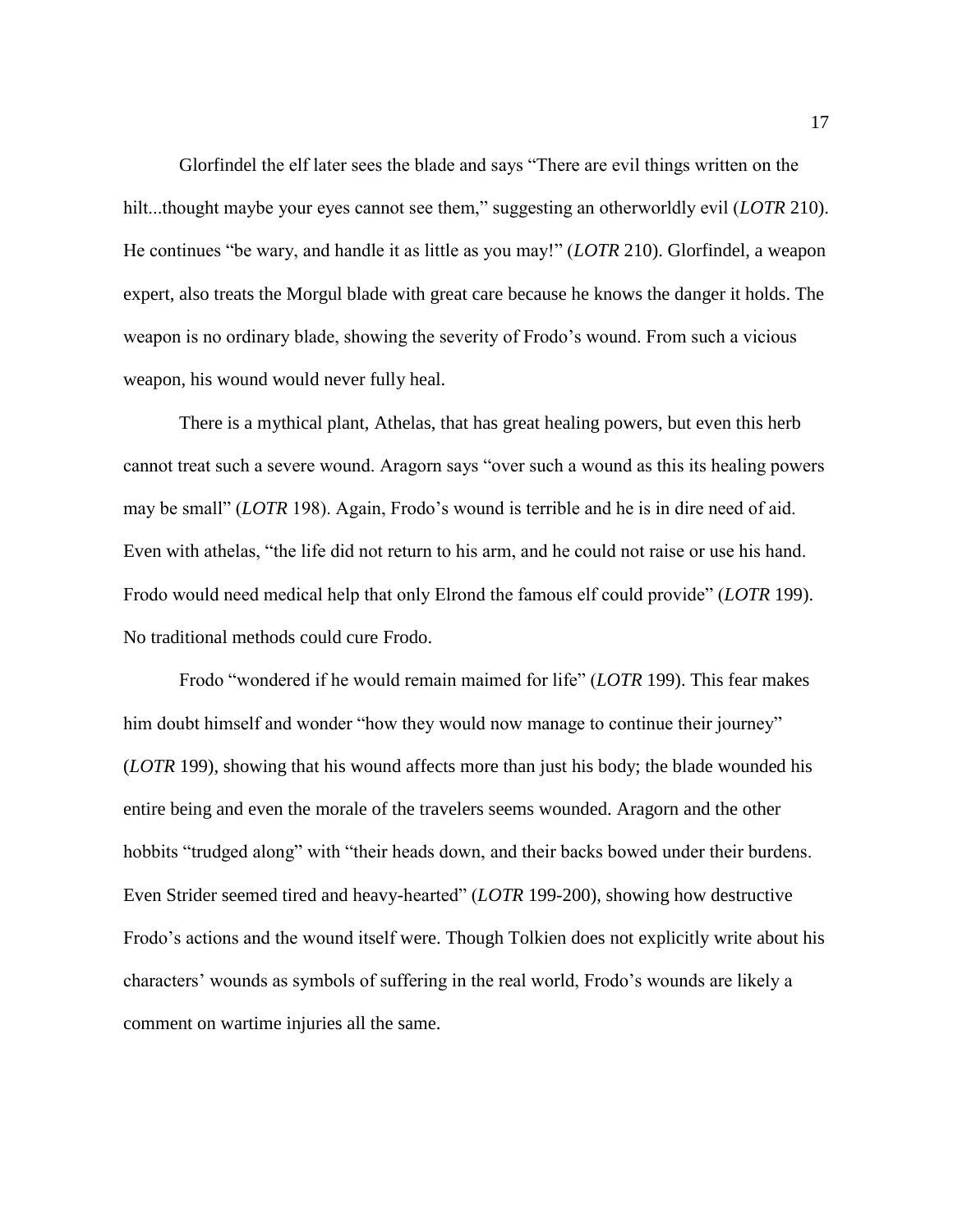It is important to note that Frodo feels shame because of his wound and this is something that many soldiers felt after becoming injured in war. Helms writes that "Frodo bears his wounds and scars well [comparatively speaking], not trying to burden any with his ailments and always thinking of how his affairs affect those for whom he cares" (2). However, he does burden his companions. As Frodo's wound grows worse, his strength leaves him: "He felt too weak to stand...It was impossible for Frodo to walk" (*LOTR* 199) and he is unable to speak (*LOTR* 200). For a long part of the journey to Rivendell, Frodo does little; he rides the pony and rarely interacts with the others. In his particular case, Frodo must ride a horse because he cannot walk, effectively slowing the party and causing doubt towards his ability. A key element to note is that Frodo is silent. A reason for his silence is shame: "He bitterly regretted his foolishness, and reproached himself of weakness of will" (*LOTR* 199). Frodo knew he should not slip on the Ring, yet he failed, realizing that he had obeyed not his own desire but the wishes of the enemy. This in turn, makes Frodo feel ashamed and causes his companions to have doubts about his abilities. With a wounded party member, they must plan their course very carefully because they did not feel like they could face the "greater danger" again (*LOTR 199*).

Many soldiers felt shame because of their injuries and the inability to do actions they once could, much like Tolkien portrays in Frodo. Though Frodo's companions treat him with respect, people with disabilities are often subjugated to normative expectations by people without disabilities (Davis 131). When they cannot perform at a level that most people can, they, naturally, feel ashamed. The problem is worsened when the expectations are presented as "righteous presented demands" (Davis 131). People with disabilities are treated as though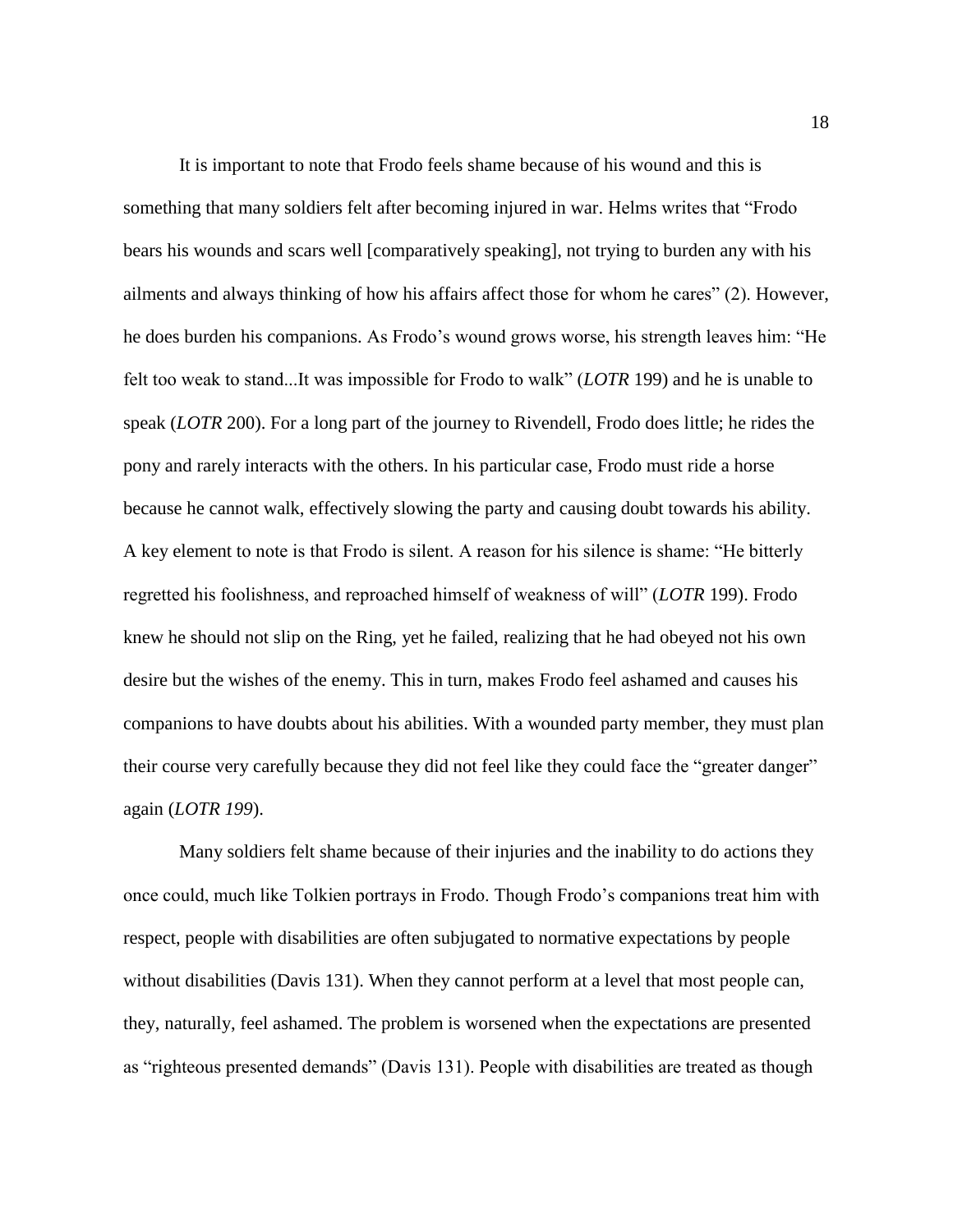they should be able to do what others can and are treated poorly if they cannot. Often people without disabilities do not realize they are doing this until they are shown otherwise.

Despite the wounds and doubts, Frodo, with the help of his companions, outruns the wraiths and is healed in Rivendell, showing the toughness of a creature not often considered overly tough. In Rivendell, Frodo is reunited with Gandalf. Gandalf makes the important observation "it seems that Hobbits fade reluctantly. I have known strong warriors of Big People who would quickly have been overcome by that splinter, which you bore for seventeen days" (*LOTR* 222). Though Frodo was tended to by Elrond "who is a master of healing," Gandalf tells Frodo he was tended to for "four days and three nights," showing the medical treatment for his wound was a long affair (*LOTR* 221). Gandalf and company were "terribly anxious," because they knew the wound was severe and he admits "I had very little hope; for I suspected that there was some fragment of the blade still in the closed wound. But it could not be found until last night. Then Elrond removed the splinter. It was deeply buried, and it was working inwards" (*LOTR* 221). This wound effectively would render Frodo a slave to the Nazgul. Gandalf also notes the black riders "tried to pierce your heart with Morgul-knife which remains in the wound. If they had succeeded, you would have becomes like they are, only weaker and under their command. You would have become a wraith under the dominion of the Dark Lord; and he would have tormented you for trying to keep his Ring, if any greater torment were possible than being robbed of it and seeing it on his hand" (*LOTR* 222). Frodo was about to suffer a fate worse than death: he would be an undead slave and watch Sauron come back to power, knowing that it was because of his own weakness. Gandalf even says "it was a terribly narrow shave." Frodo, however, resisted the wound and avoid great catastrophe.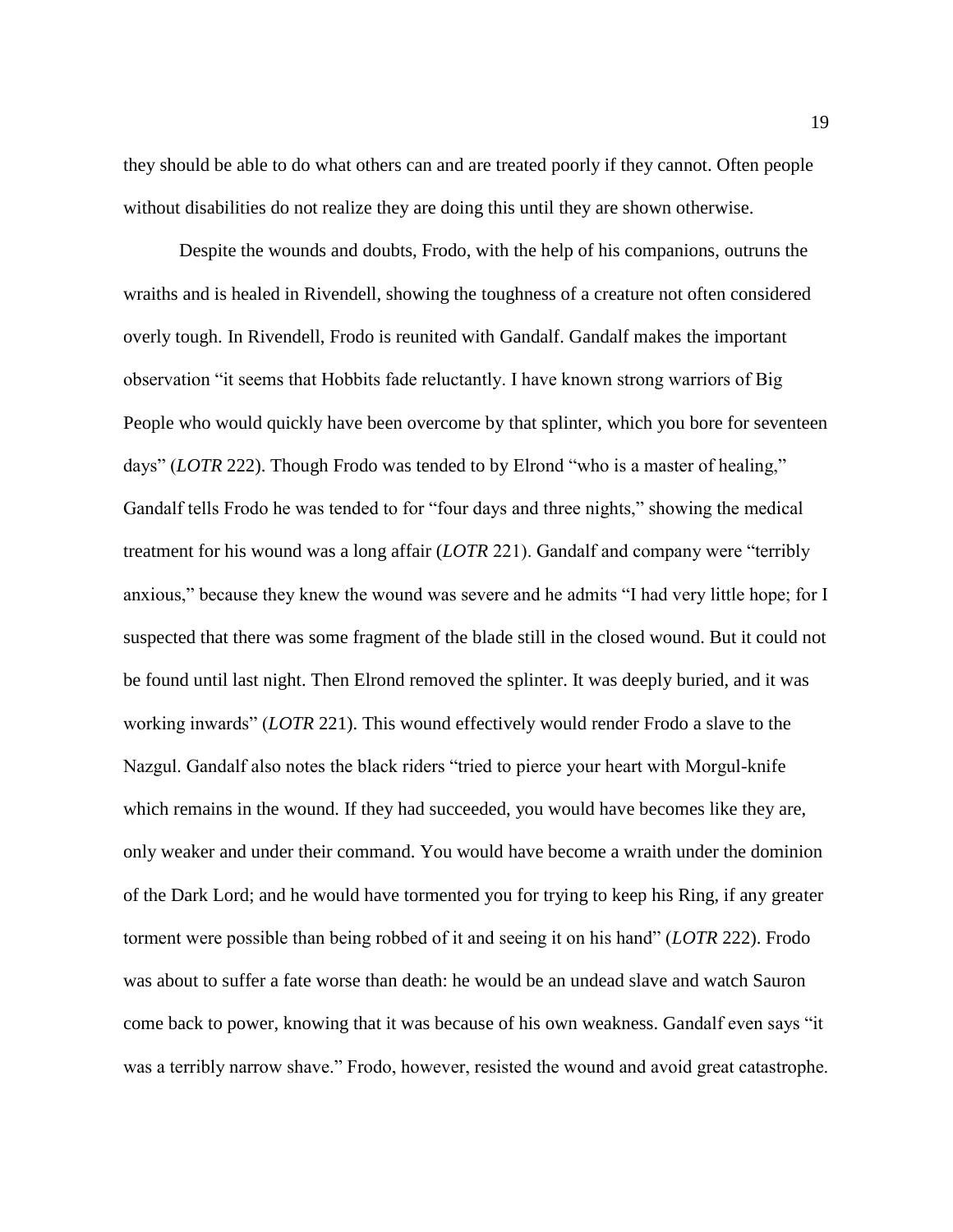Gandalf mentions Frodo's courage saved him: "For your heart was not touched, and only your shoulder was pierced; and that was because you resisted to the last" (*LOTR* 222). Because he resisted, Frodo survives and reveals his inner toughness. Frodo is biologically able to bear terrible burdens longer than many humans, showing hobbits have far more potential than many other (usually human) characters give them credit for. So, despite being perceived as weak, Tolkien shows that Frodo is far tougher than he appears. The quote is also important because of the rhetoric. Frodo, essentially, is being praised for his heroism, much like soldiers are during wars. Though Tolkien emphasizes that his story is not an allegory of World War Two, we see that he is not immune to cultural influences. Like other writers of wars, Tolkien's narrator is glorifying Frodo's behavior, which would be similar to how soldiers of the World Wars would have been praised.

Another episode which suggests that Tolkien was interested in challenging superficial impressions comes when the Fellowship reaches Moria, an underground realm abandoned by the dwarves and now overrun by orcs, trolls, and more fearsome creatures. Just as Frodo was able to reject the incursion of the Morgul blade through an innate strength, so is he able to hold his own on the battlefield. This episode shows how weak his companions believe him to be, but also further establishes his almost preternatural resolve.

One could call Frodo's decision to charge into battle foolish, but the situation is dangerous and one must fight. Aragorn is actually impressed with Frodo's bravery: "One for the Shire!...The hobbit's bite is deep! You have a good blade, Frodo son of Drogo!" (*LOTR* 325). Aragorn has seen many good fighters, so his words are a high compliment. Aragorn's words also suggests that Frodo's move was not foolish. His coming wound was because of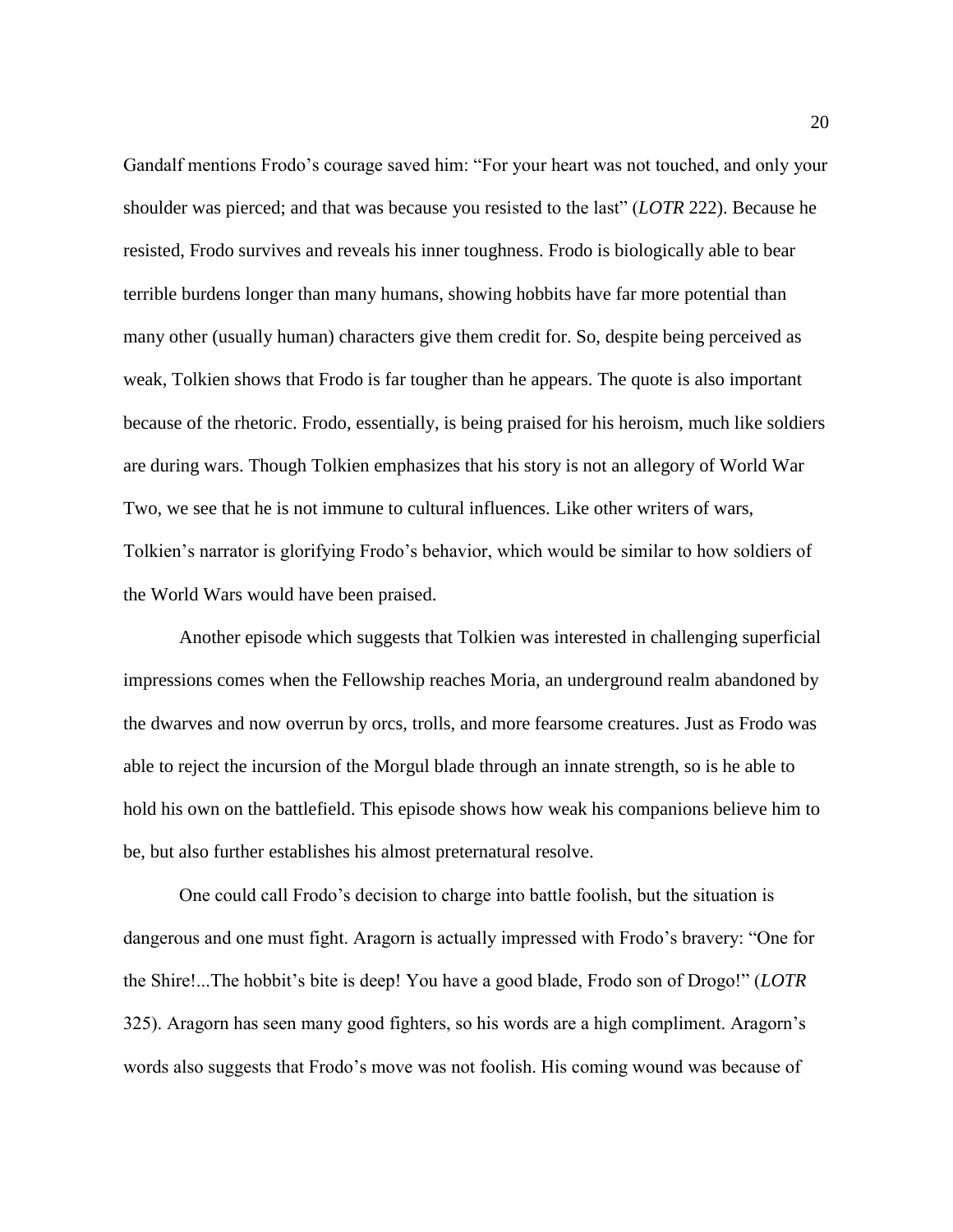bravery, not because of a mistake, like at Weathertop. The wound Frodo incurs in Moria is deadly, but because of the randomness of battle.

While Frodo is brave and possesses latent strength, he is still physically smaller than the other physically stronger fighters such as Aragorn, Gimli, Legolas, or Boromir. During the battle an Uruk engages him: the foe was "a huge, orc-chieftain, almost man-high, clad in black mail from head to foot" (*LOTR* 325). This a formidable foe and grotesque as well "His broad flat face was swart, his eyes were like coals, and his tongue was red" (*LOTR* 325). In addition to being strong, he was scary, making an even more intimidating enemy. The orc was well armed with a great spear and hide shield (*LOTR* 325). His prowess is evident when he turns Boromir away and evades Aragorn's attack. The orc was also quite intelligent and knows to attack Frodo. His attack catches Frodo in the side and hurls him against the wall, pinning him (*LOTR* 325). Frodo falls and Aragorn picks him up in their retreat.

Moments later Frodo says "'I am all right...I can walk. Put me down!'" (*LOTR* 326) and "Aragorn nearly dropped him in amazement. 'I thought you were dead'" (*LOTR* 326). The spear blow could have, and should have, been fatal. Aragorn can hardly believe Frodo survived and incredulously says "'I can only say that hobbits are made of stuff so tough that I have never met the like of it...That spear-thrust would have skewered a wild boar'" (*LOTR* 327). His skepticism hints at the idea that he did not think that Frodo was capable of surviving. Frodo replies that he was injured by the blow: "'I feel as if I had been caught between a hammer and an anvil'" and "He found breathing painful," showing that the blow was powerful and capable of great damage (*LOTR* 328). Most other people would have been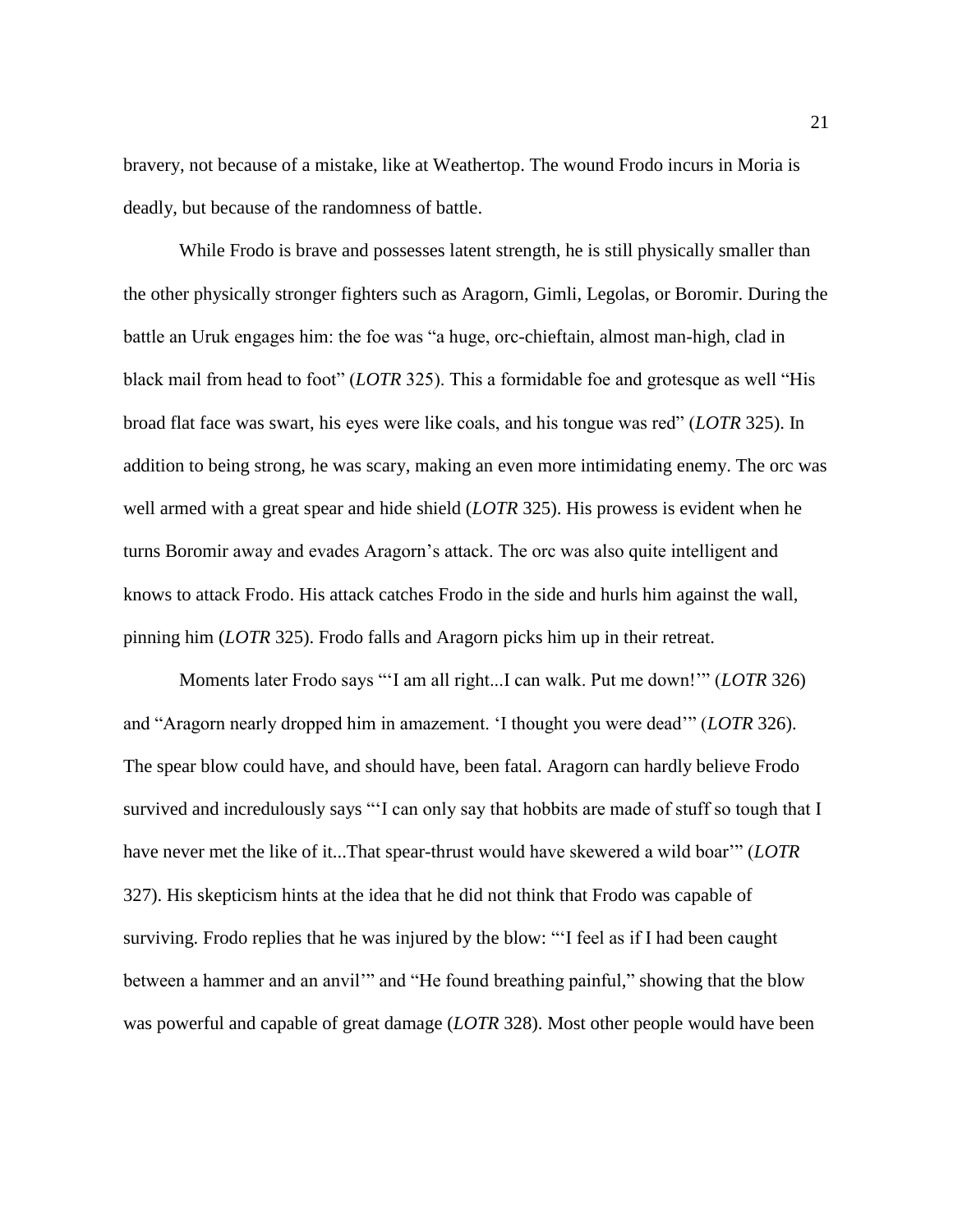killed by such a blow, yet Frodo seems to have a strength that people cannot easily see, but it drives him forward.

It should also be noted that Frodo was wearing Bilbo's mithril armor. Because of the mithril, an extremely strong fabric, the blade does not pierce him, but, like chain mail, does not stop the weapon's force–the spear blow, then, would be like a hammer–and Frodo's wounds reflect this:

There was a dark and blackened bruised on Frodo's right side and breast. Under the mail there was a shirt of soft leather, but at one point the rings had been driven through it into the flesh. Frodo's left side was also scored and bruised where he had been hurled against the wall. (*LOTR* 336)

The mithril armor only protected Frodo from the jagged edge of the spear; his wound is still quite serious.

Another serious wound comes from Gollum. At Mount Doom, Frodo decided to keep the Ring but Gollum, who is desperate to take back his "precious," takes it back by biting off Frodo's finger that wore the Ring. The description of the wound is not overly graphic, but effectively shows Gollum's heinous act: "Sam saw Gollum's long hands draw upwards to his mouth; his white fangs gleamed, and then snapped as they bit. Frodo gave a cry, and there he was, fallen upon his knees at the chasm's edge" (*LOTR* 946). There was little heroism in this wound because Frodo had failed to cast the Ring into the flames. The Ring was only destroyed because Gollum took it from Frodo. Frodo's failure would likely cause him embarrassment and shame because of his failure.

This episode highlights Frodo's limitations. Through the first part of Frodo's journey, Tolkien is intent on showing that a seemingly insignificant person can do great things, even when few others see strength in them. By the time Frodo arrives in Mordor, it is clear that a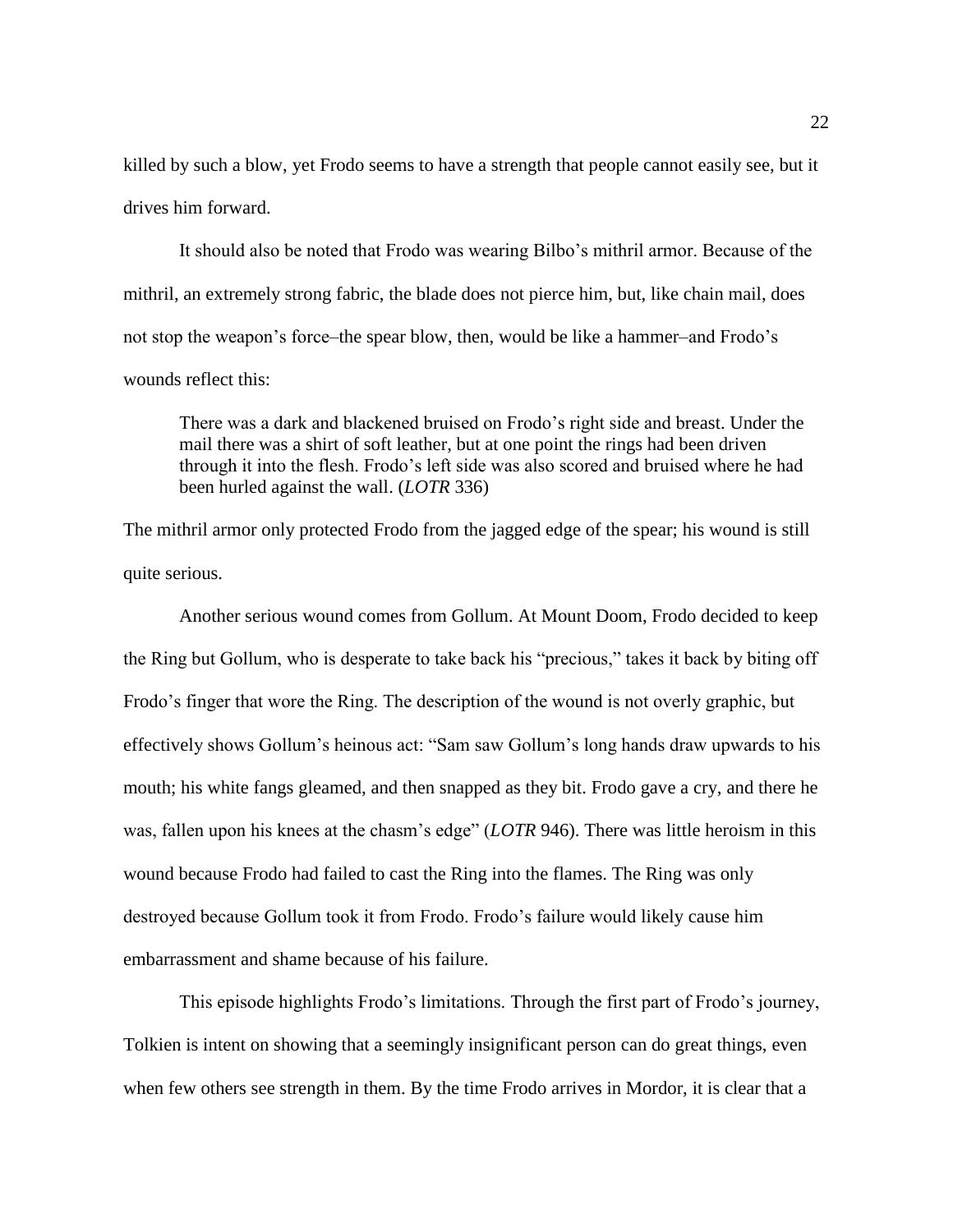physically small character can do more than is initially supposed. However, Tolkien takes the opportunity to show that characters–even ones that he has purposefully shown to be stronger than they appear–and show that the characters have limits. These limits are important because Frodo is permanently wounded from his journey.

As Frodo travels back to the Shire with Gandalf, his wounds pain him. Gandalf asks ""Are you in pain, Frodo?"" and Frodo answers ""Well, yes I am...It is my shoulder. The wound aches, and the memory of darkness is heavy on me. It was a year ago today'" (*LOTR*  989). He cites four major wounds as the brunt of the pain: "'I am wounded with knife, sting, and tooth, and a long burden" (*LOTR* 989). Gandalf understands that wounds carry lingering pain: "'Alas! There are some wounds that cannot be wholly cured'" (*LOTR* 989). Frodo also is aware of this and later tells Sam "'I am wounded…it will never really heal'" (*LOTR* 1025). For Tolkien's readers, this would serve as a reminder that wars bring long-lasting injuries that cannot be healed even with time.

Frodo's particular wounds also do not heal mentally or emotionally. His trauma associated with the Ring continues far beyond the moment it was destroyed. Though posttraumatic stress disorder (PSTD) had not yet been classified, the term shell shock was commonly used to describe soldiers who struggled with horrifying memories of war. Frodo exemplifies the recurring, and real, struggles of soldiers as he continues his life after the war. Years later Frodo could be found "clutching a white gem that hung on a chain about his neck and he seemed half in a dream" (*LOTR* 1024). In this dream-like state, he says "'It is gone forever…and now all is dark and empty'" (*LOTR* 1024). The image demonstrates the difficulty Frodo had of moving past the suffering he endured along the journey. He is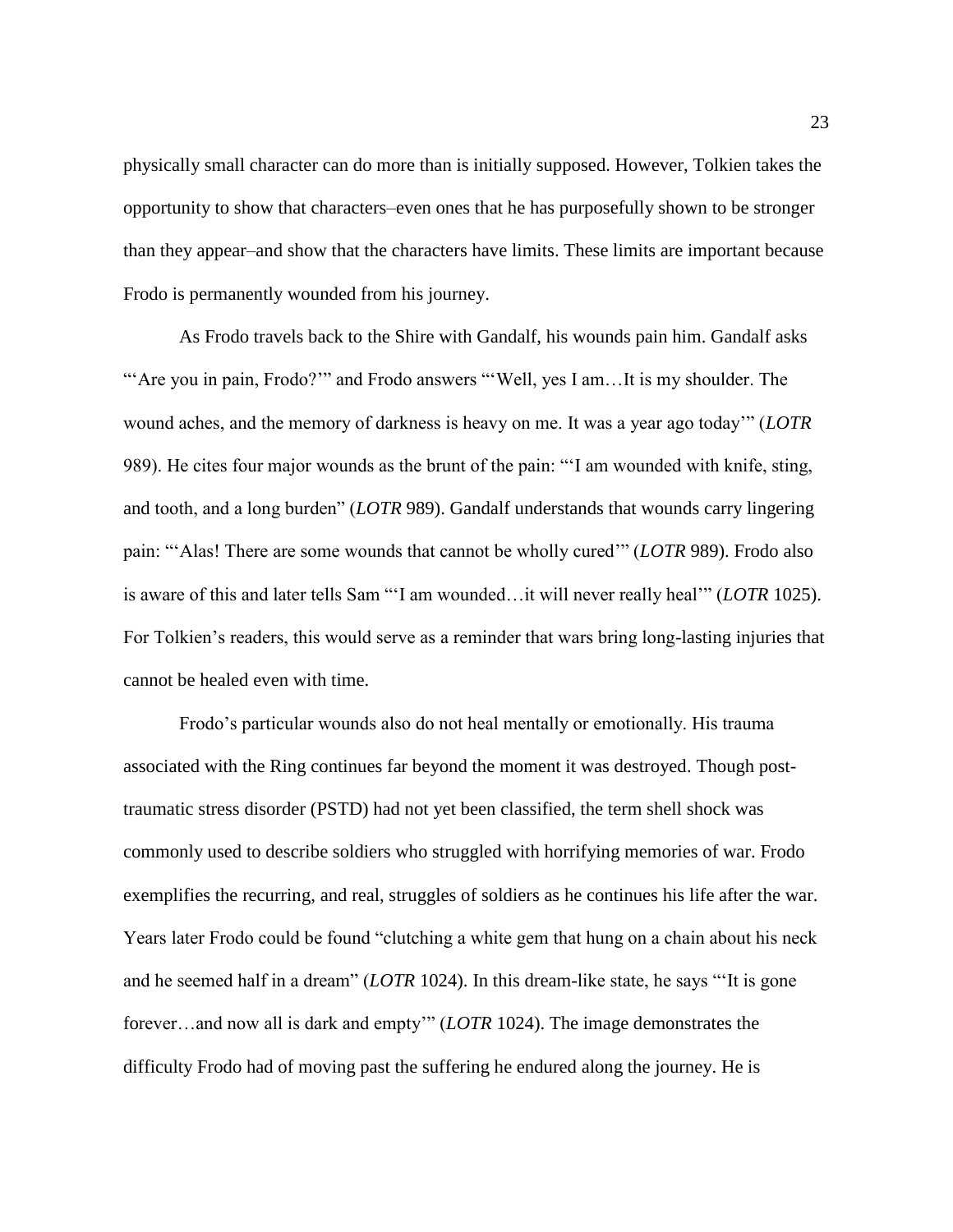clutching a gem–a token similar to the Ring–and he seemed to be at least partially incapacitated, much like an individual with severe grief.

Like soldiers returning from war, Frodo realizes his life will never be like it was. He says "'There is no real going back. Though I may come to the Shire, it will not seem the same; for I shall not be the same. I am wounded with knife, sting, and tooth, and a long burden. Where shall I find rest?'" (989). Even Gandalf has no answer. Sebastian Jobs writes of soldiers returning from the World War Two and the struggles they faced trying to get back into society. He writes "Part of the crisis [of returning home] involved the soldiers' need to adapt to their old environment in light of the physical and mental transformation they had undergone in their war service" (115). Soldiers did not often find old surroundings to be familiar and they struggled to transition back into civilian life (Cohen 102). Many soldiers were badly wounded, like Frodo, or mentally disabled. Soldiers' perspectives change during the war. Frodo has grown as a character to such a degree that he realizes the Shire will never seem like it was. It was not the Shire that changed, it was him; he had gained experience and grew as a character to the point where he became, as Waito says, "cognizant of problems that exist in the Shire," and he could no longer let the Shire stagnate (Drout 224, Waito para 2). In the context of *The Lord of the Rings,* Waito describes the hobbits' change as beneficial: "The Ring Quest, then, serves as the means by which Merry, Pippin, and especially Frodo and Sam acquire the ability to identify the Shire's problematic tendencies; their experiential learning from the Ring Quest equips them with the necessary skills to purge the Shire of its intolerances" (para 9). Without the mission, the hobbits would have been prepared to protect the Shire; the hobbits need to go on the mission in order to be stronger individuals.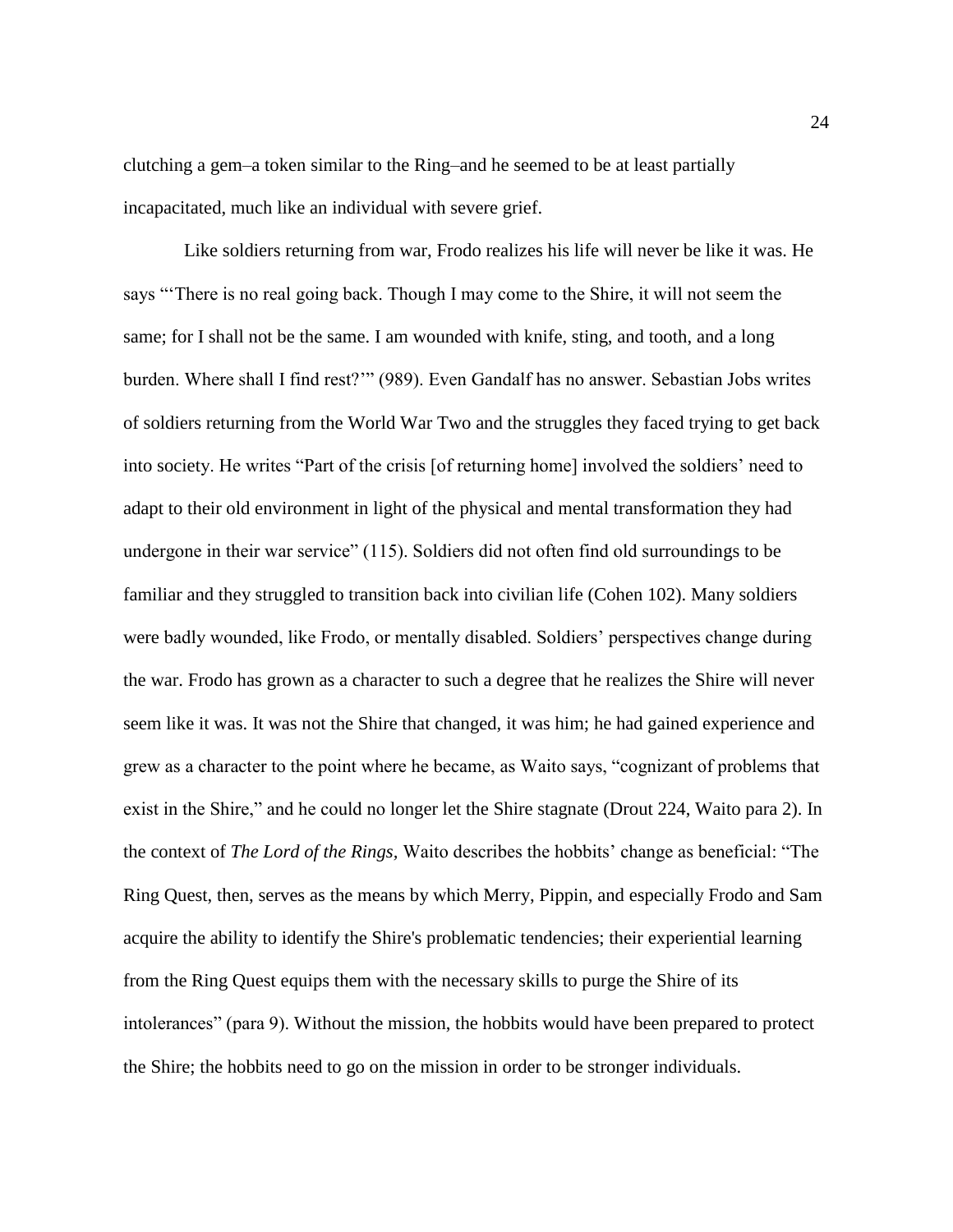While Tolkien is showing the horrors of war, he also shows Frodo's reaction to the violence. When Frodo gains the experience or seeing war's horror, he becomes what people could call a pacifist. Many soldiers after the World Wars returned home, often with horrible memories, and they vowed they would not fight again. Frodo is exemplifying the horror many soldiers experienced and shows that he wants nothing to do with continuing the violence and destruction. Essentially, the war has taken away any aggressiveness and taught him that he can use his experiences to help others peacefully. Tolkien writes:

One point: Frodo's attitude to weapons was personal. He was not in modern terms a 'pacifist'. Of course, he was mainly horrified at the prospect of civil war among Hobbits; but he had (I suppose) also reached the conclusion that physical fighting is actually less ultimately effective than most (good) men think it! (Carpenter, "Letter 195" 256)

This is a place where Tolkien's experience with war can be seen; he understood that a large number of men fight another large number of men actually does not serve much purpose. He revealed distaste at the violent weapons used in the war, being stunned by the prospect of nuclear weapons (Carpenter, "Letter 120" 116). He even writes "Wars are always lost, and The War always goes on" (Carpenter, "Letter 101" 116). Tolkien does not necessarily mean this in a pessimistic sense; he is suggesting that war rarely fixes bad situations. He has even written victors cannot enjoy their success, at least not in the terms they envisioned (Carpenter, "Letter 181" 235). After losing friends, killing people, and suffering wounds, victory becomes tainted. This would explain why Frodo turns to a form of pacifism after experiencing the horrors of war.

Frodo's pacifism begins in Mordor when he clearly grows tired of the war. He casts off his orcish disguise and cries "'I'll be an orc no more…and I'll bear no weapon, fair or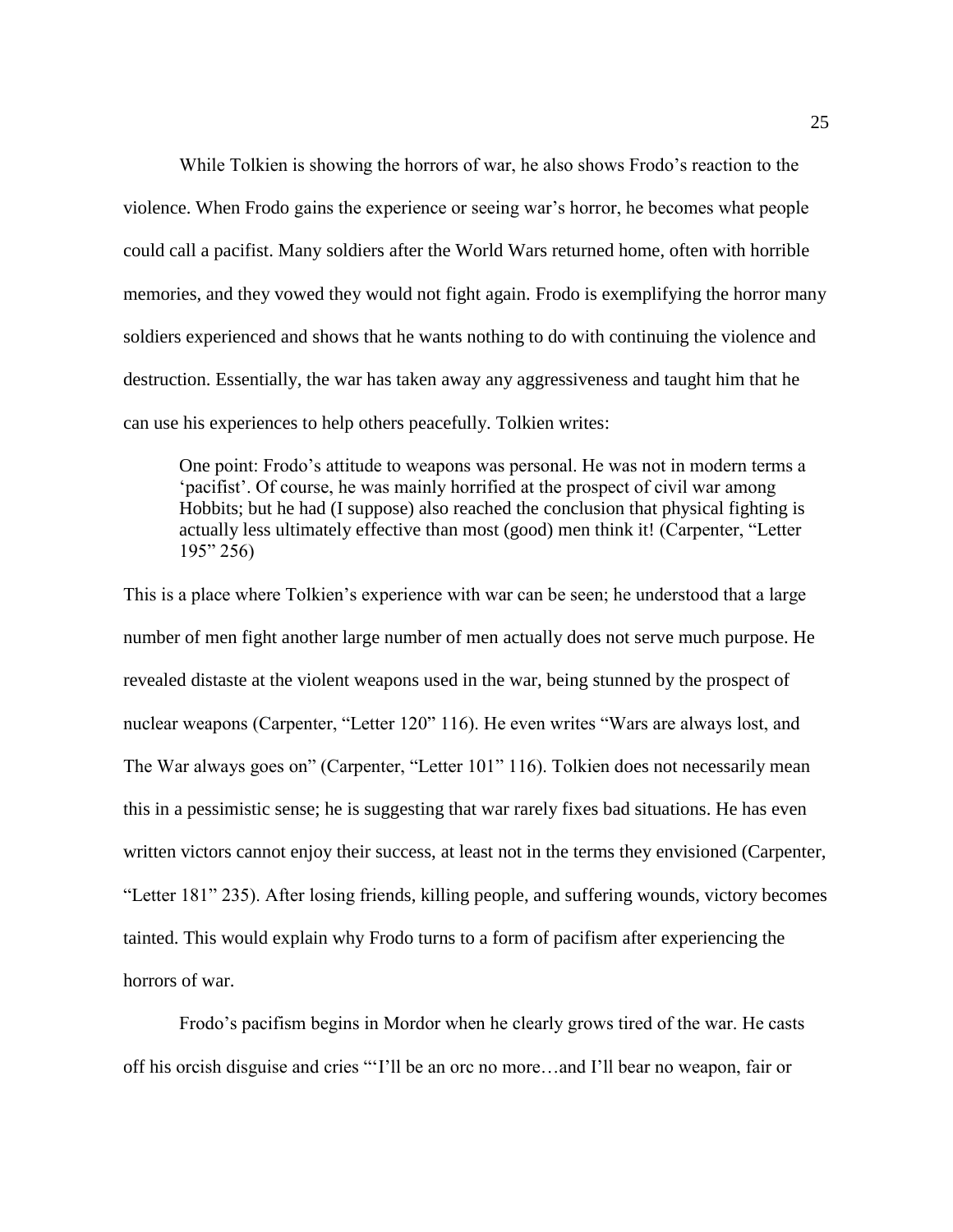foul. Let them take me if they will!'" (*LOTR* 937). Fair or foul, Frodo does not want to fight. It is also important to note that Frodo is still ready for a challenge as he dares orcs to take him. His pacifism is not an act of cowardice or caution. He is actively challenging the enemy. The only thing that has changed is that he does not want to use weapons or sneak around.

Frodo' pacifism can also be seen when he returns to the Shire and finds Saruman and his henchmen have tried to take over his homeland. Frodo does not want to hurt Saruman and his men. At the prospect of killing treacherous hobbits, Frodo says "'Fight?...Well, I suppose it may come to that. But remember: there is to be no slaying of hobbits, not even if they have gone over to the other side. Really gone over, I mean; not just obeying ruffians' orders because they are frightened'" (*LOTR* 1006). He adds "'nobody is to be killed at all, if it can be helped. Keep your tempers and hold your hands to the last possible moment!'" (*LOTR* 1006). In the battle, Frodo does not use his weapon. His main mission was to "prevent the hobbits in their wrath at their losses, from slaying those enemies who threw down their weapons" (*LOTR*  1016). Frodo acts as moderator, cheering the hobbits to victory but also preventing unnecessary destruction.

Even when Saruman is captured and nearly executed, Frodo lets him go. He says "'I will not have him slain. It is useless to meet revenge with revenge: it will heal nothing" (*LOTR* 1019). As Saruman leaves, he tries to stab Frodo but fails and the hobbits try to kill him. Even then, Frodo says "'Do no kill him even now'" (*LOTR* 1019). Most people would have killed Saruman, but Frodo has learned that violence is not an effective way to gain success.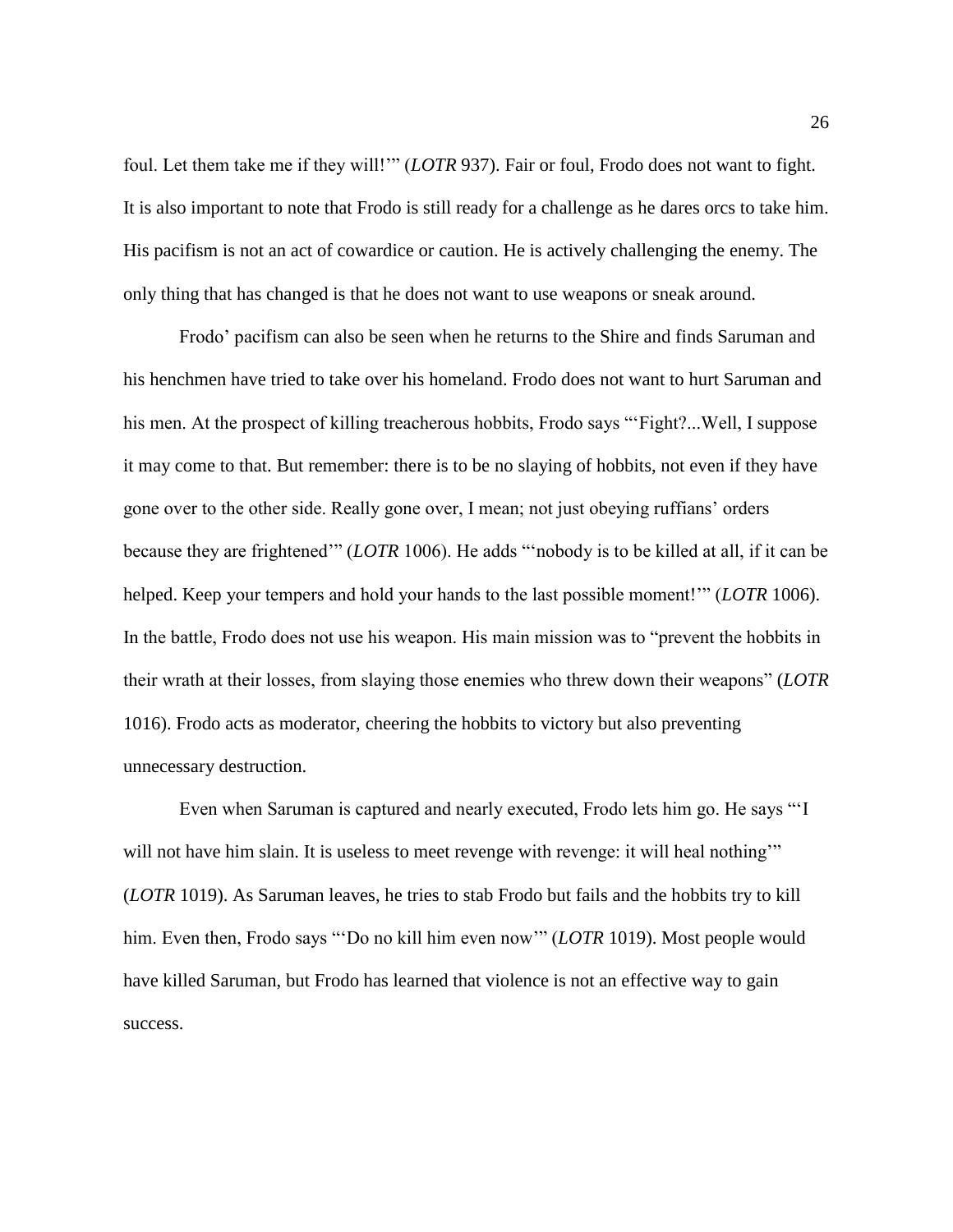One must wonder why Frodo of all the hobbits develops pacifism. Ott suggests that

Frodo's change happens mainly because of the severity of his suffering. She writes:

Merry and Pippin did not experience the terror and the sheer physical ordeal of bearing the One Ring to Mount Doom. Although they fought and were wounded in battle, they were not subjected to the constant and unending stress that Sam and Frodo were. It is as if they were members of an armed service that did not spend time in the trenches. ("Hobbits are Returning Veterans" para 2)

In order for Tolkien to effectively show the horrors of war and reveal negative perceptions towards people with disabilities, he needed to show that Frodo was wounded far beyond most soldiers and/or hobbits. The severity is important because Tolkien shows it haunts Frodo the rest of his life. Ott adds:

After the war, [the hobbits, excluding Frodo] resume life as well-connected, upperclass Hobbits. Their experiences have matured them and trained them to take on leadership roles – as can be seen in their military planning to remove intruders from the Shire and in their direction (with Sam Gamgee) of restoration efforts after the Scouring of the Shire. ("Hobbits are Returning Veterans" para 2)

Frodo, and Sam to a lesser extent, faced a far more hellish side of the war, much like soldiers who had long tours of duty in the trenches (Ott, para 3). Like many veterans, however, Frodo found difficulty in putting aside the terror of his wartime experiences and successfully coped with the trauma of his journey to Mordor.

Ott comments that Sam's experience is similar to Tolkien's. Sam's experiences broadened his parochial viewpoint and taught him wisdom. On his return to the Shire, he is hailed as a hero. Like Merry and Pippin, Sam takes on a leadership role in the restoration of the Shire. He marries his girlfriend, starts a family, and is elected mayor. When Tolkien returned from the war, he was reunited with his wife, started a family, and embarked on a successful academic and literary career (Ott, para 3).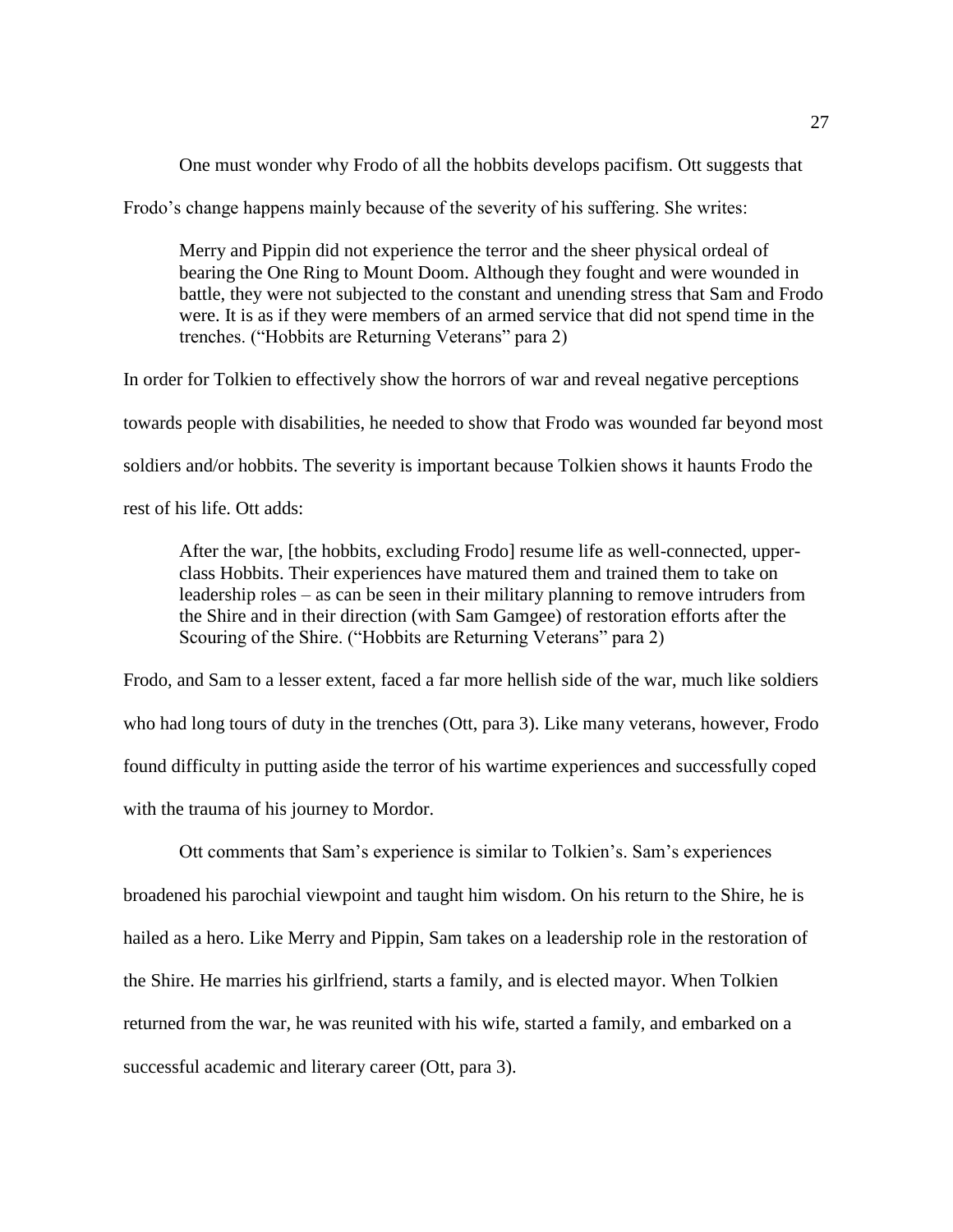Unlike his hobbit companions, Frodo's wounds eventually overcome him, and he willingly goes into the West. In Middle Earth, elves do not die but sail west on white ships. This is similar to what people could call dying and going to heaven. Frodo's wounds still pain him and he must leave Middle Earth, essentially succumbing to his wounds. The reason his "end" is important is that it shows that people are not invincible. Ott writes the following about Frodo's end:

Frodo could not put the War of the Ring behind him and had a difficult time coping with the trauma he suffered. In many ways, he is like the shell-shocked veteran of the trenches whose minds and spirits never recovered from the horrors they witnessed. The stress of his journey to Mordor was multiplied by the trauma he suffered from bearing the One Ring. Frodo had intrusive memories of being wounded by the Witch King's knife, Shelob's stinger, and Gollum's teeth. He was often ill and eventually dropped out of the social life of the Shire. His spirit was broken by the evil effect of the Ring, to which he finally succumbed. Frodo cannot find peace or rest in the Shire, and must leave it to seek healing in the Blessed Real. (Ott, para. 4)

Even in victory, Frodo must die. His sacrifice brings with it "never-ending wounds to nurse along with the knowledge of what their sacrifices have purchased" (Helms 2). Frodo realizes that his sacrifice was not really for himself either. He says "'I have tried to heal the Shire, and it has been healed, but not for me. It must often be so, Sam, when things are in danger: some one has to give them up, lose them, so that others may keep them'" (*LOTR* 1029). In this passage one can see the World Wars' influence on Tolkien. He understands the necessity but also the destruction and realizes that war is less effective than many suppose (Carpenter "Letter 195" 256). Tolkien, again, is putting forth the idea that even the heroes cannot enjoy the victory (Carpenter, "Letter 181" 235).

Tolkien uses heroes in his story but is careful to show that they are not all powerful. As mentioned earlier, he is concerned with showing the fallibility of people, explaining that a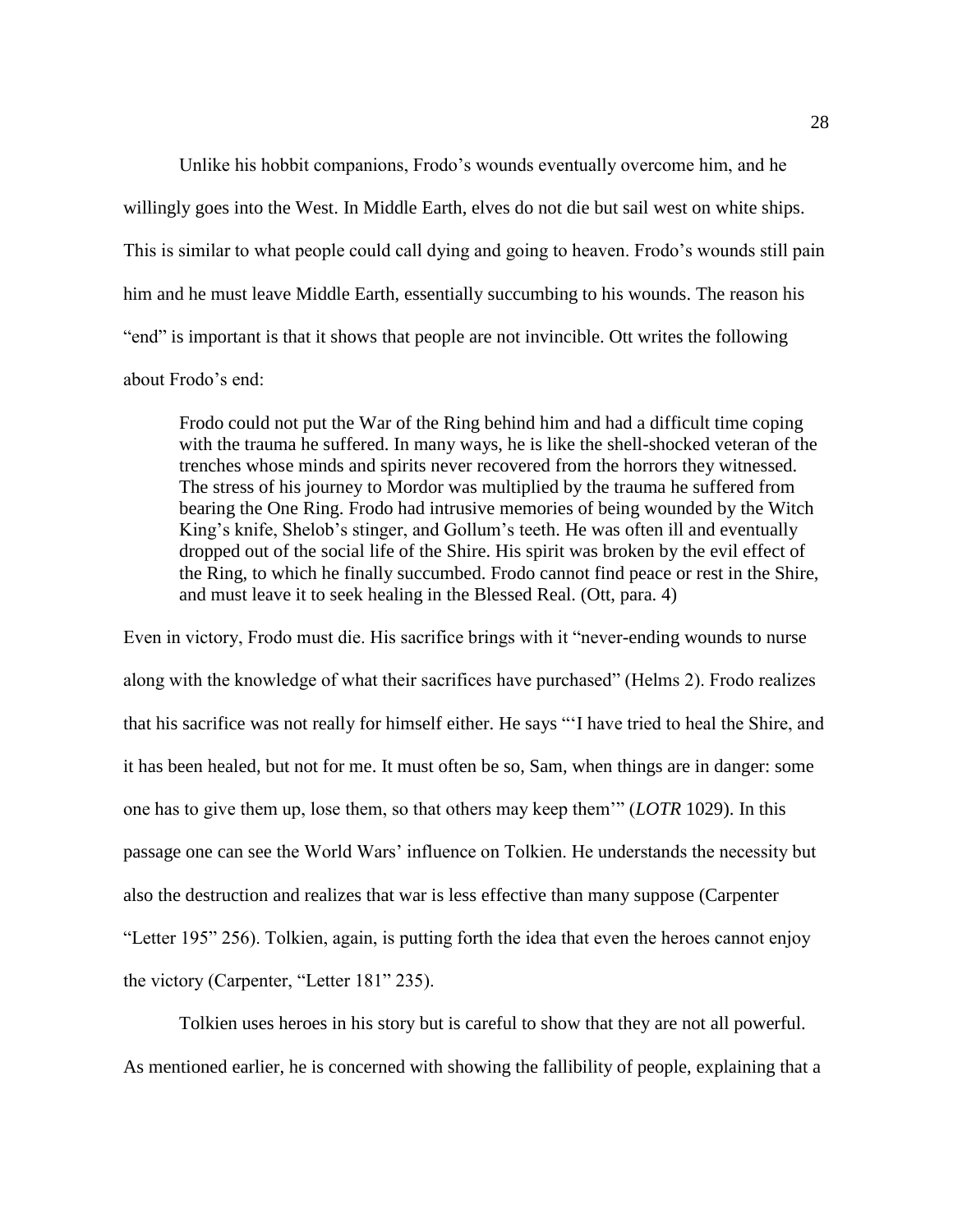story in which the hero is defeated by evil is more significant than a simple fairy tale ending (Carpenter, "Letter 192" 252). Frodo's eventual death serves as a reminder to the readers that war negatively affects the heroes, that no one is invincible, and that war is not something to be played with.

Through Frodo and his wounds, Tolkien is commenting on the World Wars and the general attitudes towards war and those who returned from it with disabilities that were prevalent in the mid twentieth century. Frodo seems small and insignificant, but he goes on to do great things. By including wounds and disabilities in his novel, Tolkien is able to use his experience with war to comment on both war's severity and how negative perceptions towards people with disabilities is often unwarranted. People with disabilities, including wounded soldiers, often face discrimination and Tolkien likely was trying to shift positive attention to their struggles to show that they need help but also that they have much more potential that people often assume.

Because Tolkien fought in several bloody battles, he understood that horrors of war and carefully portrayed his novel's wars to show his readers that war is not all glorious and victorious. Several main characters die in the novel's battles and Frodo incurs deep wounds that he would never overcome. Even in victory, Frodo would die because of war's destruction. Frodo is moved by war and becomes a pacifist, refusing to fight unless absolutely necessary and sparing the lives of his enemies.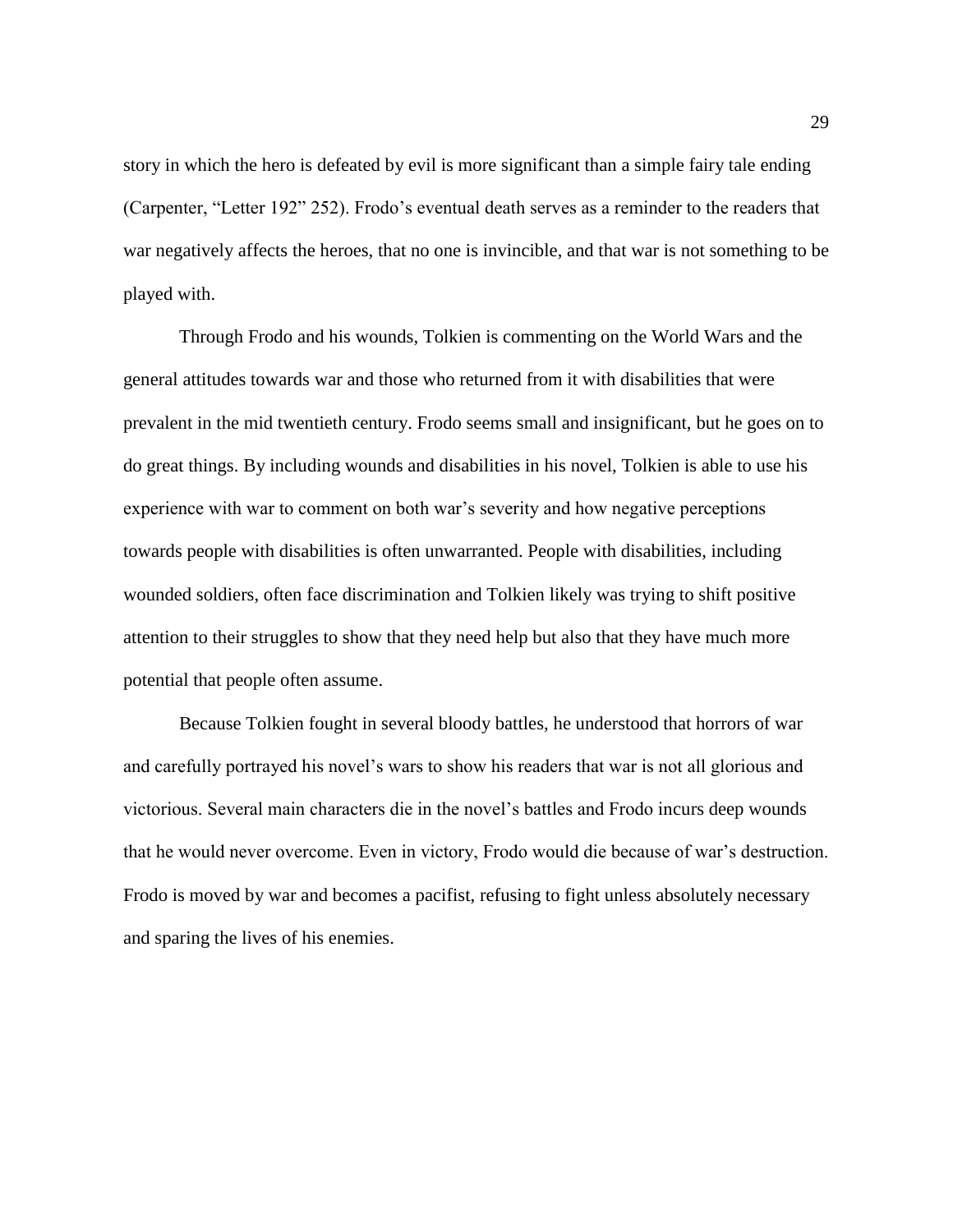#### **Chapter II: Tolkien's Response to Isolationism and Provincialism**

This chapter explores perceptions that are based on isolationist and provincial attitudes. Poor perceptions are often rooted in the small-mindedness of characters. The smallmindedness common in Tolkien's characters is modeled after attitudes common in the midtwentieth century England and *The Lord of the Rings* is Tolkien's effort to challenge the small-mindedness. In doing so, Tolkien is able to challenge his readers to think outside their personal world and realize the world is much larger and more complex than it initially appears. Tolkien is commonly labeled as anti-modern and was intent on challenging attitudes he considered negative: he was "hostile to and repelled by the new mood of irony, cynicism, and rejection of authority common in British intellectual circles after the trauma of the war" (Drout 356). Tolkien's novel challenges many of these small-minded, negative attitudes.

During the twentieth century, isolationism was common and many countries were content with staying out of the affairs of other countries. This isolation is most obvious in the years during Adolf Hitler's Nazi Germany, years in which Tolkien was writing *The Lord of the Rings*. As the introduction of this thesis explained, most countries did not realize the danger Hitler posed, or they tried to stay out of the affair, hoping a war would not come. Isolation was strong in England during the 1930s. Wevill writes that isolationism had "shifted from the political front…and moved to the economic fields where it can operate in a more disguised if even more destructive fashion" (62). Tolkien saw isolation as a problem; *The Lord of the Rings* is his reaction to this problem. England specifically was not ready to join a war, so they hoped it would pass without incident, yet the war possibly could have been avoided if the West had acted earlier (Mosely 12). A possible reason for isolationism is that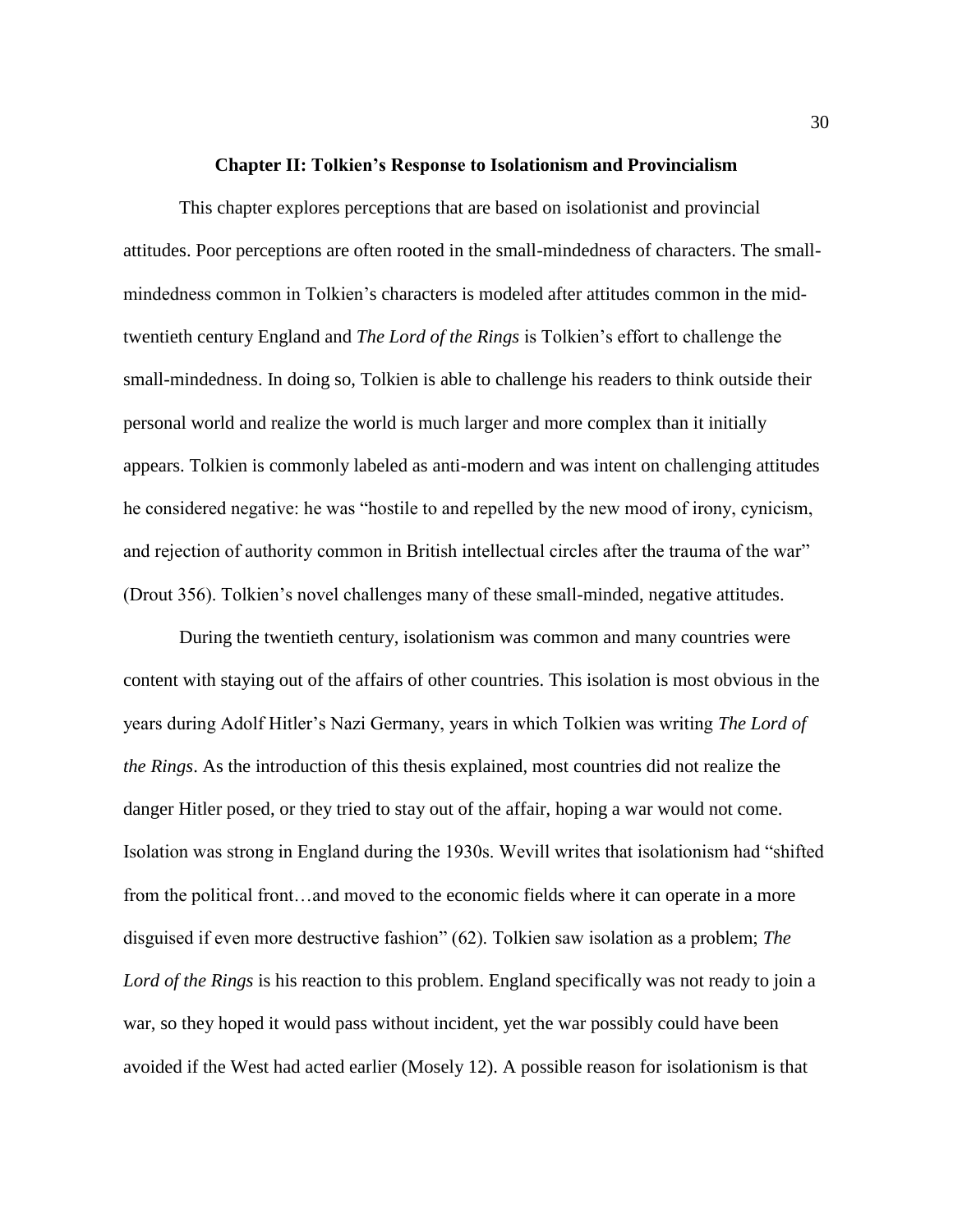countries wanted to keep the current balance of power. By intervening, they feared the balance would be lost. Economists also cite the fear of uncertainty as another factor (Baum 313-38, Fordham 163-82, Urbatsch 472). People were unwilling to do something that could potentially backfire. As a result, Germany marched over most of Europe even before the other world powers began to resist.

As mentioned earlier, Tolkien addresses isolation in his letters. He writes that people cannot live in isolation: "we are individuals (as in some degree are all living things) but do not, cannot, live in isolation, and have a bond with all other things, ever closer up to the absolute bond with our own human kind" (Carpenter, "Letter 310" 399). To Tolkien, isolation was a bad thing because people are not meant to live apart from one another. Tolkien considered himself similar to hobbits:

I am in fact a Hobbit (in all but size). I like gardens, trees and unmechanized farmlands; I smoke a pipe, and like good plain food (unrefrigerated), but detest French cooking; I like, and even dare to wear in these dull days, ornamental waistcoats. I am fond of mushrooms (out of a field); have a very simple sense of humour (which even my appreciative critics find tiresome); I go to bed late and get up late (when possible). (Carpenter "Letter 213" 288-289)

Despite feeling similar to a hobbit, Tolkien displays several non-hobbit-like abilities. While hobbits are known to not travel much, Tolkien spent a fair amount of time outside of England. There was the War in France, of course, but he visited Ireland in 1951, and went across Europe to Italy in 1955 (Tolkien Society). It appears that exploring is important to Tolkien and this can be seen in his novel in which the characters must leave their homeland to face challenges elsewhere.

His novel repeatedly shows that people should make efforts to work together. The war itself is a prime example: the human, hobbits, elves, dwarves, and Gandalf the wizard all work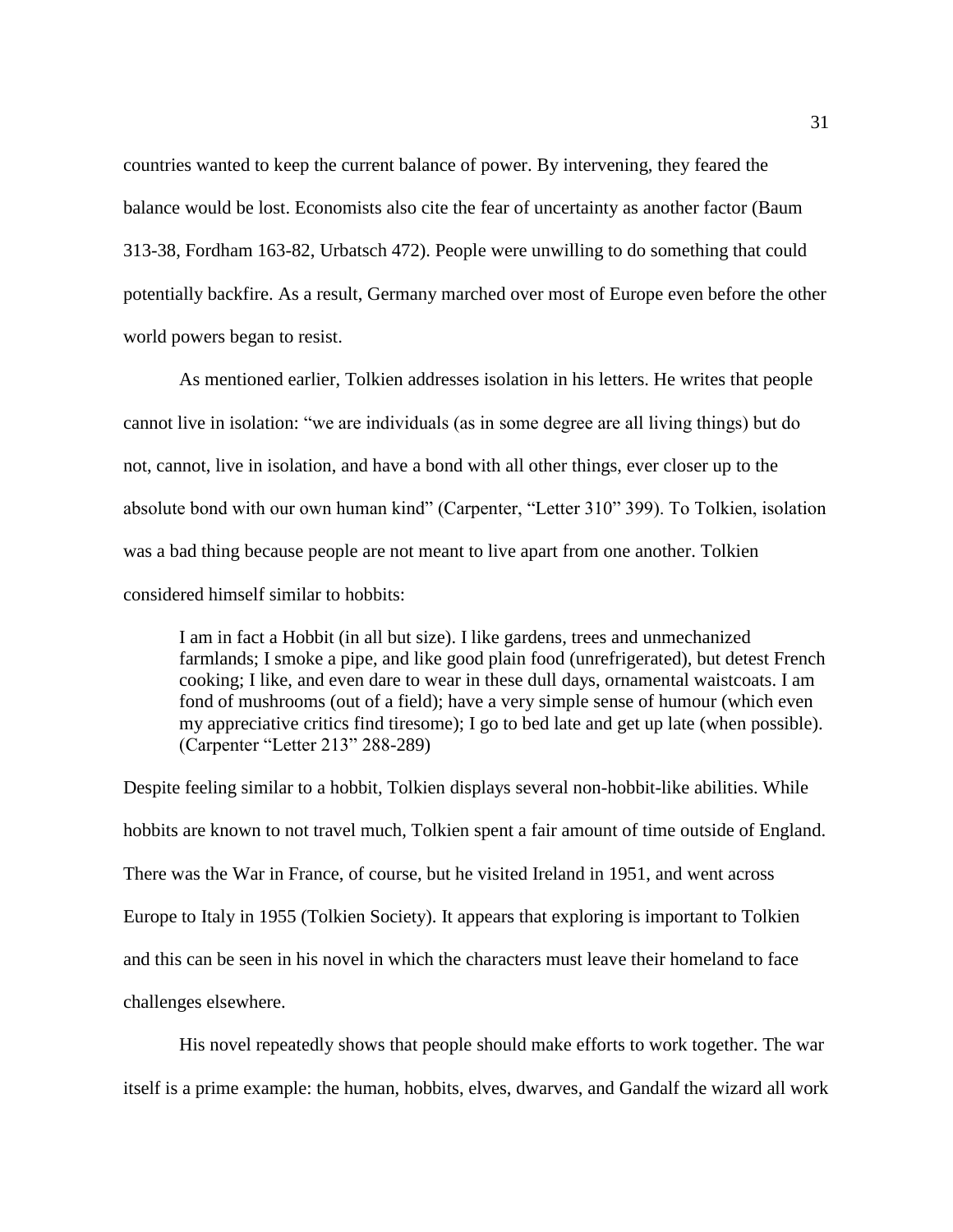together to stop a destructive force. Tolkien did not like war either, calling World War One the "late regrettable war" (Carpenter "Letter 30" 37), and wrote to his son the following: "One War is enough for any man. I hope you will be spared a second" (Carpenter, "Letter 45" 54).

However, Tolkien also understood that there are evil people in the world and they must be fought. He labeled Hitler as a "ruddy little ignoramus" who was "inspired by a mad, whirlwind, devil" (Carpenter, "Letter 45" 55). Tolkien also understood that Hitler was going unchecked: "People in this land seem not even yet to realize that in the Germans we have enemies whose virtues (and they are virtues) of obedience and patriotism are greater than ours in the mass" (Letter 45). Tolkien suggests that isolation only gives the enemy a chance to advance. His novel reflects this; even seemingly insignificant hobbits are drawn into the war, showing that wars permeate into the most isolated of regions, and no one can hide from war. Thus, people must fight the enemy.

During World War Two, while Tolkien was writing *The Lord of the Rings* and when American and British troops were in Europe fighting Germany, strong isolationism still existed. In his 1944 article, Benjamin Kizer analyzes the isolationism occurring among the soldiers fighting in Europe. While many people thought that having soldiers on distant lands was proof against isolationism, Kizer writes that isolationism comes under the guise of nationalism and patriotism (155). Though soldiers were overseas helping other countries, they still had small-minded attitudes and still did not understand that they were part of a larger world.

Provincialism is another strong contributor to characters' perceptions. While similar to isolationism, which is the active process of not getting involved in an affair, provincialism is a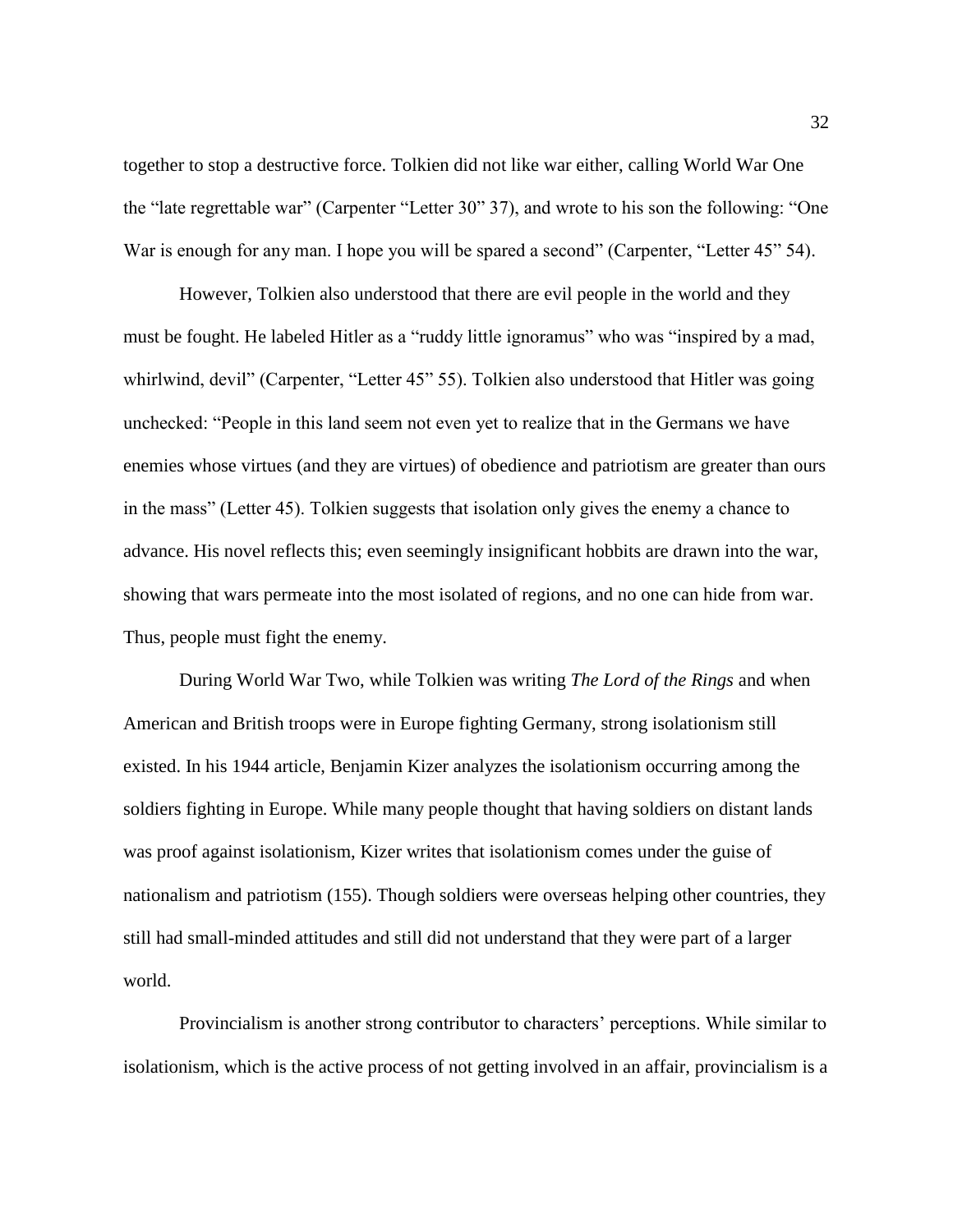passive, subconscious process of not realizing the world is larger and more complex than one believes. The Shire is a place where provincialism is common. Waito calls it an "unhealthy community" (para 1). Hobbits are content with their lives and do little more than puff their pipes. Waito explains further:

By undertaking the Ring Quest, Frodo, Sam, Merry, and Pippin gain experience that enables them to become cognizant of problems that exist in the Shire, and equip themselves with the necessary skills to cleanse the Shire of its destructive tendencies. I argue that the Ring Quest serves merely as a means for the four hobbits to acquire what is necessary to complete the Shire Quest, and that the main conflict of Tolkien's novel is not to destroy the Ring, but to 'scour' or save the Shire. (para 6)

The hobbits must leave the Shire to become the strong people they were meant to be. For Waito, the climax is the Scouring of the Shire, which takes place after the battle with Sauron is concluded. Waito shows that the hobbits had to leave the Shire to grow in character. Had Frodo, Sam, Merry and Pippin stayed at the Shire–assuming the War of the Ring would have been won without them–they would not have been ready to push Saruman out. They would have stagnated inside the Shire's provincial influence. Leaving the Shire was very beneficial because the hobbits learned to rethink their previous assumptions and challenge their previous provincialism.

Jane Chance goes so far as to compare the Shire to Mordor, because both are isolated and suspicious of outsiders. Hobbits do not trust anything unfamiliar: "Marks of distinction– wealth, education, even leadership–can set a Hobbit apart, make him different" (Chance, *Mythology of Power* 27). She asks "How can individuals (and nations) so different from one another coexist in harmony?" (Chance, *Mythology of Power* 34). Tolkien created a world with many different races and peoples, and his focus on difference "polarizes the forces of good and evil, social class, and political group" (Chance, *Mythology of Power* 37). As another note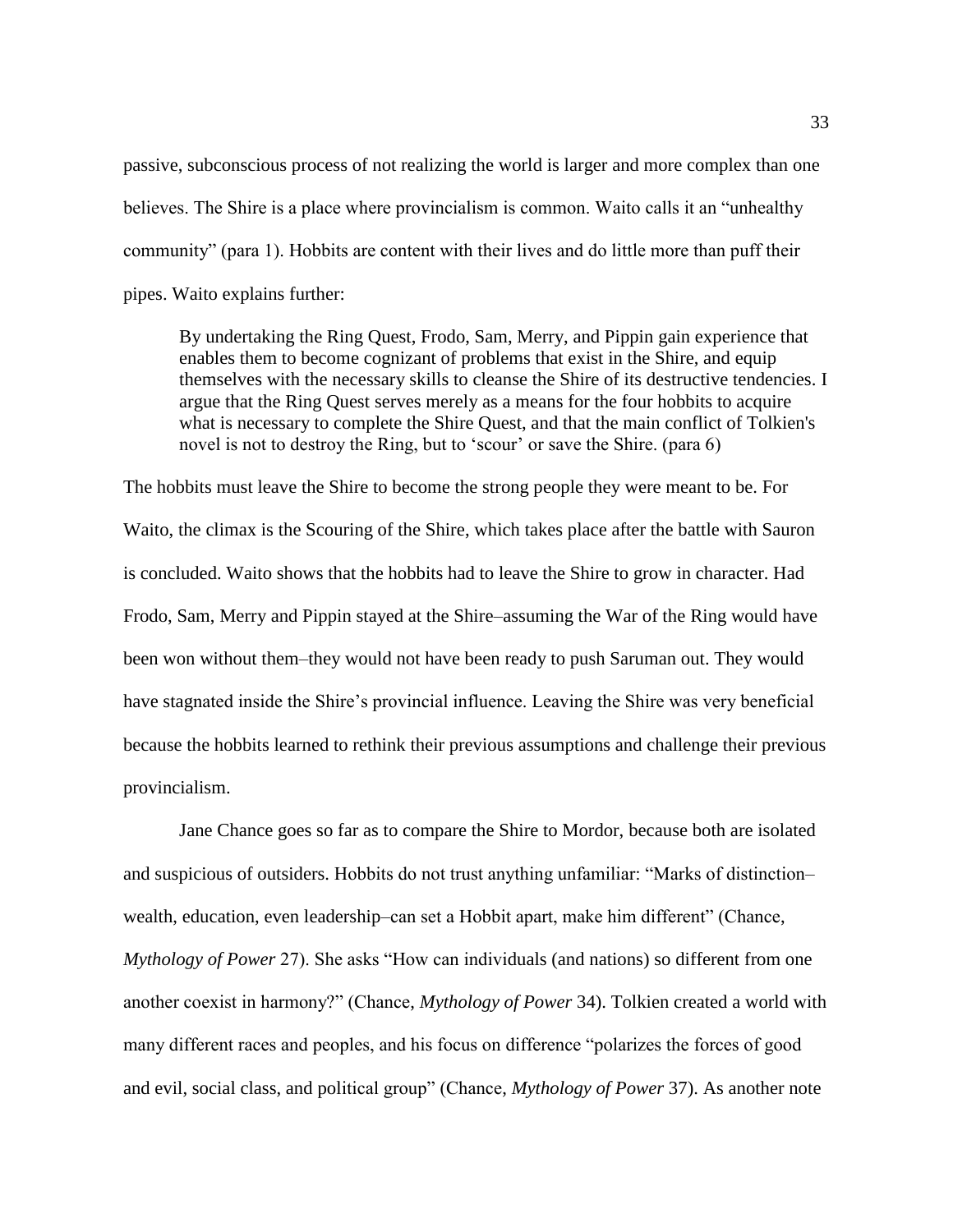on Bilbo, he returns to the Shire wealthy, educated and independent, but is consequently marginalized by other hobbits and labeled "queer." Hobbits need to leave the Shire's negative influence in order to see that their society can be better; this allows the well-traveled hobbit to return to the Shire and make it a better place because of the broader perspective gained through travelling.

This chapter will explore small-mindedness in Boromir of Gondor, Bree, and the Shire. Boromir is a warrior from Minas Tirith who displays acute provincialism when he gloats about his kingdom's accomplishments and the role his own valor played in them. He values physical power and judges people by their appearances. He does not realize that physically weaker characters have different kinds of strengths and can be every bit as capable as purely physically strong characters can be. The residents of Bree demonstrate provincialism because they do not realize the world is larger than what they can observe. Breelanders do not have Boromir's arrogance, but they share the same small-mindedness. Like Bree, the Shire is home to many provincial characters. While staying in the Shire, the hobbits (more specifically Frodo, Same, Merry, Pippin, and Bilbo) are negatively influenced by the Shire's stagnation. When they leave, however, they are able to grow as characters.

### **Boromir**

Boromir's inability to accept the fact that Frodo has the courage required to carry out his mission is located in his own small-mindedness. This small-mindedness in turn is a symptom of Boromir's lack of understanding of the larger world. He has an inflated belief in the role that Gondor has played in keeping Middle-earth safe. Both provincialism and isolationism were on Tolkien's mind as he wrote *The Lord of the Rings* because of his own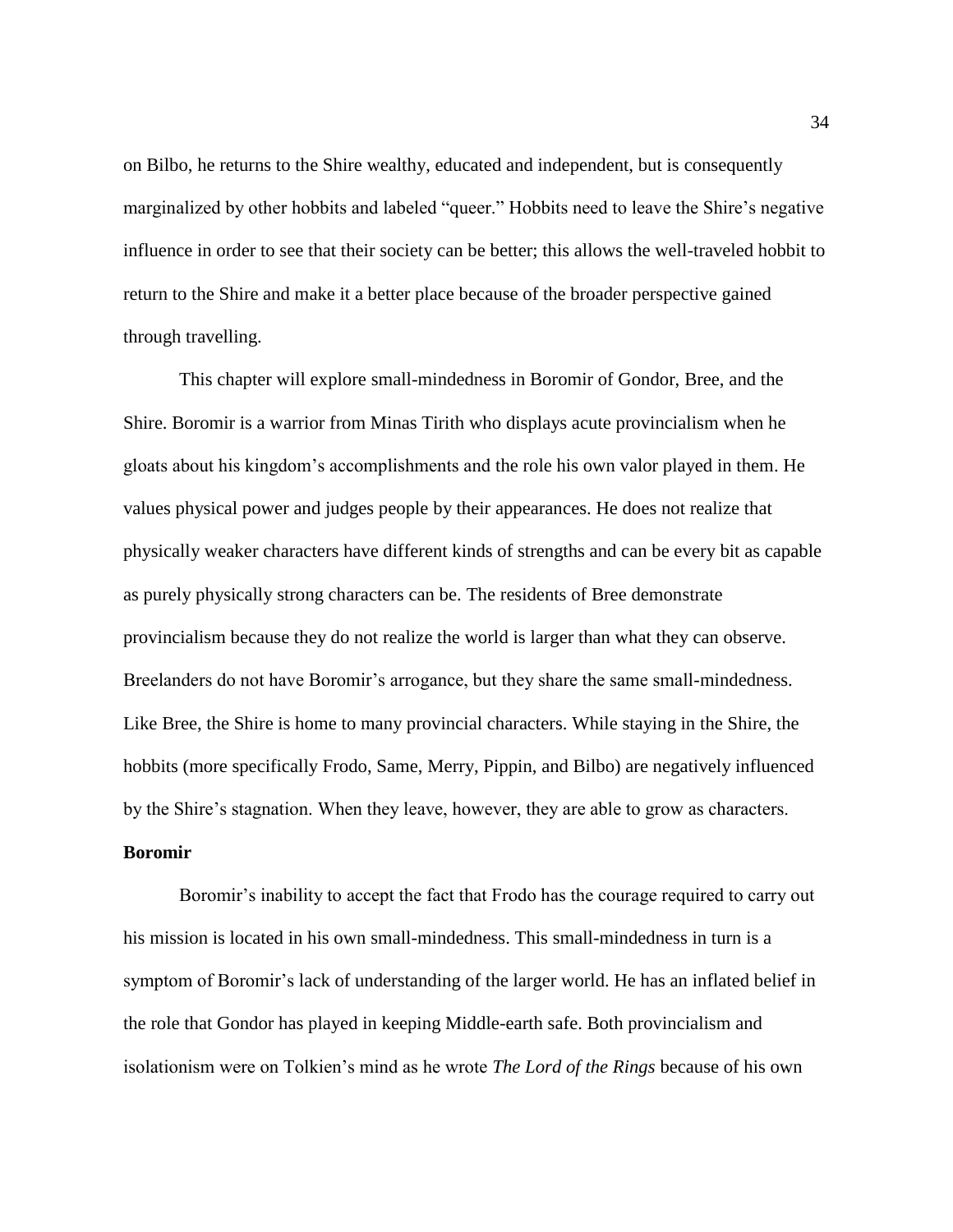experiences with Europe during the middle part of the twentieth century. As mentioned, Britain and many other countries were steeped in isolationist behavior; few were willing to oppose Nazi Germany's military campaigns over Europe. Tolkien, however, did not approve of isolationism and argued that people are and should be linked in many ways. Through Boromir, Tolkien reveals the dangers of provincialism and isolation and encourages people to broaden their world views and avoid segregating themselves from the rest of the world.

A wide range of scholarly opinions exist on Boromir, but most consider him proud and destructive. Michael Drout has few kind words for Boromir, calling him "reckless, arrogant, and reliant on power" (75). He also notes that "Boromir's arrogance not only mars his heroism, it foreshadows his role as breaker of the Fellowship," suggesting that Boromir did not actually bring anything useful to the Fellowship (75). Tom Shippey describes Boromir as "prejudiced" (*The Road to Middle Earth* 59). He even notes that the audience could compare him to a Ringwraith because they both have greedy, obsessive patterns (138). He writes that, though it is not stated in the novel, Boromir's motto could be "The means justify the ends" because he does not necessarily care how something is done as long as it is beneficial in the end.

Boromir comes from Minas Tirith, a large city in the land of Gondor, and believes his home is the most important and influential place in Middle Earth in the war to come. Gondor is a powerful kingdom, to be sure, which many believe Tolkien based the ancient Roman culture (Drout 248-249). But this power is attended by an arrogance that prompts Straubhaar to describe the court as "haughty" (Chance, *Tolkien and the Invention of a Myth* 115). As will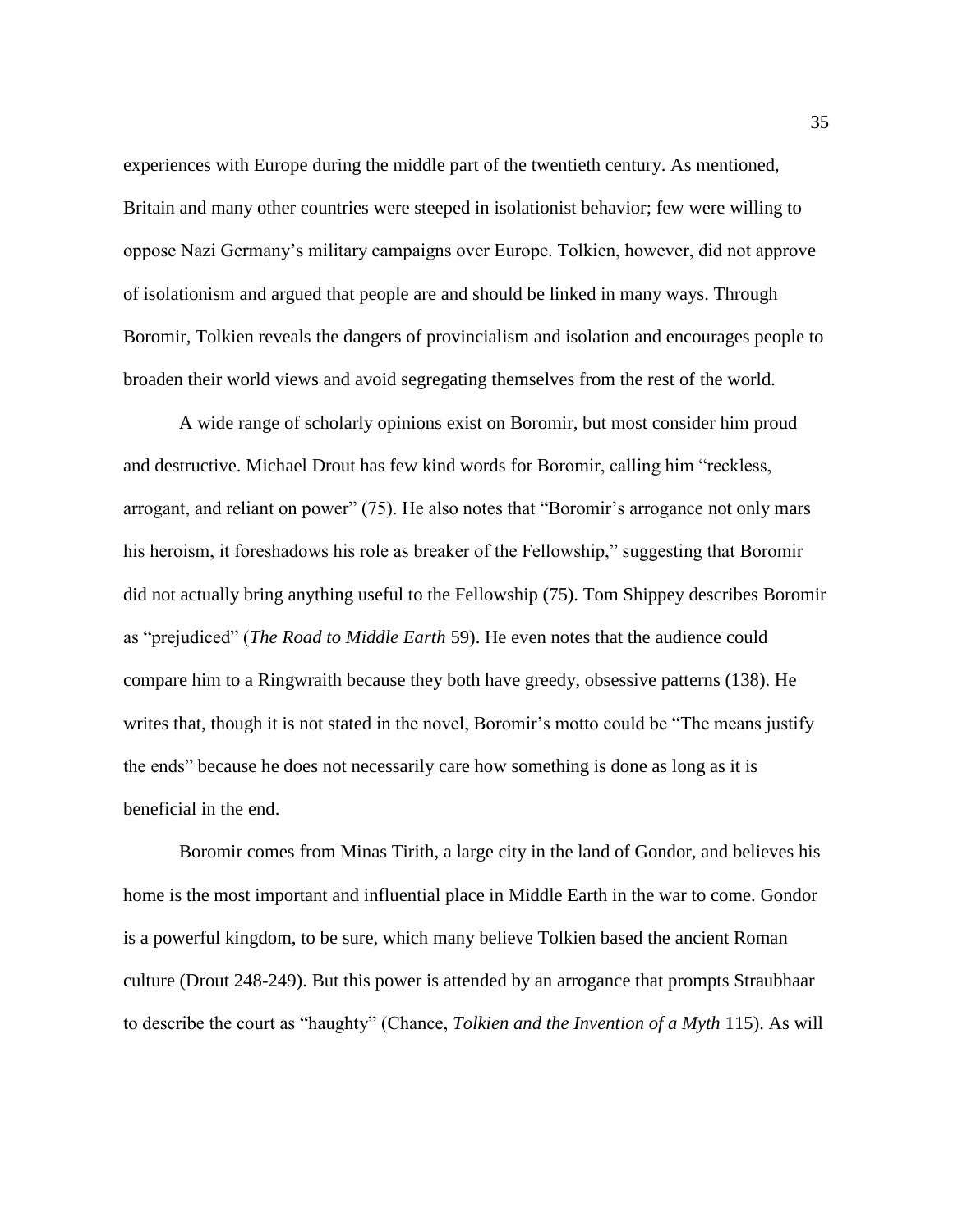be expanded upon shortly, pride leads to the destructions of many characters in Tolkien's world (Drout 543).

At the Council of Elrond in Rivendell, humans, dwarves, elves, hobbits, and Gandalf come together to decide what should be done with the Ring. Boromir, a human, wants to show the council the might of Gondor:

Believe not that in the land of Gondor the blood or Numenor is spent, nor all its pride and dignity forgotten. By our valour the wild folk of the East are still restrained, and the terror of Morgul kept at bay; and thus alone are peace and freedom maintained in the lands behind us. (*LOTR* 245)

His language demonstrates nationalism and provincialism as he believes that his people alone are holding the world together. It is admirable that Boromir is willing to travel to Rivendell to help his city, and he shows great courage when he tries to persuade the leaders to take the fight to Sauron: "The Men of Gondor are valiant, and they will never submit…Valour needs first strength, and then a weapon. Let the Ring be your weapon, if it has such power as you say. Take it and go forth to victory" (*LOTR* 267). However, Boromir does not see the importance in other peoples and places. His zealotry comes with isolationist/provincial tendencies. He believes he is better than other characters and considers himself superior to most.

Yet Tolkien is interested in challenging the idea that strength alone equals greatness. As mentioned in the previous chapter, Frodo is able to achieve feats that few thought were possible. By showing Boromir's bias, Tolkien can challenge the attitudes he encountered in the mid-twentieth century England and show his readers the problems with this small-minded way of thought, and, in doing so, can encourage his readers to look deeper at people and not simply judge by external appearances alone.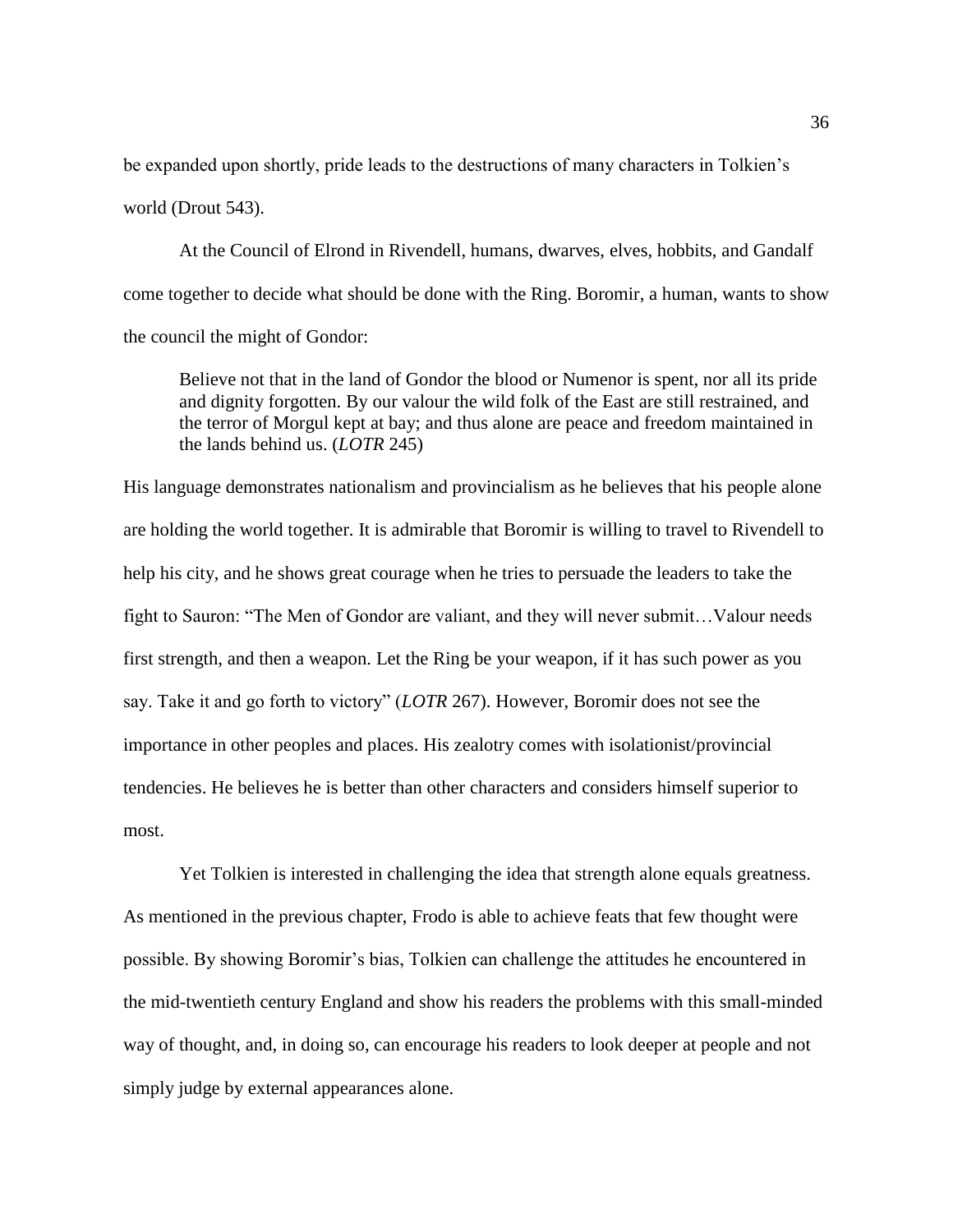Boromir's perceptions towards hobbits is first seen in Rivendell. As Frodo lays the Ring before the attendees, Boromir takes notice. He speaks of the ancient warrior Isildur and his "bright ring" and "the Wise" and the time when the world began (*LOTR* 249). As he speaks of the Ring passing through time, from the hands of great warriors, he says "until it is brought by so strange a messenger." Boromir perceives Frodo as someone that does not belong. He does not technically point out Frodo's small size (until later) but, based on the context of his speech, he is suggesting that Frodo is not worthy of the Ring, that Frodo is not worthy of being part of the Ring's story.

His small-mindedness is further revealed when he takes sight of the Ring. Boromir is consumed with a desire to bring it home and use it against Sauron. He likes the power of the Ring. Even when the other council members explain that it cannot be used against Sauron, Boromir continues his provincial attitudes and desires the Ring's power: "I do not understand all this…Saruman is a traitor but did he not have a glimpse of wisdom? Why do you speak ever of hiding and destroying? Why should we not think that the Great Ring has come into our hands to serve us in the very hour of need? Wielding it the Free Lords of the Free may surely defeat the Enemy. That is what he fears, I deem" (*LOTR* 267). Boromir is fairly loyal to the humans and sees that Saruman was wrong, but puts value in the power of the Ring. That, of course, is his first mistake, allowing his small-mindedness to affect his judgment. Boromir is passionate in his antipathy for Sauron and wants to meet him head-on, but this is foolish. In his mind, the Ring would give him power to take on Sauron, but this is only a fantasy. A wise individual without provincial attitudes would know this kind of attack is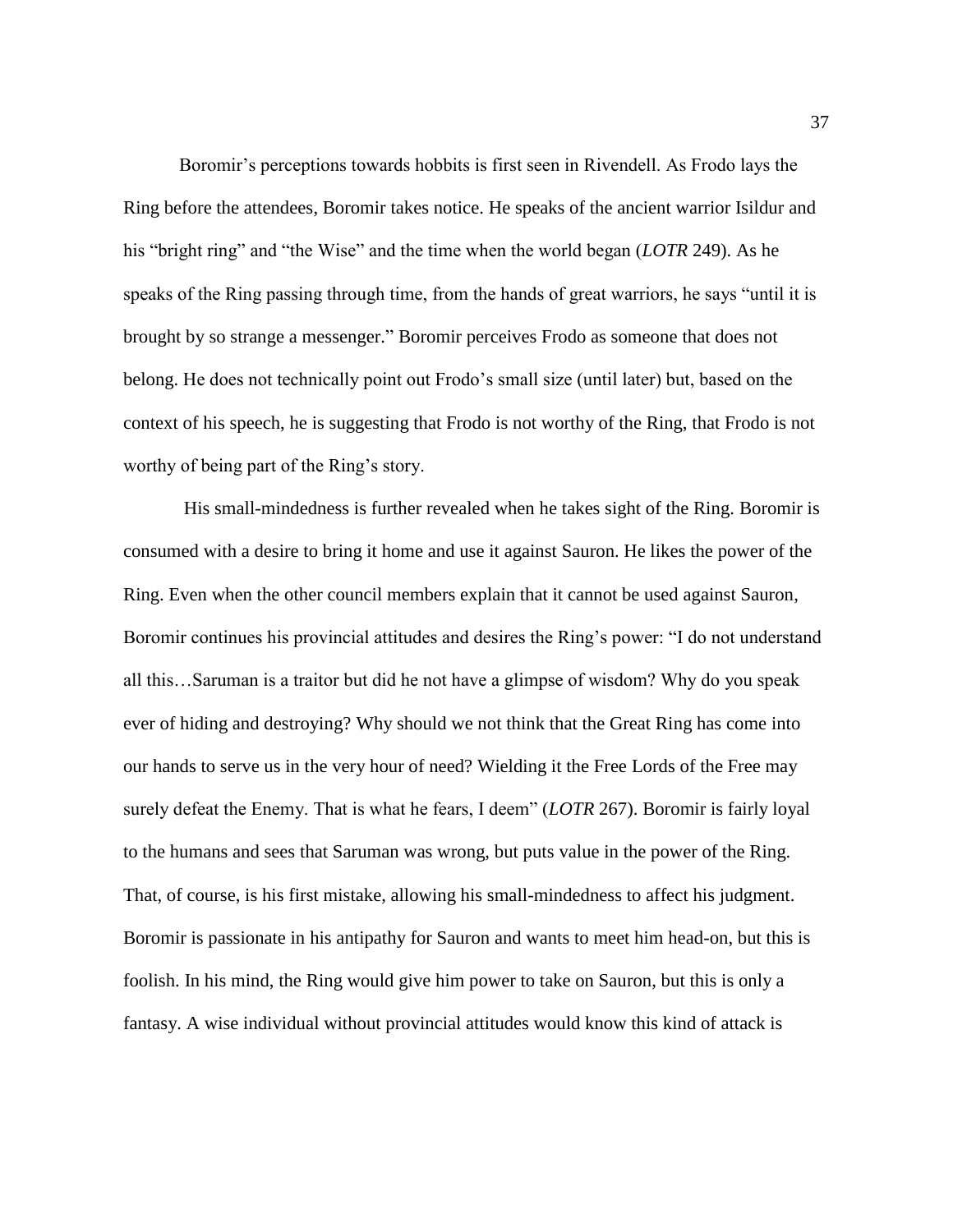foolish, but, through this display of foolishness, Tolkien is able to show his readers the dangers of small-mindedness and provincialism.

Tolkien reveals that Boromir places great importance on power. The warrior values physical and political strength and judges people solely on the presence of these powers. Hobbits have little of either and Tolkien shows Boromir's isolationist and provincial attitudes when he makes several negative assumptions towards hobbits. Tolkien does this to make the argument that strength alone is not enough for any kind of success; people must be more balanced. Boromir is not balanced; his stance on strength is very clear: "'The strongest of us must seek a way'" (*LOTR* 291). He speaks also of bravery: "'The fearless, the ruthless, these alone will achieve victory'" (*LOTR* 398). Both statements reveal that physical size is particularly valuable to him. This belief causes Boromir to judge people by the wrong criteria and assume that physically smaller characters are also weak physically and mentally. Though hobbits appear small and timid, Tolkien is showing that there is more bravery and latent strength than people would expect.

Boromir's most obvious assumption, as mentioned before, is that Frodo needs help, which he does, but the mistake is in the assumption. Boromir also believes that, if Frodo needs help, he, Boromir, is the one who can best provide it: "'You need counsel in your hard choice. Will you not take mine?'" (*LOTR* 397). By doing so, he makes several less-thaneffective moves. Rosalyn Darling writes about the common perceptions that people demonstrate towards groups perceived as less superior. Boromir tries to relegate hobbits to a separate place in society and encourages them to interact with their own kind. He considers them to be inferior and considers their segregation as better for them. He also judges hobbits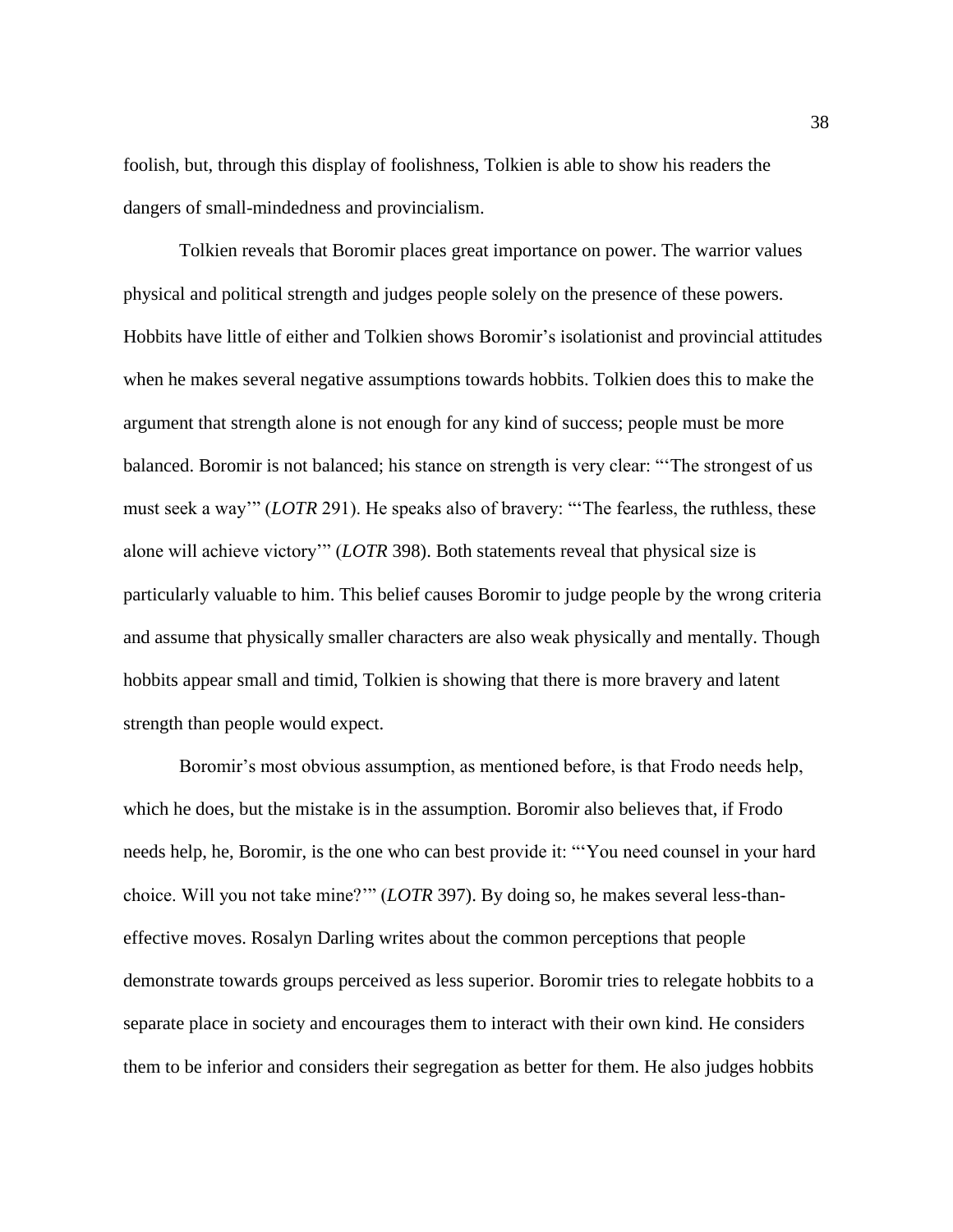as a whole, rather than as individuals (Darling 15). Additionally, Boromir makes the mistake of making contrasts between himself and hobbits. Lennard Davis notes that people have an inherent desire to compare themselves to others (3), and this leads Boromir to consider himself more powerful because he does not lack what he perceives to be proper or "normal." Julie Smart writes that "normalcy" is defined as the lack of deviance, illness, or disability (3). Boromir is tall and hobbits are not, making him think he is superior based on what he can see, but Tolkien is using this opportunity to show that the actual worth of a character is on the inside and it cannot be judged by height or physical strength.

Tolkien shows that because of his assumptions, Boromir believes Minas Tirith has protected the hobbits, which may or may not be true, and that the hobbits are only safe because of the strength of humans. In his mind, only men from a strong kingdom can do great things. His bias comes out in his next statement: the strength of Gondor "has long protected you far away in your little country, though you knew it not" (*LOTR* 397). By using the term "little country," he clearly shows that he thinks little of the Shire and the ability of the hobbits, that a small country and small people can only do small things, which includes both small ways of thinking and small ways of physical feats. In reality, hobbits have taken care of themselves very well over many years with only limited help from the outside, like Aragorn and the striders, and others. Boromir believes Minas Tirith has protected the hobbits, which may or may not be true, and that the hobbits are only safe because of the physical strength and bravery of humans. When he sees Frodo suffering, he asks "Are you sure that you do not suffer needlessly?...I wish to help you. You need counsel in your hard choice. Will you not take mine?" (*LOTR* 397). Here Boromir makes a common mistake; he assumes he knows best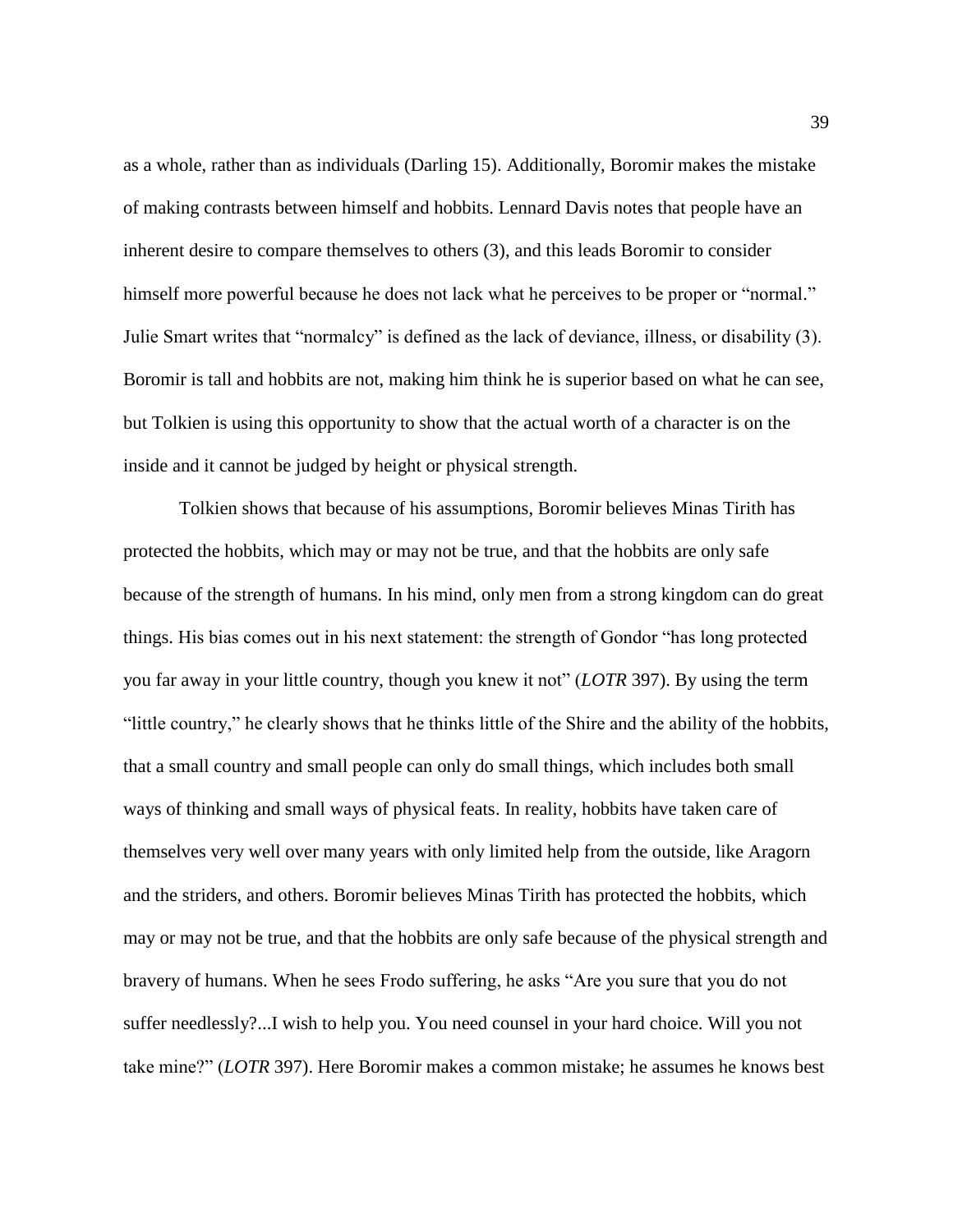and that Frodo does not, as though his counsel is the best for Frodo. The phrase "Will you not take mine?" suggests that Boromir expects Frodo to listen to him, as though Frodo would be a fool to ignore him. Boromir's negative attitudes are unfounded, further showing Boromir's provincial core beliefs.

Thus far, this thesis has shown that Boromir's small-minded attitudes are aimed at groups, but he also extends his prejudice to individuals. Because of his small-minded attitude, he does not think Frodo can manage by himself. He says no one should wander alone "you least of all; so much depends on you" (*LOTR* 397). Boromir is referring to the hobbit's small size and dangerous burden. Obviously, Frodo is small and carrying a dangerous object, but Boromir's tone reflects his prejudice mainly against Frodo's small size as he does not think Frodo is capable of taking care of himself based on his small size. This belief, of course, is rooted in his provincial mindset and is not entirely accurate. He asks Frodo if he can stay and talk because "It would comfort" him (*LOTR* 397). Here, Boromir reveals his provincialism because he thinks Frodo needs help. Frodo probably does and it is a dangerous mission, but Boromir perceives Frodo as weak and assumes he needs help. He simply does not see the potential of hobbits. In his mind, because the Ring-bearer appears weak, he is weak both physically and, more importantly, weak in character, and the mission will fail. He thinks a small person will be their undoing.

Even when Frodo is suffering most, Boromir does not offer Frodo patience, but instead thinks he knows best. After losing Gandalf, Frodo goes into the forest to ponder the best course of action. As Frodo leaves, he tells Aragorn "I know that haste is needed, yet I cannot choose [the course of action]. The burden is heavy. Give me an hour longer, and I will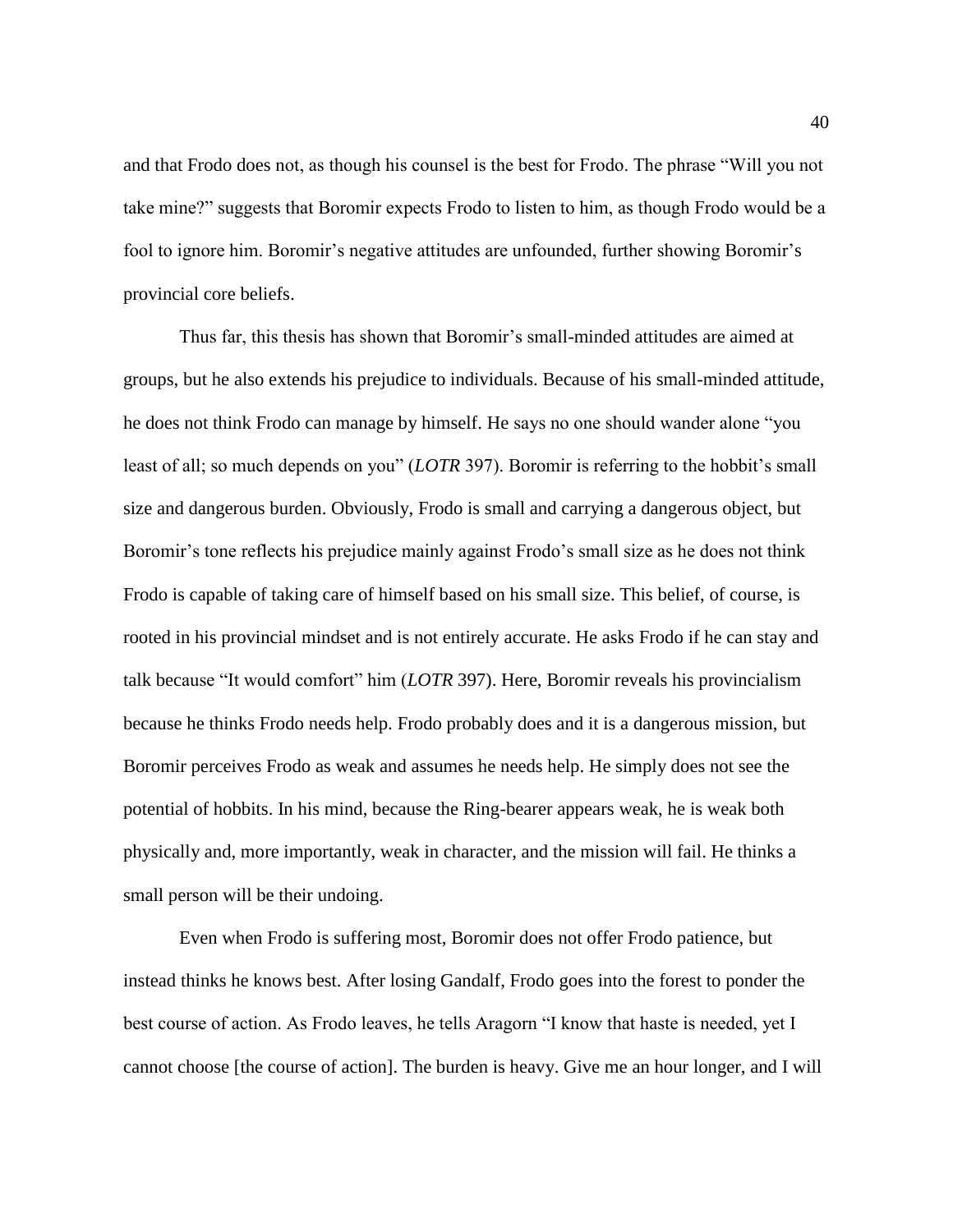speak. Let me be alone!" Aragorn, an astute character, lets Frodo go: "Aragorn looked at him with kindly pity. 'Very well, Frodo son of Drogo…You shall have an hour, and you shall be left alone'" (*LOTR* 396). It is clear that Frodo is burdened by the Ring and choices. Unlike Aragorn, however, Boromir does not respect Frodo's wishes and he seeks Frodo in the forest. After Frodo wanders for a time, Boromir appears behind him and Frodo "to his surprise" saw that the human was smiling and looking kind (*LOTR* 397). After asking to be left alone, one can understand Frodo's surprise and confusion when Boromir's suddenly appears. Frodo knew something was afoul. Boromir says "I was afraid for you, Frodo," taking a step closer, "If Aragorn is right and Orcs are near, then none of us should wander alone" (*LOTR* 397). Boromir rarely supports Aragorn; they had argued much of the journey, but now Boromir appears to agree with the ranger. Also, Boromir "laid his hand on the hobbit's shoulder in friendly fashion; but Frodo left the hand trembling with suppressed excitement. He stepped quickly away and eyed with alarm the tall Man" (*LOTR* 399). Boromir is offended that Frodo does not trust him: "Why are you so unfriendly?...I am true man, neither thief nor tracker" (*LOTR* 399). It is clear that Boromir is building his ethos by supporting a character that Frodo trusts and being making himself appear friendly, thereby hoping to gain Frodo's compliance. It is coercive language.

Because he does not believe Frodo can manage, Boromir tries to convince Frodo to abandon the mission because it is too much for him. Boromir, of course, wants the Ring for himself and encourages Frodo's doubt so that the hobbit will peacefully surrender the Ring. He says "You say you are afraid. If it is so, the boldest should pardon you. But is it not your good sense that revolts?" (398). By saying "the boldest," Boromir is suggesting that Frodo is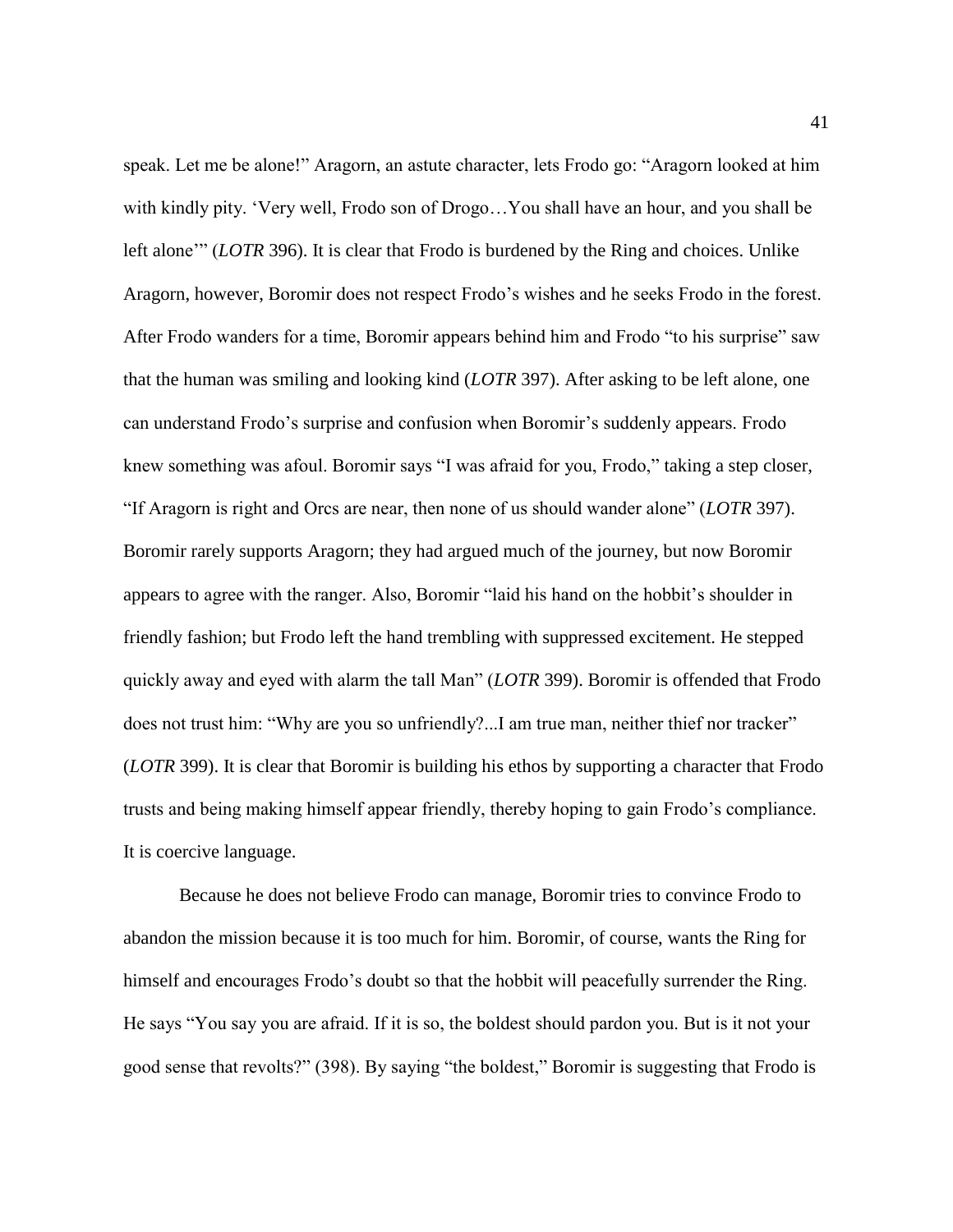in over his head, that even the bravest would understand why Frodo would falter; this line of thought is a perfect example of how Boromir does not see the potential of hobbits; he sees them as weak beings in a dangerous situation. Granted, the situation is dire and hobbits are not suited to war, but Boromir's mistake is in not giving hobbits a chance to succeed. Frodo has shown tremendous willpower thus far and Boromir does not respect his prior accomplishments.

Because Boromir thinks the hobbits are weak and not suited for war, he believes that hobbits would be better off if they were not in the war; he thinks they would be happier back in the Shire: "'Come, come, my friend!' Boromir said in a softer voice. 'Why not get rid of it [the Ring]? Why not be free of your doubt and fear?'" (*LOTR* 399). Frodo is carrying the Ring because he feels bound to it, and Boromir has a point: perhaps Frodo does not need to feel responsible for it. However, Boromir's fault lies in not respecting the hobbit's wish. Instead of helping Frodo with the dangerous journey, he wants to take the glory and danger (both good and bad aspects) from him. Boromir would be protecting the hobbits from harm– that is a good thing–but the problem is that Boromir does not believe hobbits have a place in the war.

When Boromir decides that Frodo cannot handle the mission, he tries to take the Ring by force. As Tolkien writes, Boromir was "nearly twice his height and many times his match in strength" (*LOTR* 399). Boromir says "'You could say that I was too strong and took it by force. For I am too strong for you, halfling'" (*LOTR* 399). Obviously, he is correct that a hobbit could not overcome his strength, but using his strength against Frodo is assault; this might be a good place to wonder what Minas Tirith would think if it discovered the brave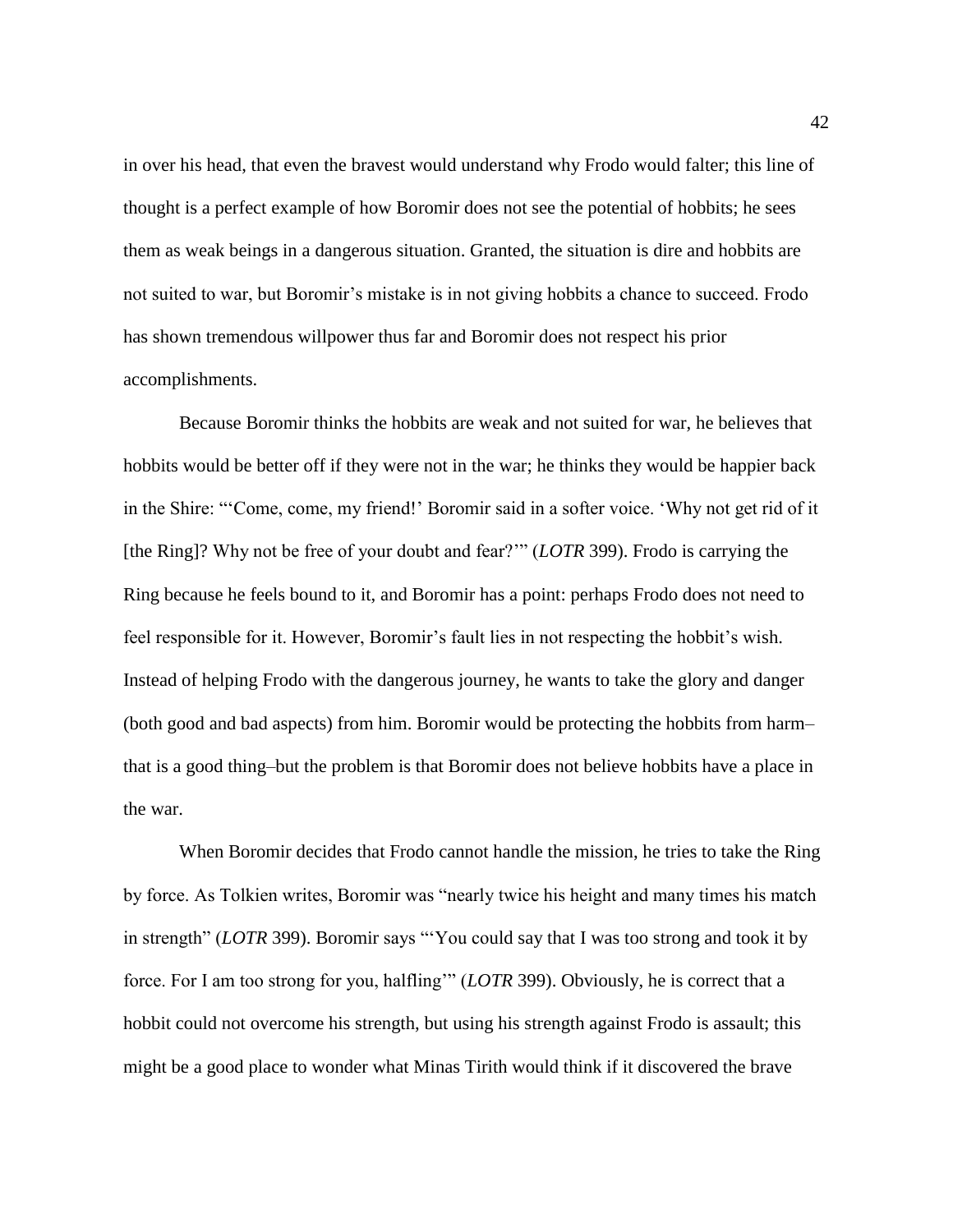Boromir hurt a person half his size. To Boromir, size is success; he knows Frodo is not physically strong, but his greatest mistake is in misjudging Frodo's inner strength as also weak. Frodo might be small, but his physical size says nothing about his bravery or intelligence. Boromir assumes Frodo is mentally weak and would crumble in the presence of danger, which is interesting because they just came out of Moria and Frodo survived a troll, showing he had great strength and bravery. Still, Boromir does not see the hidden strength of the hobbit, demonstrating his inaccurate provincial assumptions.

When Boromir finally tries to take the Ring from Frodo, he reveals his deepest provincialism. Frodo puts on the Ring and evades him. Boromir nearly goes into a frenzy and cries "Miserable trickster!...Let me get my hands on you! Now I see your mind. You will take the Ring to Sauron and sell us all. You have only waited your chance to leave us in this lurch. Curse you and all halflings to death and darkness!" (*LOTR* 399). Apart from the obvious hatred and lack of understanding, Boromir equates his encounter with Frodo to all hobbits. Because Frodo did not do as he wanted, Boromir assumes all hobbits must be similar and should all be punished for the actions of one; he automatically thinks all hobbits are evil, judging them as a whole, much like Darling writes (15).

Along with value in physical strength, Tolkien seems to be intent on challenging the stubbornness that is common with provincialism. Tolkien portrays Boromir as completely unwilling to consider other beliefs. The warrior stubbornly holds to his small-minded opinions, which ultimately causes him to abandon reason and try to take the Ring from Frodo. Though Tolkien does not directly address stubbornness in his letters or other commentary on his fiction, it is clear that he believes it is a negative in the way he constructed the provincial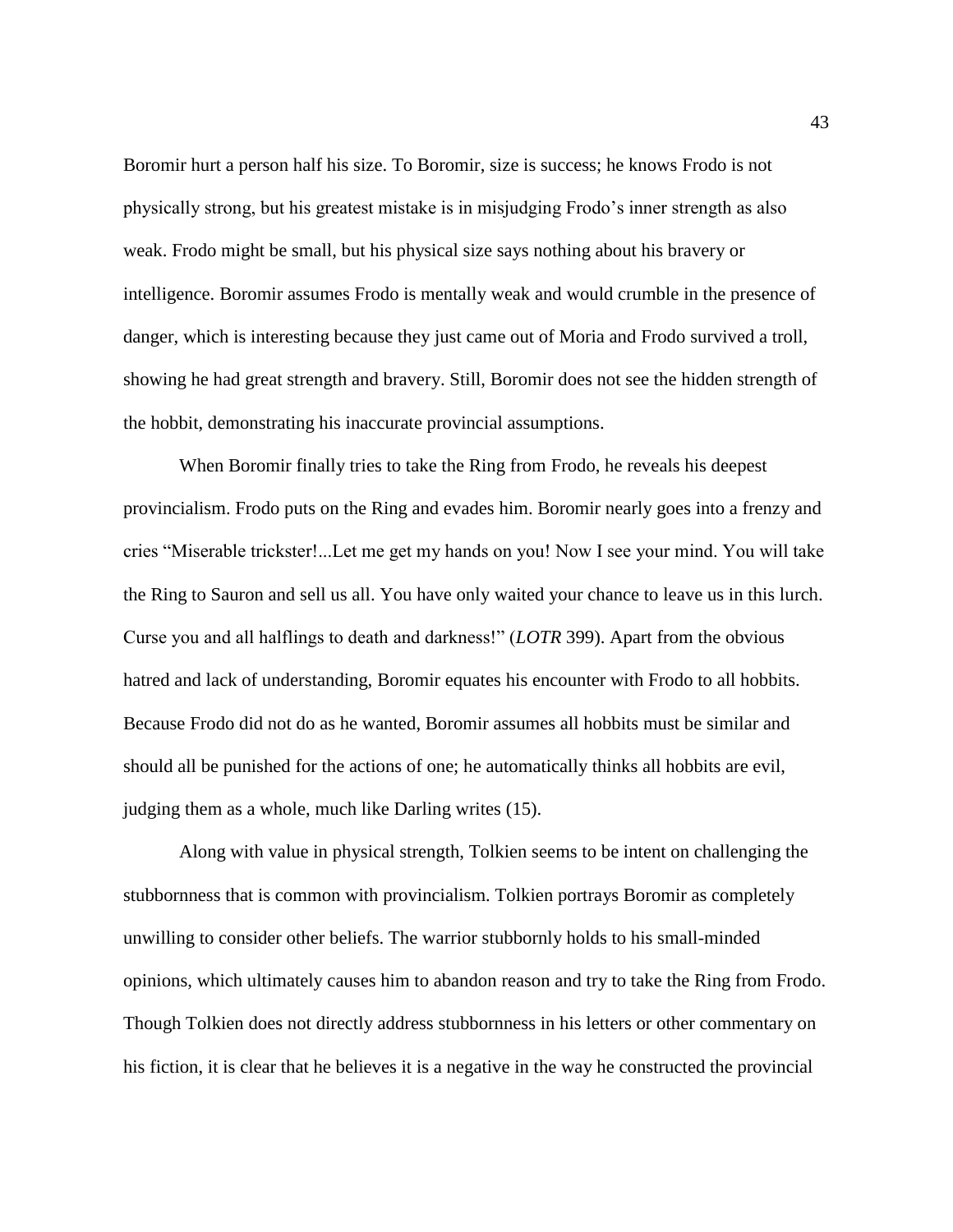beliefs of Boromir. Challenging negative perceptions is important but it is only useful if one is willing to rethink their assumptions. By showing Boromir's stubbornness, Tolkien is able to show how negative perceptions and provincialism can be perpetuated and Boromir serves as a reminder to encourage people to be willing to rethink their ideology.

Tolkien shows that Boromir has trouble following the advice of others. As Boromir speaks with Frodo, trying to convince Frodo to give him the Ring, he speaks of the Council of Elrond, criticizing its wisdom and believing himself to be unquestionably right, clearly displaying provincial attitudes. At the Council, it was made clear that the Ring cannot be used against Sauron, yet Boromir stubbornly holds to the idea of taking the Ring into battle and defeating Sauron. He is unwilling to agree with the Council's decision to destroy the Ring, and angrily laments: "And they tell us to throw it away!" as though the council's decision was a slight against him (*LOTR* 398). And still while he should know better, he says: "I do not say destroy it. That might be well, if reason could show any hope of doing so. It does not. The only plan that is proposed to us is that a halfling should walk blindly into Mordor and offer the Enemy every chance of recapturing it for himself. Folly!" (*LOTR* 398). Not only does Boromir call the Counsel's plan "folly," but he specifically points out that the plan hinges on a "halfling," someone he considers far less physical able than himself. Boromir's provincialism is best seen when he holds firm to the idea that a physically strong character should be the one who carries the Ring and refuses to consider alternatives.

Boromir's value in physical strength and stubbornness lead to an important Tolkienian theme: pride. Because of his small-minded way of thinking, Boromir does not always see the bigger picture or realize that other people might have valid ideas. It is highly likely that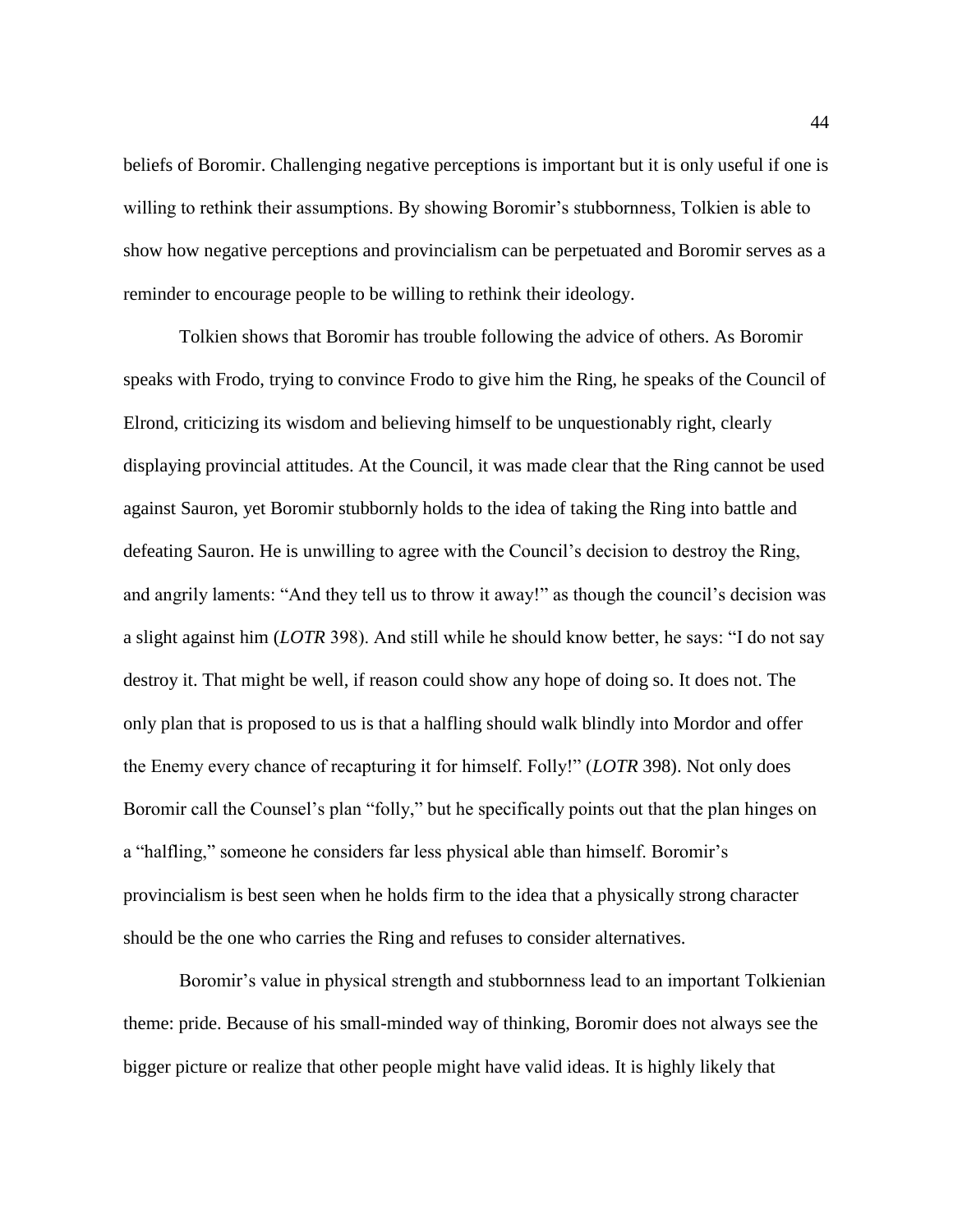Tolkien was using Boromir's pride to show his readers how not to behave. Tolkien critics cite pride as one of Tolkien's main themes. Many of Tolkien's tragic characters are destroyed by pride and possessiveness (Drout 543), and Boromir has both. Drout writes "pride takes the form of excessive desire for power in Boromir" (544). His very first words at the Council of Elrond are words extolling the valor, dignity, and pride of the House of Stewards. He uses language including "'The Men of Gondor are valiant, and they will never submit'" (*LOTR*  267). However, Boromir's pride prevents him from understanding other's viewpoints because he thinks he is right and only one person can be right.

Additionally, Boromir demonstrates a lack of understanding towards people who disagree with him. When Frodo expresses a different opinion than Boromir, the Gondorian suggests that Frodo is only repeating what he was told to say: "'all these folk have taught you to say so,'" (*LOTR* 398). By questioning Frodo's ability to think for himself, Boromir shows his prejudice against people who think differently than him.

Boromir does not like when his people are treated in a way he perceives as poor. When Boromir tries to convince Frodo to give him the Ring, Frodo warns "Against the way that seems easier. Against refusal of the burden that is laid on me. Against–well, if it must be said, against trust in the strength and truth of Men'" (*LOTR* 397). Frodo's statements hurts Boromir's pride. The warrior says, "'Yet that strength has long protected you far away in your little country, though you knew it not'" (*LOTR* 397). Boromir believes his people have guarded the world against great foes and do not get the credit they deserve. Frodo says "I do not doubt the valour of your people. But the world is changing. The walls of Minas Tirith may be strong, but they are not strong enough. If they fail, what then?" (397). Frodo believes that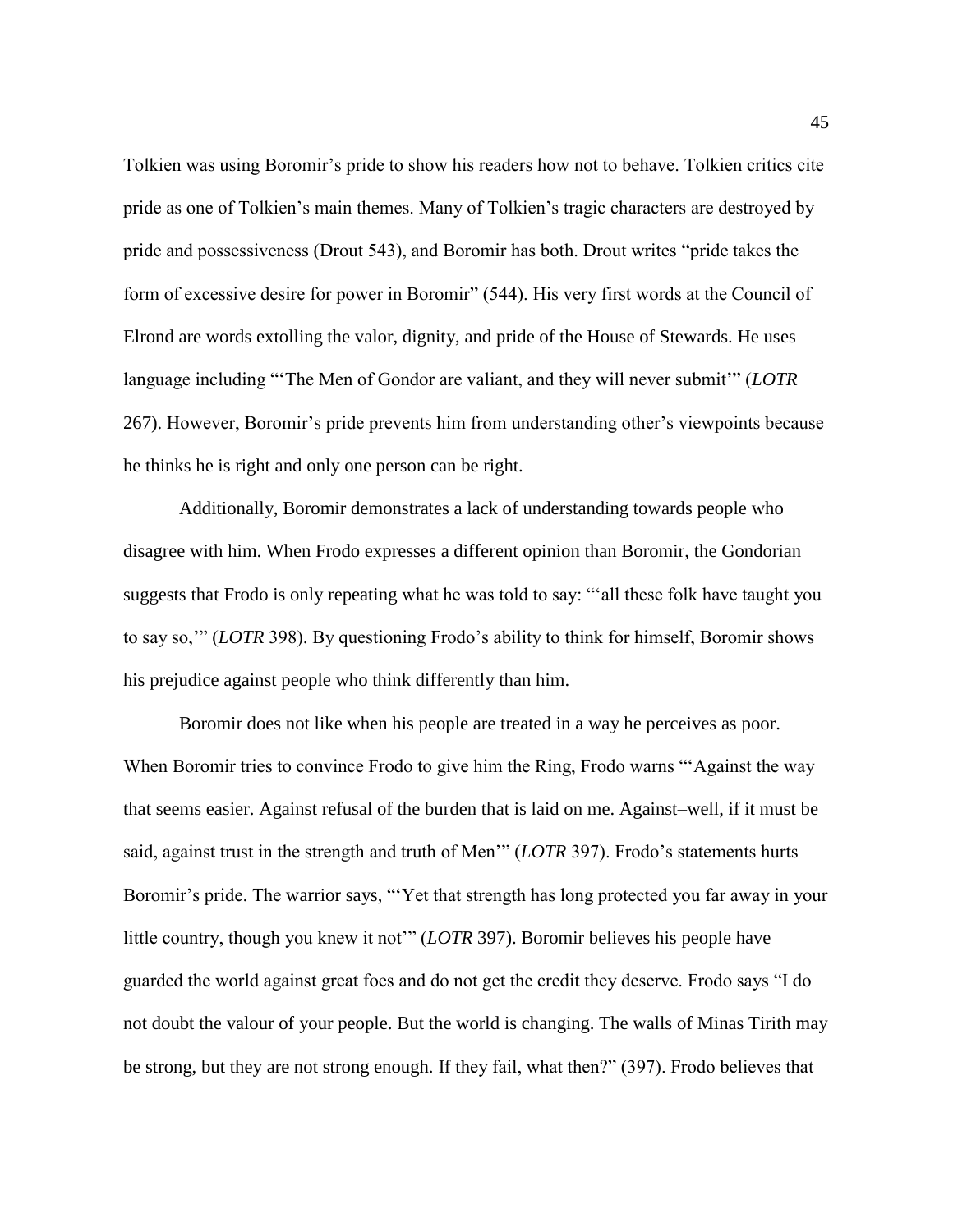humans honestly try hard to help, but are unable to help as much they believe they can. Like Boromir, many humans think they know what hobbits need, when, in reality, their "knowledge" is a collection of ignorance. Even if their motives are honest, Gondorians do not seem to understand the larger world.

When Frodo will not give the Ring to Boromir, he becomes enraged and thinks Frodo will be their undoing: "It is by our own folly that the Enemy will defeat us...How it angers me! Fool! Obstinate fool! Running wilfully to death and ruining our cause!" (*LOTR* 399). Boromir says "our" rather than "your," suggesting that he believes they are on the same side and that he does in fact mean to help; his manner of helping, however, is not overly useful. He seems to believe that he is the most important member of the Fellowship and that the Ring *should* belong to him. The word "fool" is obviously an insult directed at Frodo. Boromir's prejudice turns to hatred and he sees the perceived weakness as something that needs to be dealt with. His inflated sense of self comes out strongly in the following passage: "If any mortals have claim to the Ring, it is the men of Numenor, and not Halflings. It is not yours save by unhappy chance. It might have been mine. It should be mine. Give it to me!" (*LOTR* 399). Here, Boromir believes that the Ring came to Frodo by mere chance and, naturally, he has no place in the War of the Ring. The only reason Frodo is even in the Fellowship is because the Ring happened to come to him; if it had not, Frodo would not be needed. Boromir, for one, would never have asked a hobbit to join the Fellowship; to Boromir, hobbits are little more than nuisances. He sees that they are small and assumes they are physically weak and timid, but his opinions are not based on any solid evidence.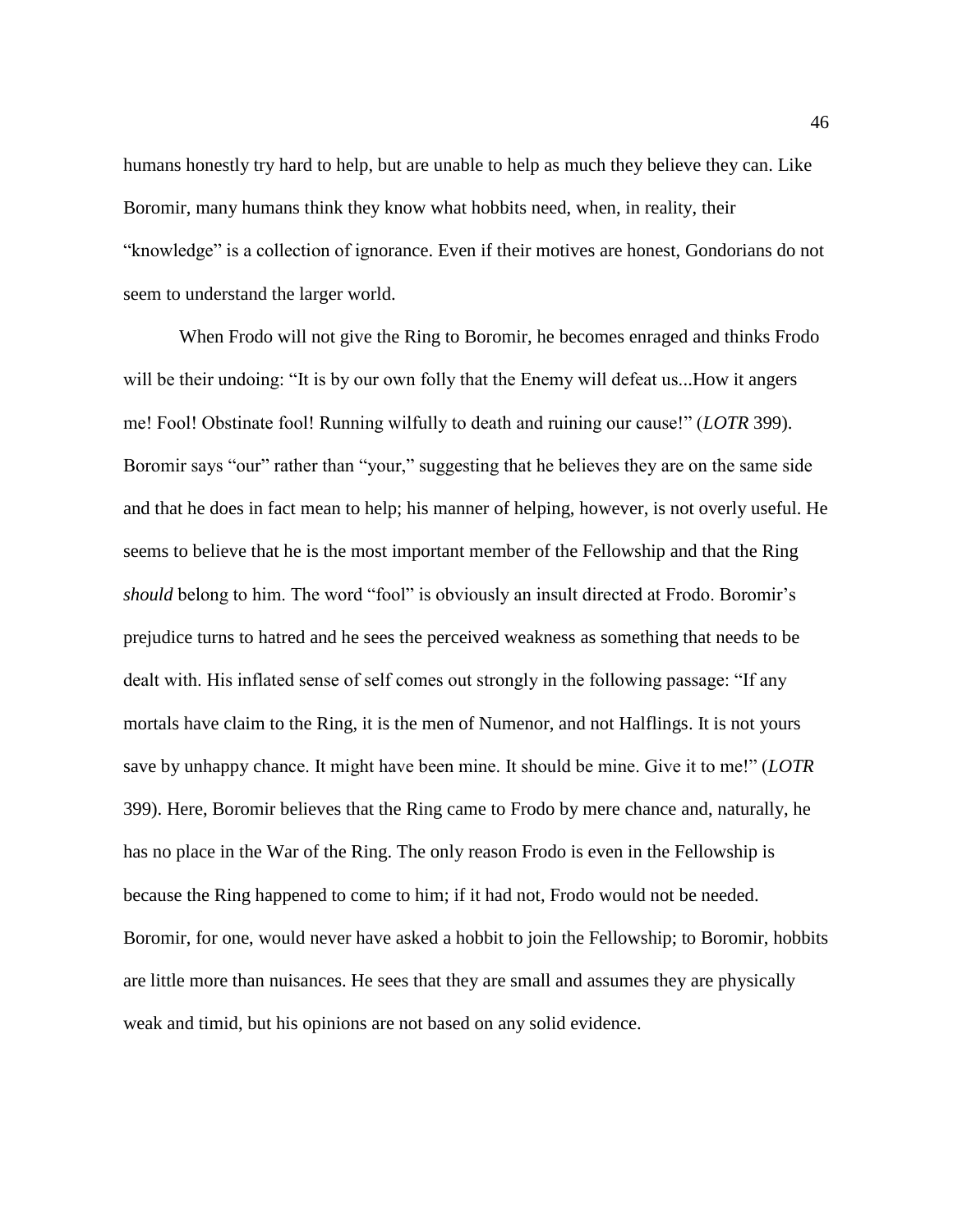As noted earlier, Boromir was not a completely evil character; he was simply provincial. Much of the West respected him and Boromir came to regret his actions against Frodo. His rage passes: "catching his foot on a stone, he fell sprawling and lay upon his face. For a while he was as still as if his own curse had struck him down; then suddenly he wept" (*LOTR* 399). Boromir's rage appears to be brought on by the Ring and his prejudices were magnified. So, while Boromir did not think much of the hobbits, his provincial beliefs were made more negative with the presence of the Ring. As soon as Frodo and the Ring leave, Boromir comes to his senses: "He rose and passed his hand over his eyes, dashing away the tears. 'What have I said?' he cried. 'What have I done? Frodo, Frodo!' he called. 'Come back! A madness took me, but it has passed. Come back!'" (*LOTR* 400). Boromir shows remorse and seems to want to make amends. He uses the word "madness," and that seems to be the best description; Boromir experienced a momentary, but destructive, rage. His rage breaks the Fellowship, ironic, because he was the very weakness he feared in hobbits.

As further evidence that Boromir had a good heart, he becomes less selfish by the end of his part in the novel and saves the lives of Merry and Pippin. He has great regret at trying to take the Ring from Frodo (*LOTR* 404) and says "I have failed" (*LOTR* 414). He readily goes to help Merry and Pippin find Frodo and, in so doing, gives his life to save them. Dying for people one hates is not the action of a bigot. In this way, Tolkien shows that even violent bigots can change their ways and that provincial characters can expand their perspectives. At the Council of Elrond and all the way through Lorien, Boromir spewed negativity towards the hobbits, but at his death, he showed that even he could learn a life lesson through the creatures he perceived as weak and useless.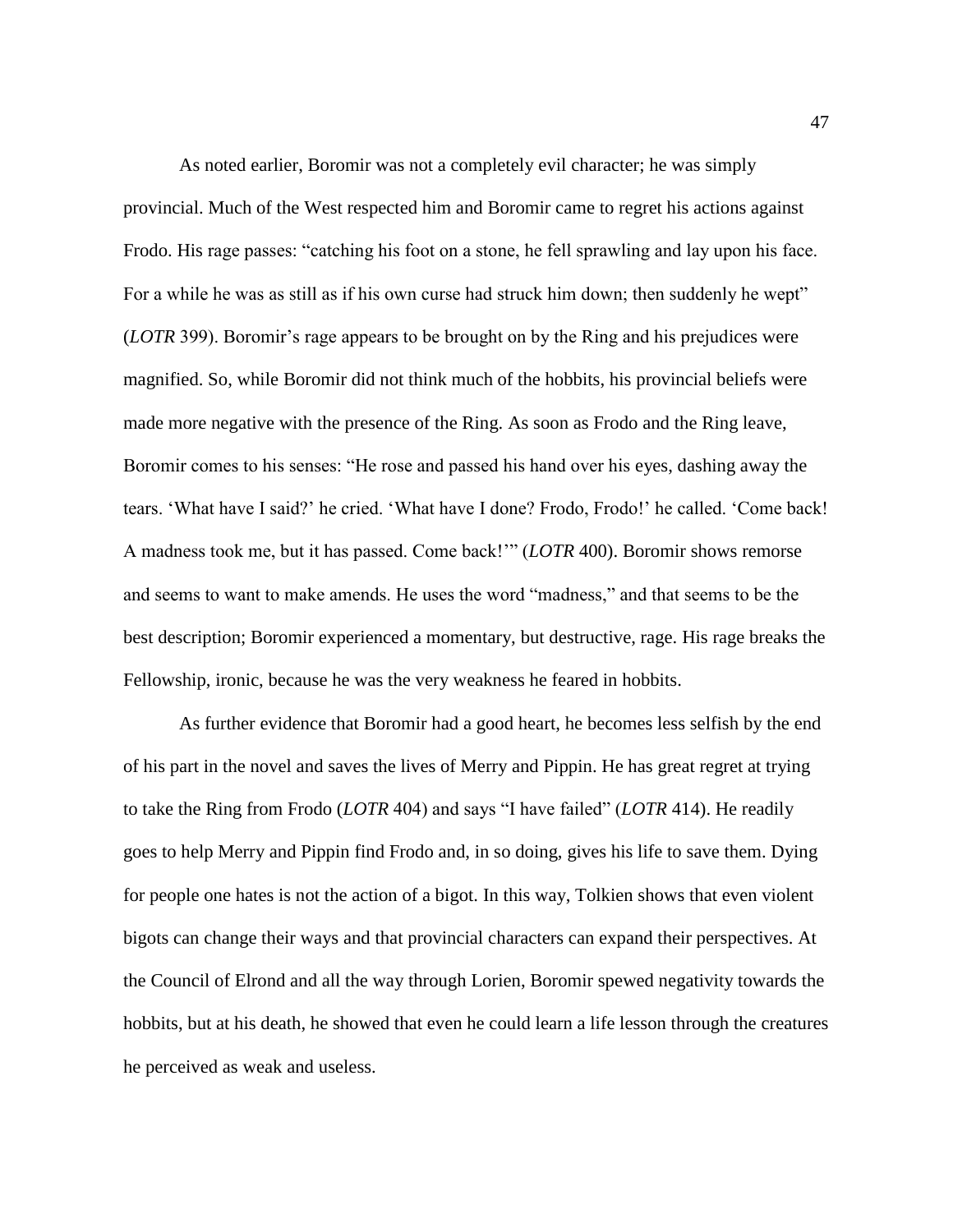By using Boromir's downfall, Tolkien also gives his readers evidence of the dangers of isolationism and provincialism. People often become rooted in bad, destructive habits and *The Lord of the Rings* offers a perspective on why these attitudes are destructive.

Boromir's small-mindedness led to his destruction, but his provincial mindset was not unique to Middle-earth. It is important to note that practically all of Tolkien's races demonstrate small-mindedness, despite being distinct from each other. Patrick Curry writes "Gondorians, the Riddermark and the Bree-folk are not interchangeable" (14). Though they did not fit the scope of this thesis, it is worthy of noting that the elves and dwarves, despite being different, all demonstrate small-minded, short-sighted attitudes. The elves have stagnated and dwarves commonly isolate themselves. Rohan also demonstrates strong isolationist and discriminatory behavior, especially from Eomer. The Ents do not want to get involved in the war and only join when Saruman destroys their forest.

#### **Bree: Perceptions of Hobbits**

The episodes involving Bree highlight many interactions between hobbits and humans, and clearly displays the presence of isolationism and provincialism and their negative effects on perceptions and assumptions. Bree is described as a place where beings of multiple races interact and get along. Tolkien writes that men of Bree were "more friendly and familiar with Hobbits, Dwarves, Elves, and other inhabitants of the world about them that was (or is) usual with Big People," (*LOTR* 149), and further writes:

The Big Folk and the Little Folk (as they called one another) were on friendly terms, minding their own affairs in their own ways, but both rightly regarding themselves as necessary parts of the Bree-folk. Nowhere else in the world was this peculiar (but excellent) arrangement to be found. (*LOTR* 149-150)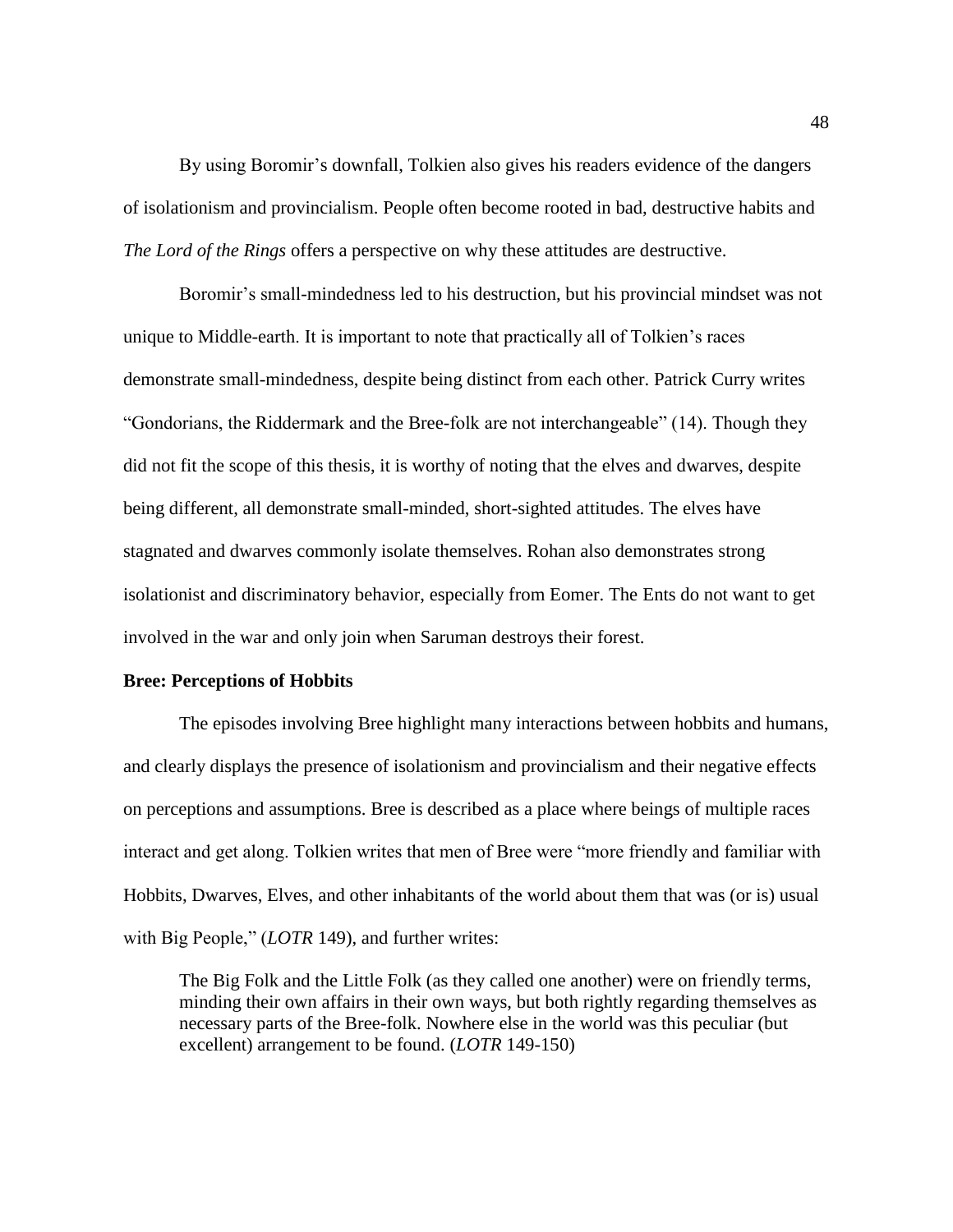"Nowhere" is a strong modifier, showing that Bree is the only place that hobbits have been incorporated into society. While the humans of Bree are more accepting of hobbits than is typically expected of humans, there are some shadows to this seemingly ideal town. This paper argues that the underlying discrimination against hobbits in Bree further allows Tolkien to comment on the dangers of small-mindedness. The discourse used in this section of the novel subtly mirrors that found in the language used by Boromir. Bree-landers' attitudes were based almost entirely on ignorance; few if any had travelled outside Bree, so they had little chance to understand the larger world. Much of Bree's provincial attitudes come from unawareness, rather than lust for power like in Boromir. As will be seen in a moment, Breelanders do not seem to understand that they are ignorant, suggesting provincial–innocent, but still potentially injurious!–mindsets. Through Bree, Tolkien, again, shows dangers of such assumptions and encourages his readers to think before speaking and to realize the world is larger than it might seem.

Even before they enter Bree proper, the hobbits face the subtle discrimination. At the gate, the keeper, says "Hobbits! Four hobbits! And what's more, out of the Shire by their talk" (*LOTR* 151). Here, the gatekeeper notices that Frodo and company are different–they are outsiders. The gatekeeper, does not criticize the hobbits by any means; he simply points out that they are different. He perceives them by their appearance rather than other characteristics, suggesting a subtle form of discrimination.

Subconscious discrimination can be seen, for example, in the way Barliman Butterbur interacts with the four hobbits. Butterbur, the innkeeper, was "an important person. His house was the meeting place for the idle, talkative, and inquisitive among the inhabitants, large and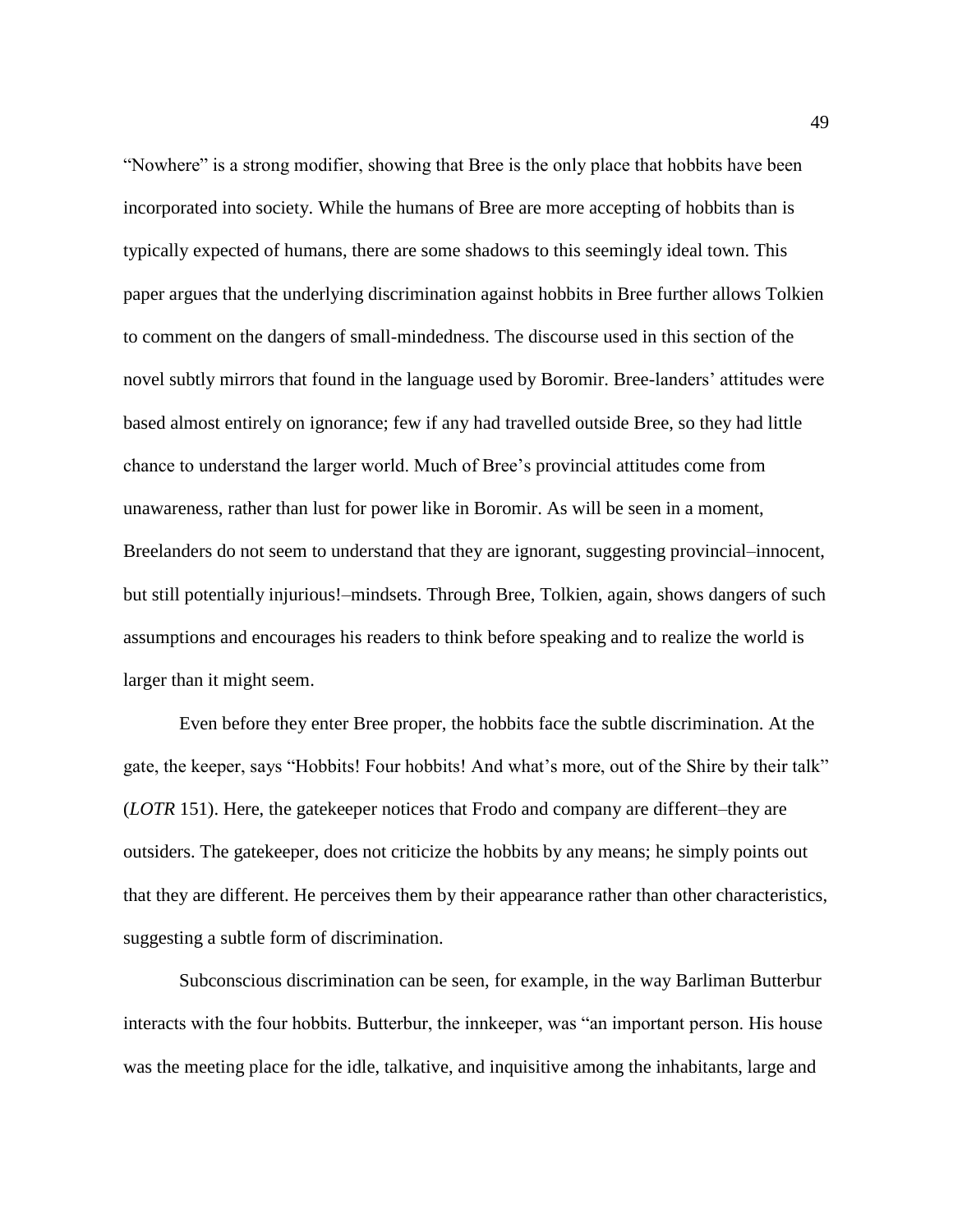small" (*LOTR* 151). Because Butterbur is one of the notable citizens, his behavior towards outsiders could play a large part setting the tone of the entire city. Additionally, Butterbur likely represents many of Bree's feelings toward outsiders; because he is constantly around Bree Folk, he likely picks up many other their beliefs. Essentially, Butterbur is Bree.

Butterbur is at the inn when the hobbits arrive. Though he is welcoming, he displays provincialism when he does not particularly understand how to interact with the visitors. His words and body language demonstrate a lack of communication as though he has trouble knowing how to communicate with the hobbits. His speaking is much more similar to how one would speak to a person with a disability; it is not mean, but rather awkward and clumsy. He greets the hobbit with "'Good evening, little masters!' he said, bending down," (*LOTR* 153). It is not necessarily bad to notice their size, but calling out their size could be seen as careless or even hurtful. Butterbur bends down the hobbits' level; this could be positive or negative, much like bending to speak with a child or person in a wheelchair. On the one hand, Butterbur is trying to accommodate to the hobbits but he is treating them as different, accommodating to them before they ask for help. The evidence suggests that Butterbur does not know how to properly interact with people that are different from him.

Butterbur does not seem to try to offend hobbits, but rather his skill at communicating is poor. He tries to be accommodating: "I should be sorry not to make you welcome" (*LOTR* 153). It does appear that Butterbur wants to help the hobbits, but he is just clumsy with his execution. After greeting the travelers, Butterbur's clumsy conversation becomes even more present as he calls for Nob, another hobbit. He does not treat Nob overly well, calling him a "woolly-footed slow coach," which is a derogatory racial-based term (*LOTR* 153). It is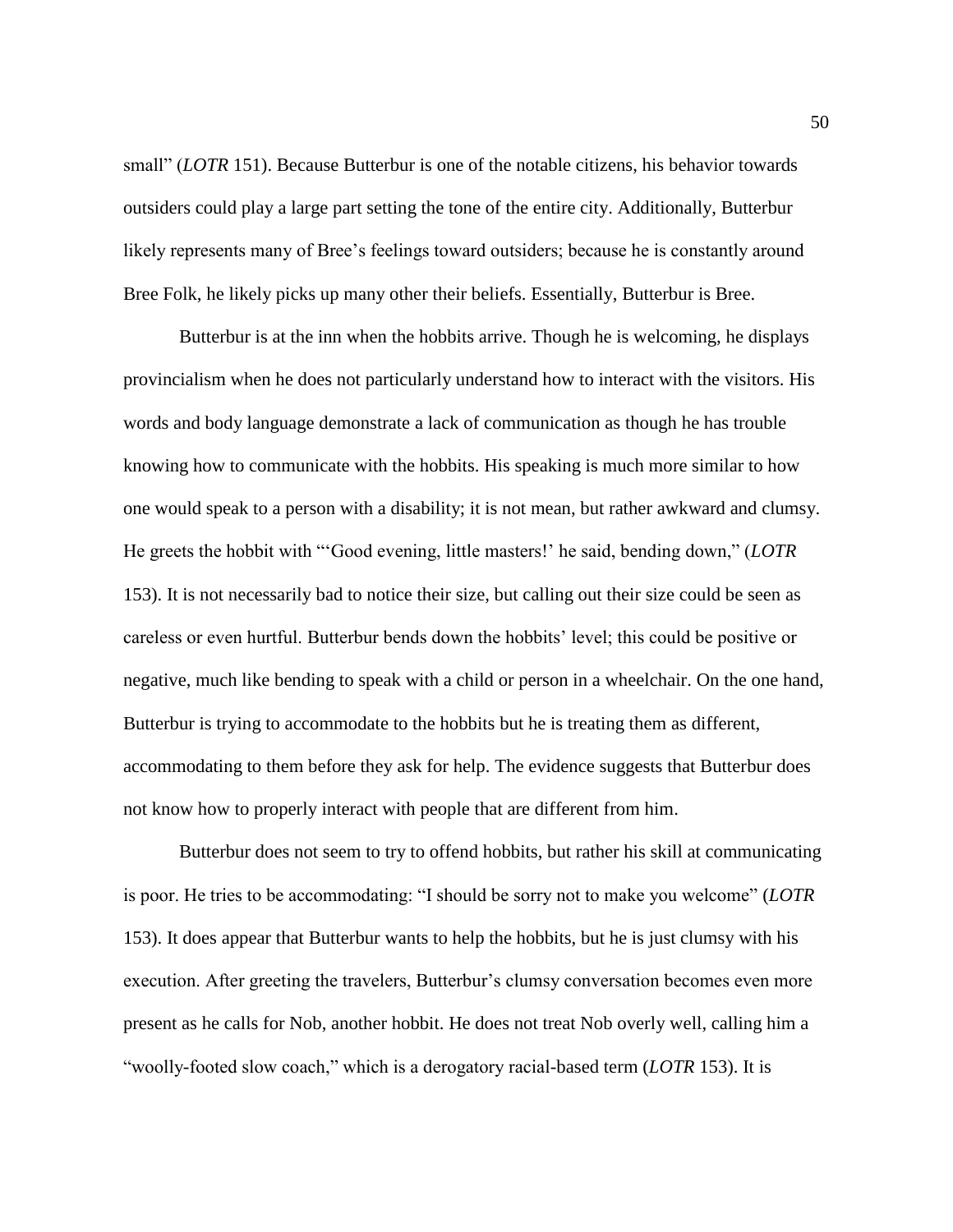difficult to call Butterbur a mean person because he tries to make the hobbits welcome, but is appears clear that Butterbur treats Nob subserviently, revealing rather negative perceptions of hobbits.

Butterbur draws more attention to the hobbits' size when he talks about the many travelers at the inn: "If you weren't hobbits, I doubt if we could house you" (*LOTR* 153). He takes this further when he suggests special hobbit-sized rooms: "we've got a room or two in the north wing that were made special for hobbits...On the ground floor as they usually prefer; round windows and all as they like it" (*LOTR* 153). His kindness strays into presumption; he thinks he knows what hobbits like or do not like based on what most prefer. This is often a staple of provincialism. Perhaps these hobbits do want hobbit-like rooms, especially when they are on the run from dangerous riders looking for hobbits. The hobbit rooms would be the worst thing they could stay in. Again, Butterbur means well, but he lacks the ability to communicate properly. He presumes what the hobbits want or need and treats them more as children than adults.

The hobbit-sized rooms reveal the similar attitudes of Bree. The inn builders purposely included rooms for hobbits; that was thoughtful, but presumptuous. As Butterbur mentions, most hobbits want hobbit-like rooms, but probably not all. In fact in Crickhollow, hobbits did not live in hobbit holes, but rather lived in houses similar to humans. A house Frodo bought in Crickhollow "was an old-fashioned countrified house, as much like a hobbit-hole as possible," (*LOTR* 100). The house bears little resemblance to a hobbit hole and, unlike hobbit holes with grass and earth for roofs, this house actually had a roof (*LOTR* 100). In the episode where the hobbits enjoy themselves in the house while taking a break from the early part of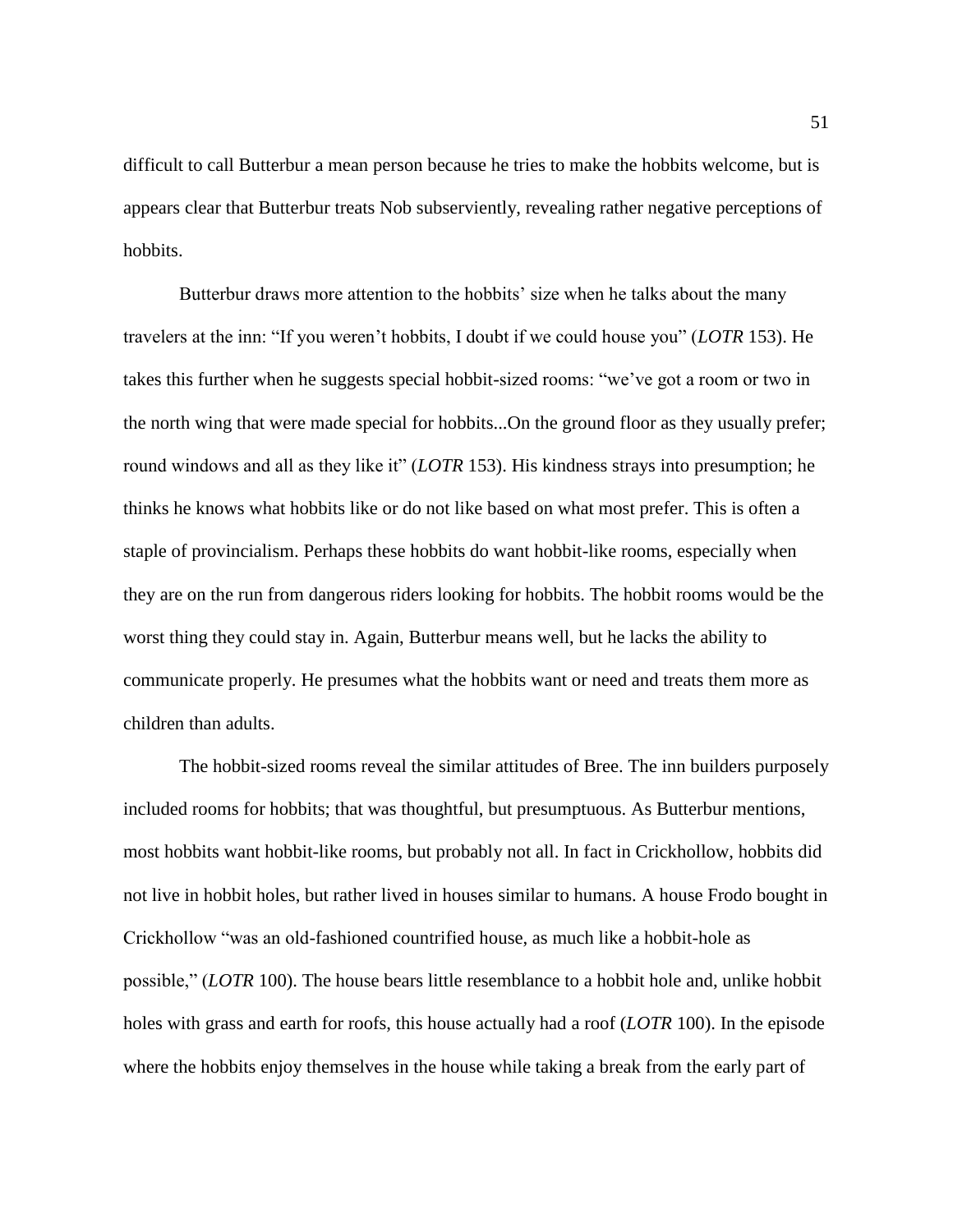the journey, it is clear that the hobbits are comfortable in this house; Frodo even "found himself wishing that he was really coming here to settle down in quiet retirement" (*LOTR*  100). In Bree, however, the folk assume hobbits want hobbit holes. The rooms show that the provincial humans of Bree lack the understanding to realize that hobbits are more complex, and may desire different things, than Bree-folk might assume.

Butterbur even recognizes his lack of etiquette. He says "I don't know whether you would care to join the company when you have supped...Perhaps you would rather go to your beds" (*LOTR* 154). Butterbur acknowledges his lack of understanding and tries to help the hobbits in any way he can: "Ring the bell if you need anything!" (*LOTR* 154), showing that he is a decent, helpful person. He does not openly discriminate against hobbits; he just does not know how to interact with them properly.

His lack of etiquette is interesting because he has quite a bit of experience dealing with "outsiders" and non-humans. Though he says "We don't get Outsiders–travelers from the Shire, I should say, begging your pardon–often" (154), later, the travelers come to the big common-room where there were "various folk: men of Bree, a collection of local hobbits (sitting chattering together), a few more dwarves, and other vague figures" (*LOTR* 154). Despite being surrounded by a diverse range of people, Butterbur lacks the ability to properly communicate with people. One must wonder if he is simply unable or unwilling to learn the best way to interact with other people. Either way, Butterbur displays provincial attitudes in his interactions with the hobbits travelers.

There seems to be little open discrimination in Bree. Butterbur invites the hobbits to mingle: "the company would be very pleased to welcome you, if you had a mind" (*LOTR*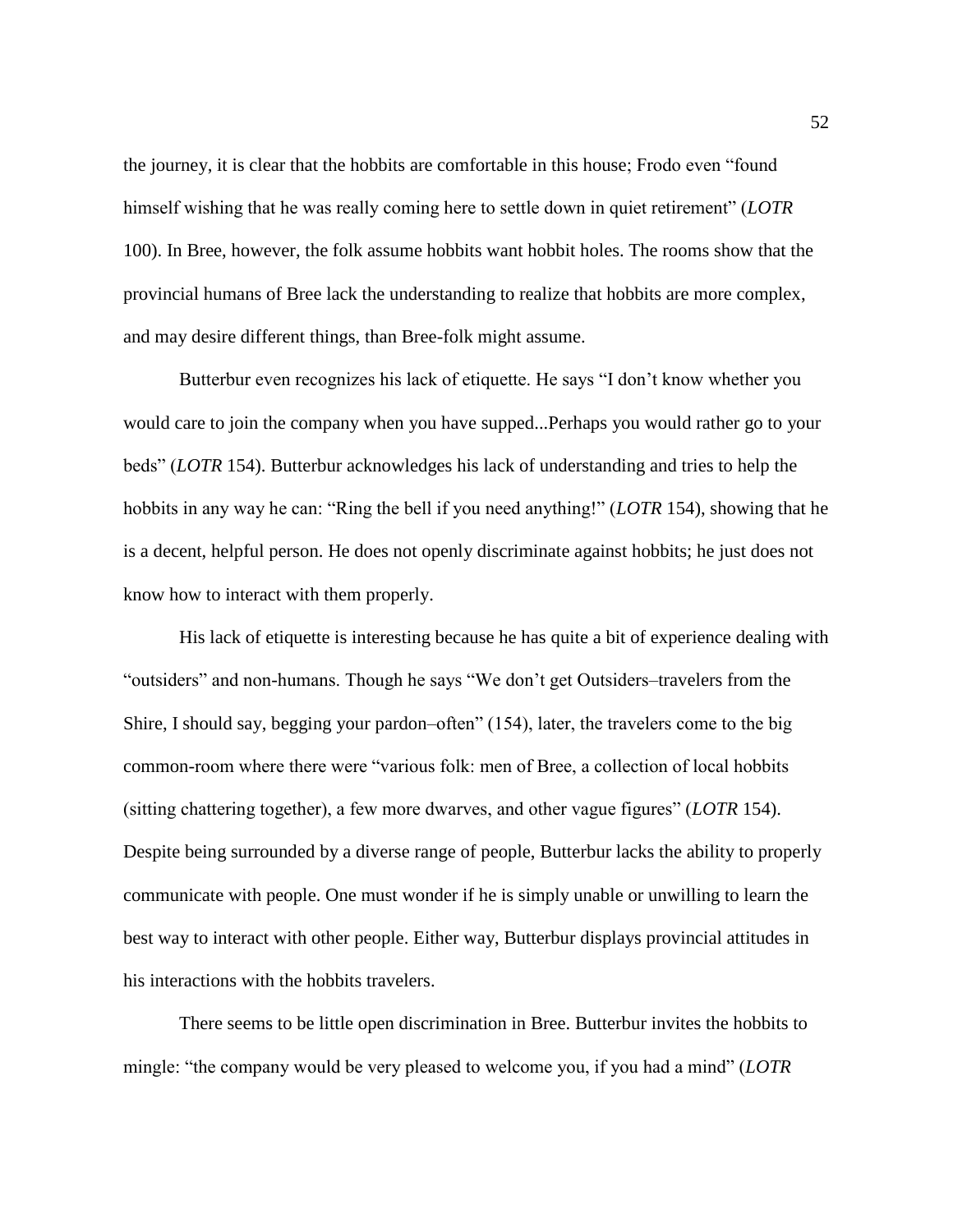154), showing that Bree was not adverse to hobbits, especially Shire hobbits, just unfamiliar. Tolkien writes "The Bree-folk were sympathetic, but plainly not very ready to take large number of strangers into their little land" (*LOTR* 155). At the prospect of gaining more travelers, "the local inhabitants did not look pleased" (*LOTR* 155). Though Bree-folk do not openly discriminate against the hobbit travelers, they are fairly quick to brush them off and ignore them.

Butterbur may not understand that provincialism exists, but he understands that there is something discriminatory about Bree. He describes the locals as mistrustful of strange things: "'We're a bit suspicious round here of anything out of the way–uncanny, if you understand me; and we don't take to it all of a sudden'" (*LOTR* 162). Here, it is clear the Bree does not like change or anything different. The hobbits are perceived as a bit different. Though, the Shire hobbits are similar to the Bree hobbits, they are different enough and new enough that their appearance is seen as suspicious.

Tolkien makes an interesting turn at the end of the novel: he shows that Butterbur (which hints at all of Bree) can become less ignorance. Michaela Baltasar notes Butterbur learns that the rangers, such as Aragorn, who were once considered with suspicion because of their goings were actually the protectors of Bree and the Shire (Chance, *Tolkien and the Invention of Myth* 30). Butterbur says "You see, we're not used to such troubles; and the Ranger have all gone away, folk tell me. I don't think we've rightly understood but till now what they did for us" (*LOTR* 993). That statement, of course, confirms the ignorance of Butterbur, but also reveals that characters can learn about the larger world and serves as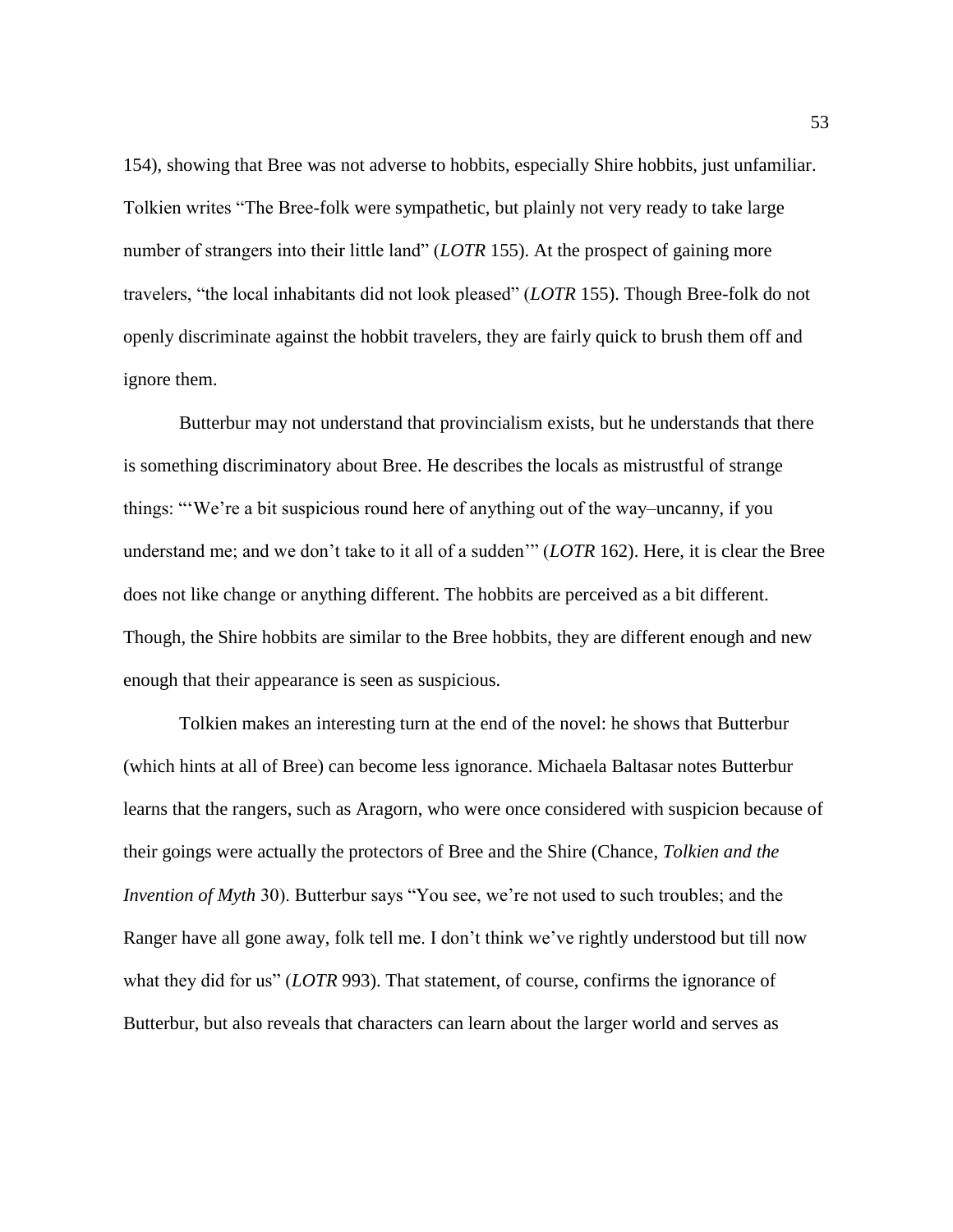evidence that Tolkien was intent on convincing his reader that thinking outside themselves is beneficial. Much like Butterbur, Tolkien wanted his readers to grow as individuals.

 Small-mindedness is not simply relegated to human characters. Tolkien is intent on showing that his hobbit characters are also provincial and isolated. Much like the human characters, hobbits need to engage with the outside world and challenge existing perceptions to grow as characters.

#### **Hobbits' Perceptions of Themselves**

Overall, hobbits have negative perceptions of themselves and each other, which comes from deeply-rooted small-minded attitudes, as well as self-inflicted doubts about their own abilities. This thesis argues that Tolkien is challenging the small-mindedness he observed after the World Wars by showing the problems of provincial and isolationist attitudes. He challenges the attitudes by challenging the hobbits, putting the characters in difficult situations to force them to grow. In this way, Tolkien shows the power of personal growth and shows that provincial characters can grow out of small-mindedness. By forcing the hobbits to grow in character, Tolkien effectively shows the benefits and necessity to improve one's personal character and the importance of breaking away from stagnation. During the midtwentieth century, as noted earlier, isolationism and provincialism were common in England and Tolkien wanted to challenge them. Tolkien did not want to outright tell his readers they were ignorant, nor is a novel the place for that kind of discourse, so he created a world that, instead, gave his readers something to think about.

In order to show the problems of stagnation, Tolkien had to create a stagnating place for hobbits to exist. David Waito mentioned that hobbit communities, such as the Shire, were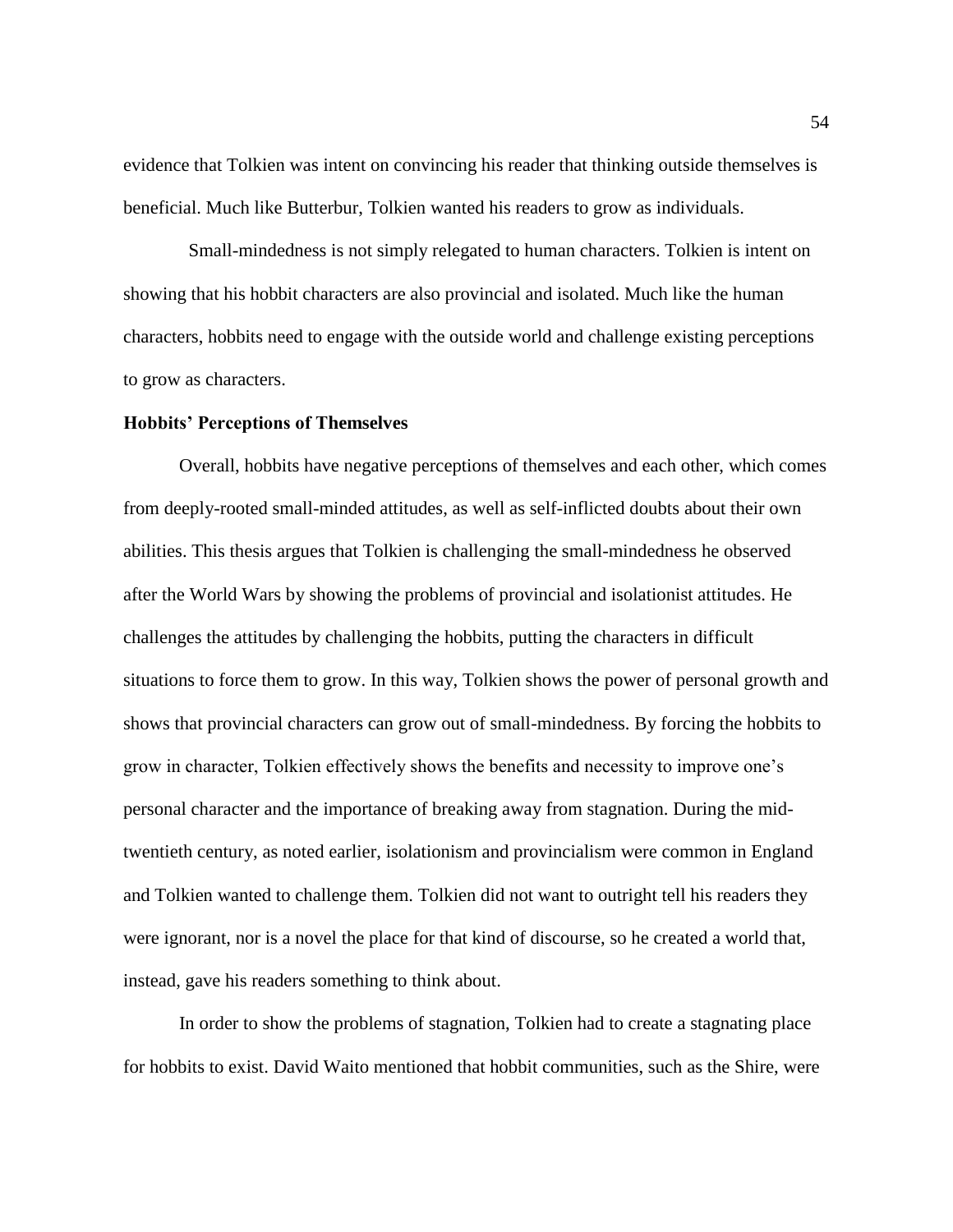isolated and "unhealthy" (para 1). There is apathy, stagnation, and general laziness. Drout writes hobbits are "Relatively isolated and content to be so" (607). Waito and others argue that Tolkien makes hobbits leave the Shire for the main purpose that they will have the opportunity to grow in character and prepare themselves to cure the Shire of its stagnating culture. Leaving the Shire and growing in character helped the hobbits get away from their own provincialism. The hobbit travelers were once part of the Shire and demonstrated unnecessary habits associated with the Shire, such as needing six meals a day. A quote that seems to be Tolkien's mind is spoken by Aragorn: "If simple folk are free from care and fear, simple folk they will be" (*LOTR* 248). During the course of the journey, in which they are challenged by cares and fears, the hobbits realize the world is larger than it once appeared. With an increase in experience and perspective, characters break free from most provincial habits, becoming more beneficial members of the greater world.

By showing that hobbits often demonstrate provincialism and self-doubt in *The Lord of the Rings,* Tolkien is able to challenge the negative perceptions his characters have about themselves. This also allows Tolkien to encourage his reader to challenge their own doubts and small-mindedness. As mentioned in Chapter I, Deborah Cohen and other scholars write of the many injured veterans returning from World War Two with grievous physical, emotional, and moral wounds and these wounds often put the soldier into depression at their lack of ability. Tolkien's novel serves as encouragement to despairing veterans by showing that even seemingly insignificant characters (injured veterans would fit into this category) can benefit society and they should not despair.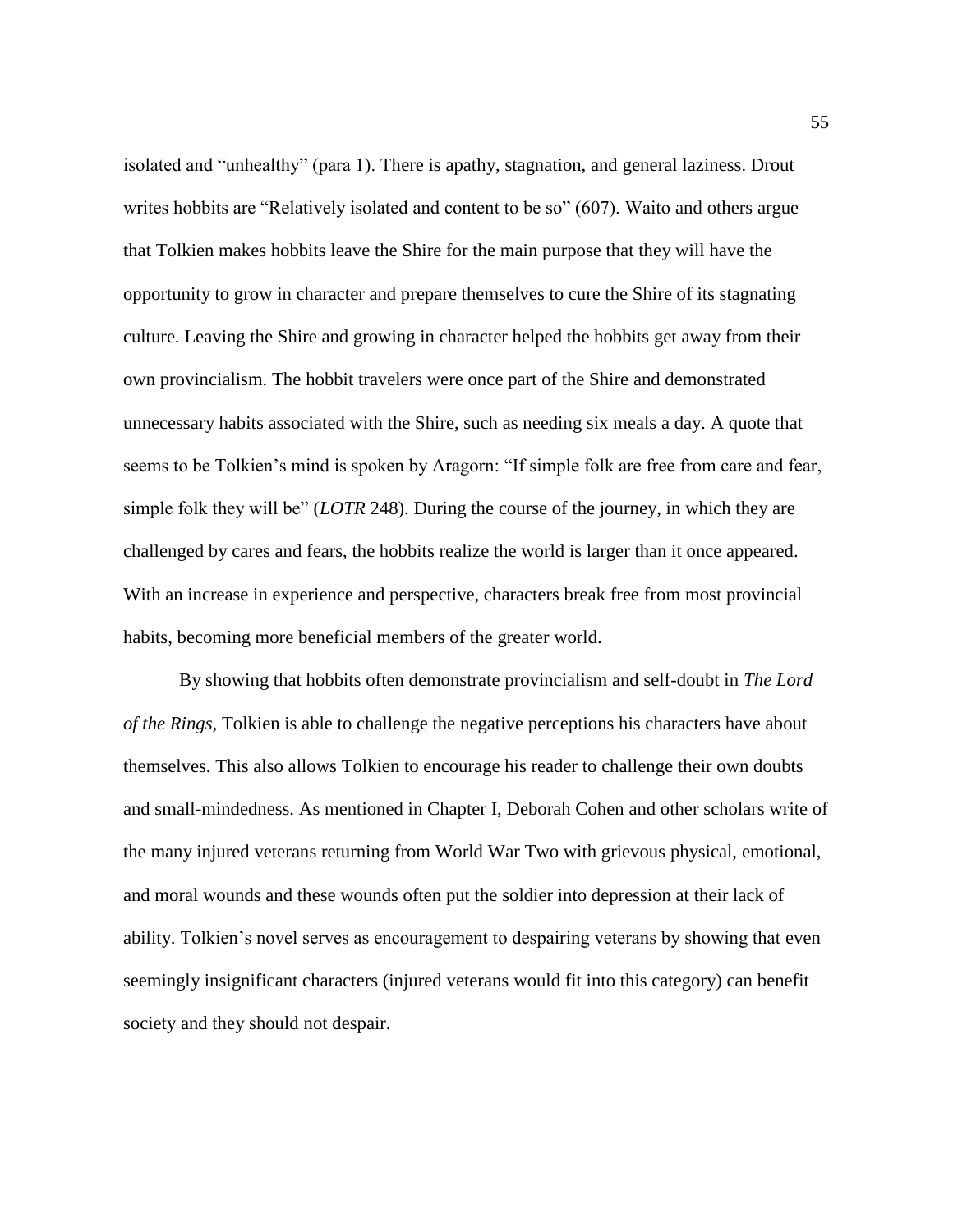Because of their doubt, most hobbits perceive themselves as weak and not made for adventures. Throughout the novel, the adventurous hobbits (Frodo, Sam, Pippin, and Merry in this case) carry with them ideas that they are not made for adventures and often doubt their abilities. Frequently the hobbits' doubts come from within; often no one needed to suggest they are weak. It is understandable; the journey is perilous, but they do not realize they possess strength beyond when they can perceive.

Hobbits, especially those who remain in the Shire, clearly demonstrate the inability to see outside their small world. This was not always the case, however. In the far past, hobbits had to fight: "In the olden days [hobbits] had, of course, been often obliged to fight to maintain themselves in a hard world" (*LOTR* 5) and this hard work allowed them to develop the Shire into a beautiful country. However, after centuries of comfortable living, hobbits have since grown soft. Frodo says "[I] have felt that an earthquake or an invasion of dragons might be good for them" (Tolkien *LOTR* 62). He clearly feels hobbits have grown passive and could use a challenge. The isolation is clear in Shire maps, which show "[M]ostly white spaces beyond its borders" (*LOTR* 43). As Drout mentions, this demonstrates contentedness with isolation (607). While staying in the Shire, the hobbits have acquired little knowledge and much of their intellectual growth has stagnated; most hobbits have a limited ability to accurately perceive the world around them because of isolation.

Because of their small-mindedness, most hobbits had poor opinions of Frodo and Bilbo. The narrator reflects that "the general opinion in the neighborhood was that Bilbo, who had always been rather cracked, had at last gone quite mad, and had run off into the Blue. There he had undoubtedly fallen into a pool or a river and come to a tragic, but hardly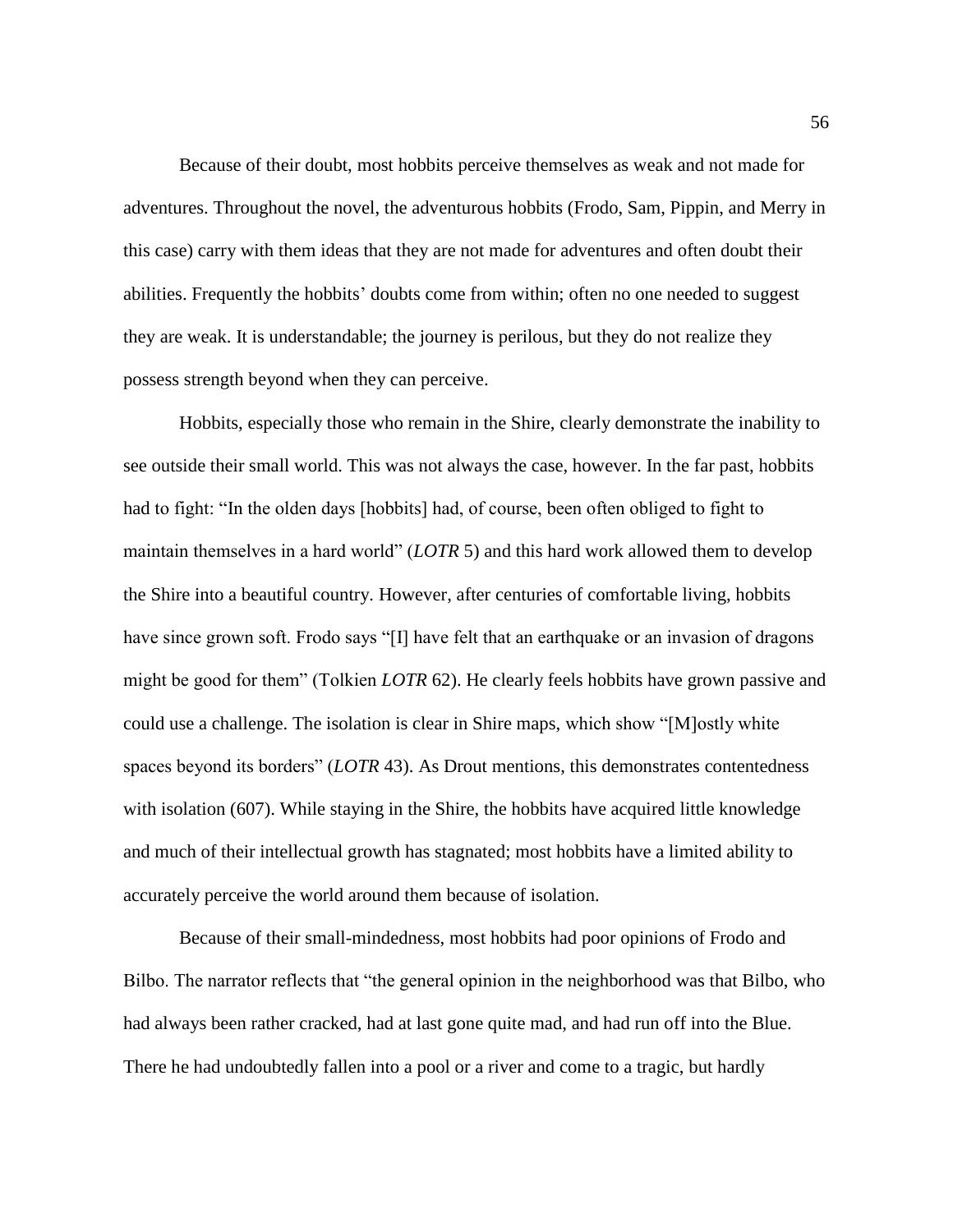untimely, end" (*LOTR* 42). The word "cracked" evidently suggests that many hobbits think Bilbo and his adventures were foolhardy and that Bilbo's wits had "broken." Cracked appears later as well when a hobbit says: "Oh, they're both cracked...Leastways old Bilbo was cracked, and Frodo's cracking," showing that being different is seen as broken (*LOTR* 45). Many hobbits would also consider Bilbo's death as fitting, as though his foolhardiness would inevitably lead to death, so it should not come as a surprise. The general provincial opinion of the Shire is that thinking outside the box is dangerous and should be avoided.

Much of the foolhardy behavior is blamed on outside influences. They are especially bitter towards Gandalf, who they perceive as corrupting: "'If only that dratted wizard will leave young Frodo alone, perhaps he'll settle down and grown some hobbit-sense'" (42). "Hobbit-sense" is an interesting word because it shows the cautious mindsets of other less adventurous hobbits. To them, doing nothing adventurous is wise. Essentially, they embrace stagnation; they do not want to grow in character or improve their lives.

The Shire is so isolated from the rest of the world that its inhabitants do not realize important events are happening around them. There was Smaug and the Battle of Five Armies, which was in the recent past, yet the hobbits had not heard much of these events: "Little of all of this, of course, reached the ears of the ordinary hobbits" (*LOTR* 44). This serves as evidence of the hobbits' isolation; even large battles deciding the fate of Middle-Earth go unnoticed. In his brief appearance, Gildor says the Shire once belonged to another and will belong to another eventually: "The wide world is all about you: you can fence yourselves in, but you cannot for ever fence it out" (*LOTR* 83). Hobbits will only achieve success if they break free from complacency and explore a larger world.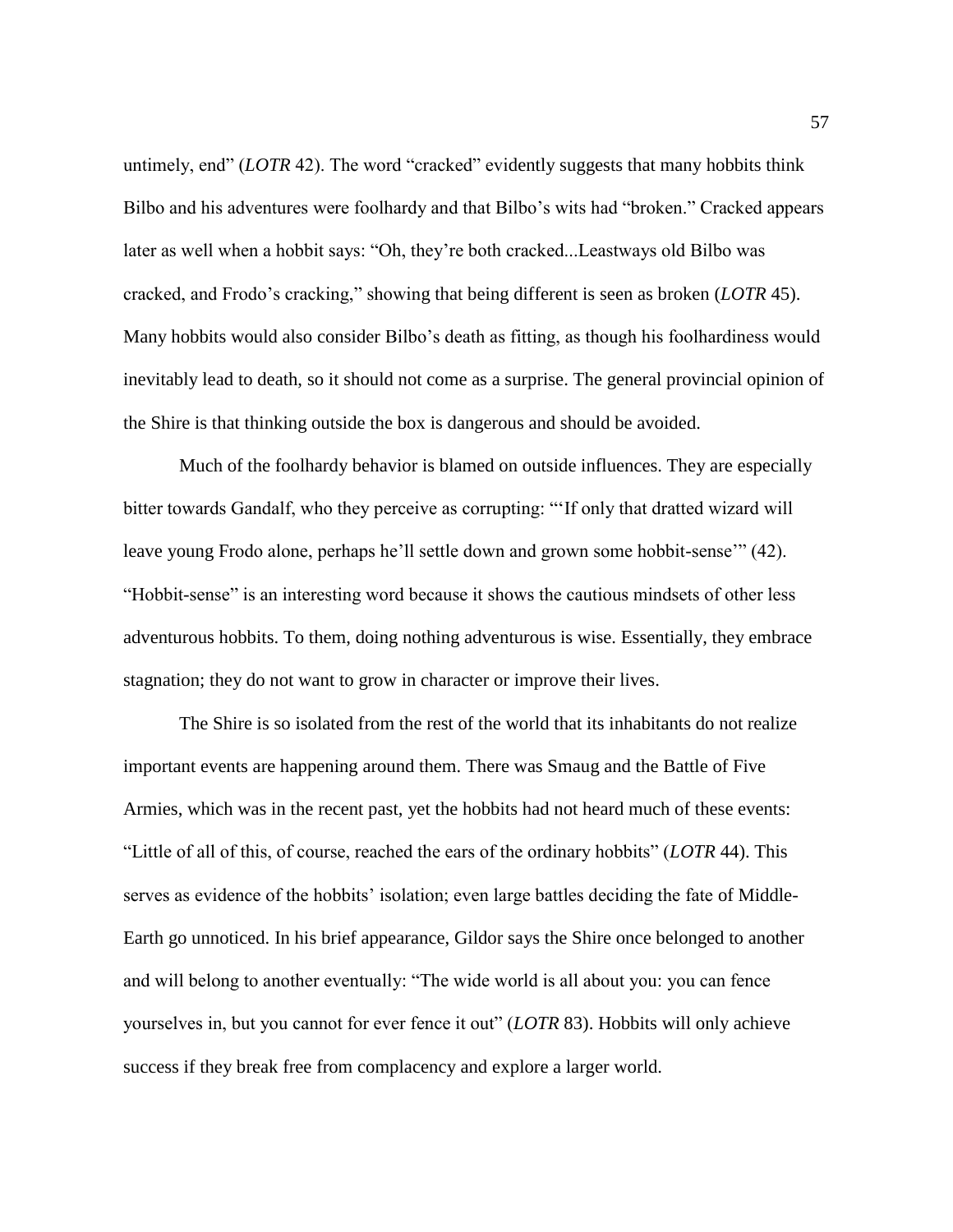When Frodo leaves the Shire and realizes he must destroy the Ring, he realizes he has complacent instincts. He says "'I do really wish to destroy it...Or, well, to have it destroyed. I am not made for perilous quests'" (*LOTR* 61). The last statement is most important: Frodo does not believe he is capable of the task. He also says:

"I have sometimes thought of going away, but I imagined that as a kind of holiday, a series of adventures like Bilbo's or better, ending in peace. But this would mean exile, a flight from danger into danger, drawing it after me. And I suppose I must go alone, if I am to do that and save the Shire. But I feel very small, and very uprooted, and well– desperate. The Enemy is so strong and terrible." (*LOTR* 62)

Again, Frodo wants to journey, but does not feel capable of such travels. He, like most people, would gladly go on a pleasant adventure to somewhere safe. However, when faced with potential (and certain) danger, Frodo feels weak and insignificant. These feelings of weakness and insignificance come from his small-mindedness. Though he does not realizes it, he is not as weak as he thinks he is.

In actuality, hobbits are biologically suited for this particular quest. Despite his doubt, Frodo is one of the few people who could resist the power of the Ring for as long as he did. Through Frodo nearly fails the quest because the Ring finally breaks his resistance, he resists long enough to bring the Ring to Mount Doom where it can be destroyed. Despite his doubt, Frodo proves he was the perfect person for the mission.

Frodo asks a crucial question. He asks "I wish I had never seen the Ring! Why did it come to me? Why was I chosen?" (*LOTR* 61). Gandalf wisely answers, "Such questions cannot be answered...You may be sure that it was not for any merit that others do not possess: not for power or wisdom, at any rate. But you have been chosen, and you must therefore use such strength and heart and wits as you have" (*LOTR* 61). Tolkien uses this passage to remind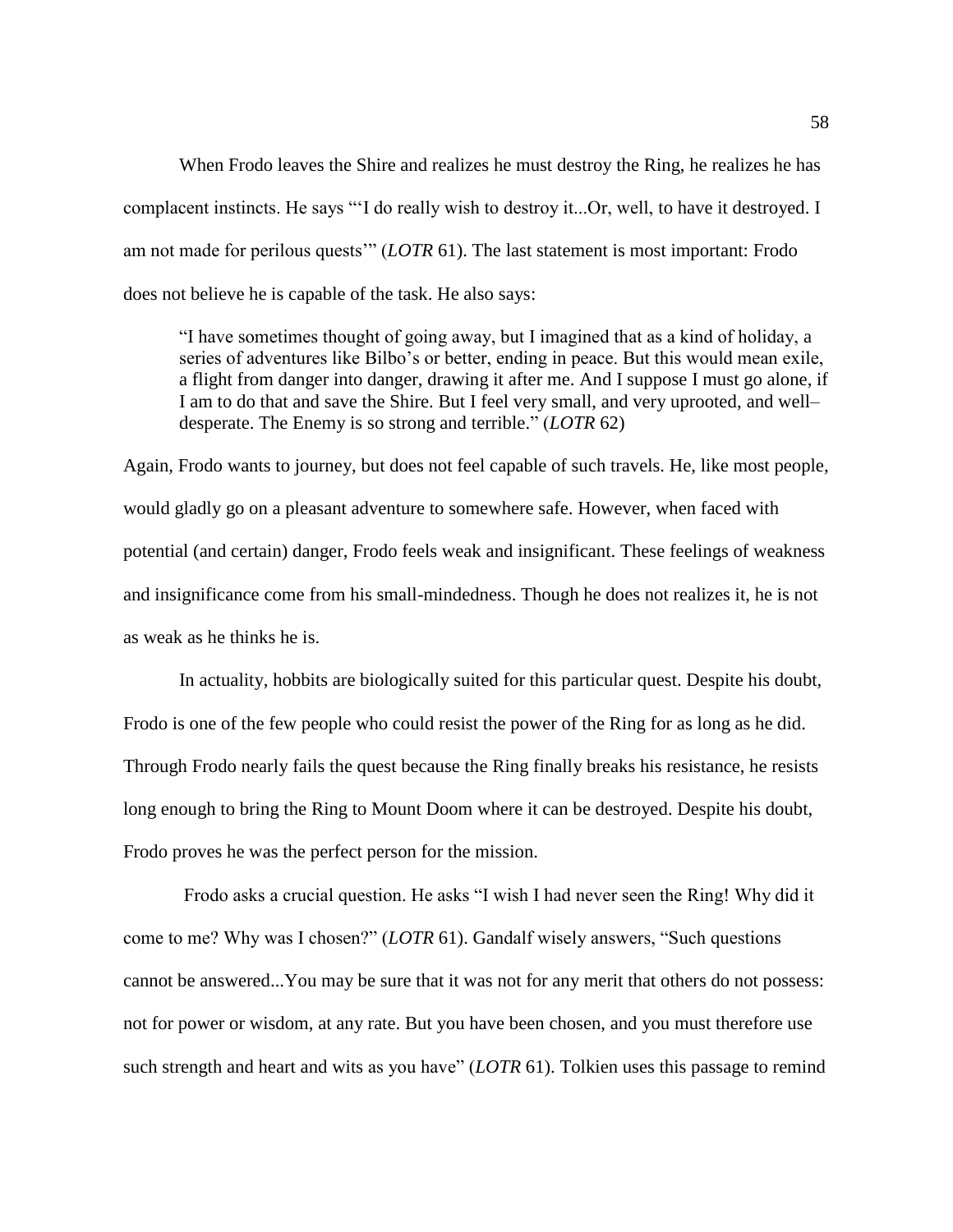the reader that perceptions are not always accurate and not even necessary. It is as though he is telling the reader to do the best they can–results and perceptions are irrelevant. This is applicable to injured veterans as well as Tolkien's readers. Often people have talents they do not realize and it is better to try one's best than to worry and despair.

When the hobbits comes to the dangerous Barrow-wights, Tolkien, through the narrator, underscores the hobbits' underlying courage. He writes:

There is a seed of courage hidden (often deeply, it is true) in the heart of the fattest and most timid hobbit, waiting for some final and desperate danger to make it grow. Frodo was neither very fat nor very timid; indeed, though he did not know it, Bilbo (and Gandalf) had thought him the best hobbit in the Shire. He thought he had come to the end of his adventure, and a terrible end, but the thought hardened him. He found himself stiffening, as if for a final spring; he no longer felt limp like a helpless prey. (*LOTR* 140)

Danger woke Frodo's toughness: "The courage that he had been awakened in him was now too strong: he could not leave his friends so easily" (*LOTR* 141). In times of need, Frodo becomes a brave warrior. He pushes aside small-minded doubts and does the best he can. This bravery is not because of physical strength but rather because of his heart–he wants to help his friends. He quickly abandons his small-minded doubts and acts. He saves his friends and shows that his doubt is unfounded. The quote also shows more war time rhetoric. Tolkien is glorifying the heroism of the soldiers. Though Tolkien is against war in itself, it appears to be important to him to give praise to the soldiers who must suffer and sacrifice through the engagement.

For much of the story, there is a common contrast between the effort of the hobbits and their fear and feelings of weakness. The hobbits are aware of their physical weakness but try to show that they are stronger than they appear. In Bree, Aragorn asks the hobbits how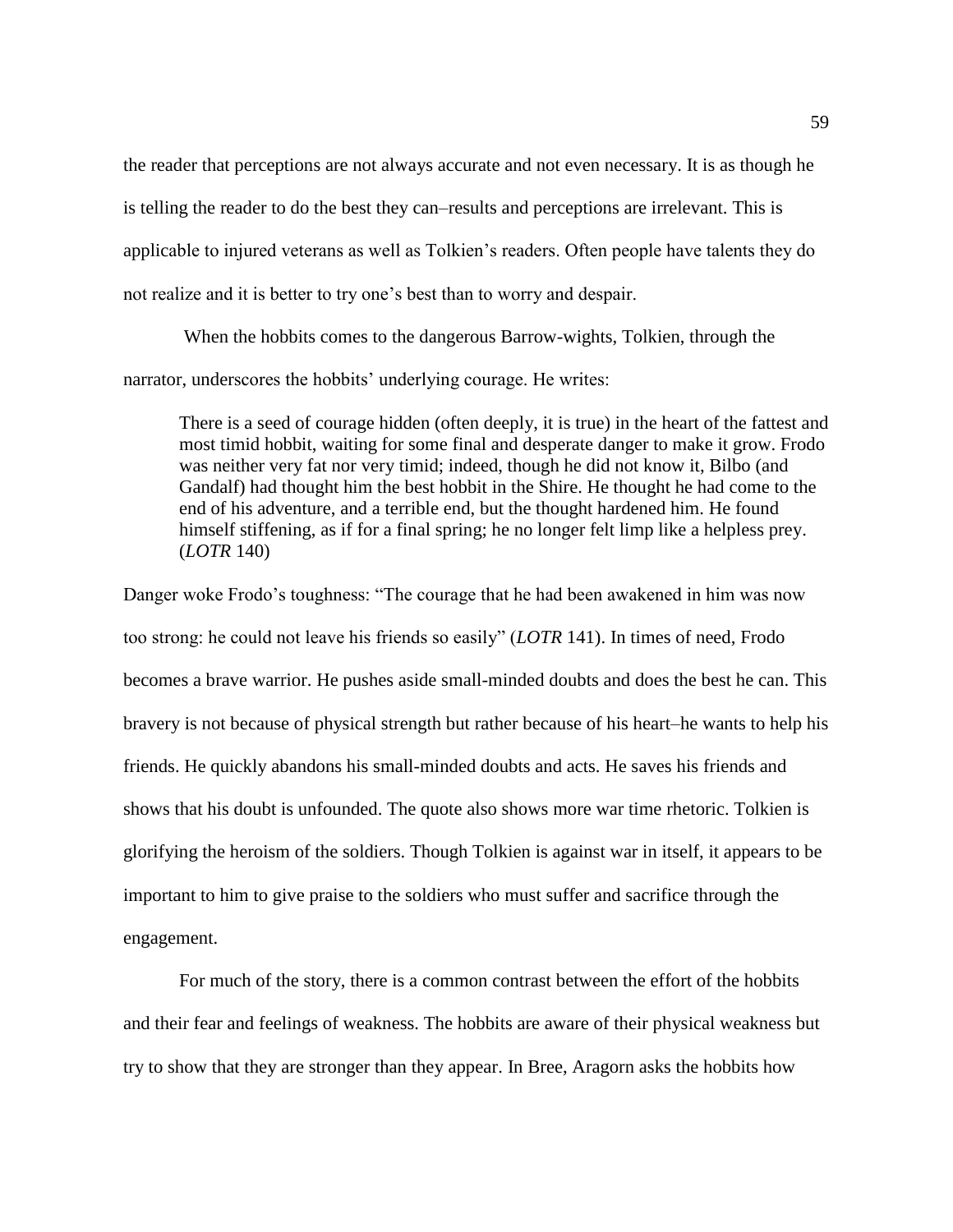much they can carry and Pippin replies "'As much as we must' said Pippin with a sinking heart, but trying to show that he was tougher than he looked (or felt)" (*LOTR* 178). Sam "defiantly" adds "'I can carry enough for two"' (*LOTR* 178). The hobbits often understand their smallness is a weakness (perceiving it similarly to how larger humans also do), but also try to prove they can be strong when needed.

Tolkien shows that hobbits are just as discriminatory towards other people as humans are, but he takes care to underscore the dangers of their provincialism. The narrator describes the Shire-hobbits' discrimination and writes: "The Shire-hobbits referred to those of Bree, and to any others that lived beyond the borders, as Outsiders, and took very little interest in them, considering them dull and uncouth" and that "Some, doubtless, were no better than tramps, ready to dig a hole in any band and stay only as long as it suited them" (*LOTR* 150). When Frodo speaks with Gandalf at Rivendell, he reveals his own biases towards humans: "I thought, well, that [humans] were just big, and rather stupid: kind and stupid like Butterbur; or stupid and wicked like Bill Ferny" (*LOTR* 221). He acknowledges "But then we don't know much about Men in the Shire, except perhaps the Bree-landers" (*LOTR* 221). Frodo's thoughts on humans are common among hobbits, but Tolkien constructively shows the attitudes are unwise. Through Gandalf, Tolkien writes:

"You don't know much even about them [Bree-landers], if you think old Barliman is stupid...He is wise enough on his own ground. He thinks less than he talks, and slower; yet he can see through a brick wall in time (as they say in Bree). But there are few left in Middle-earth like Aragorn son of Arathorn". (*LOTR* 221)

Hobbits, like humans, have biases and prejudices and their perceptions of others can be just as inaccurate as people like Boromir.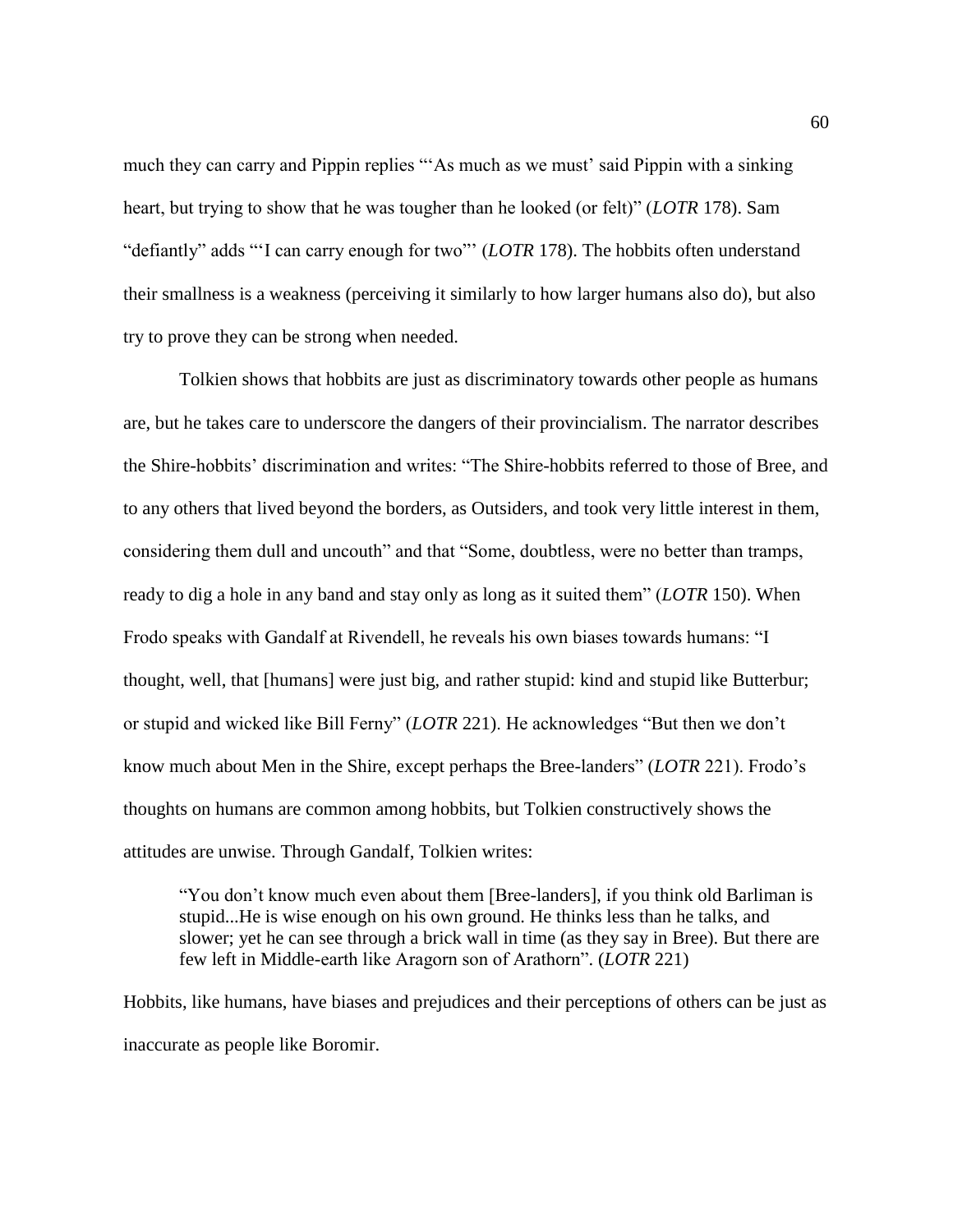Though hobbits have small-minded tendencies, Tolkien takes great care to show that hobbits like his other races, can grow with experience. The small-minded hobbits grow greatly through their struggles and adventures and serves as an example to Tolkien's readers. Though provincialism and isolationism were common during the mid-twentieth century, Tolkien is challenging the cultural norm and encouraging his readers to think outside their small-minded beliefs.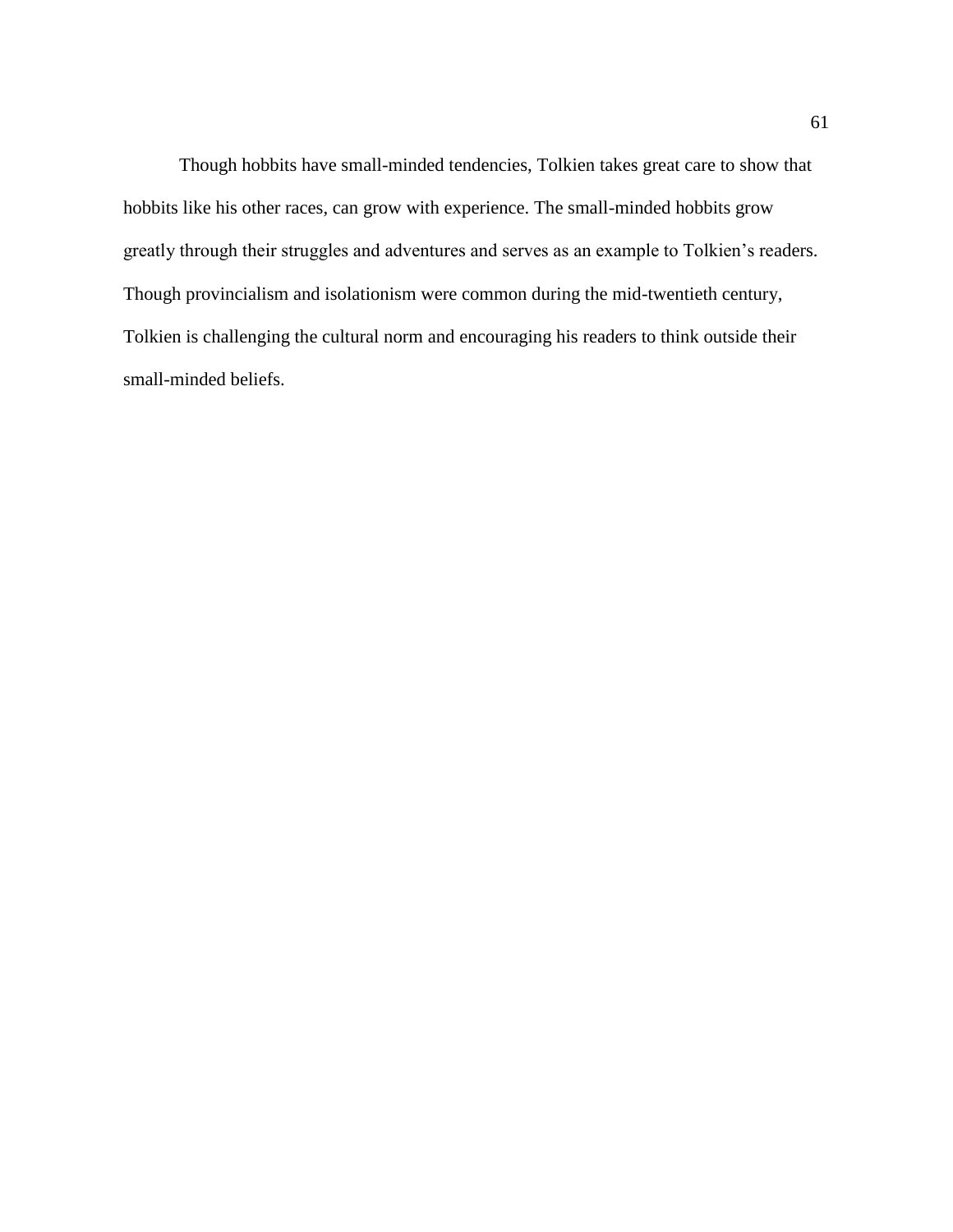#### **Conclusion**

The mid-twentieth century saw an increase in people with disabilities from the World Wars. This revealed negative perceptions towards people with disabilities and discrimination based on injuries. Tolkien's experience in the World Wars gave him the perspective to see beyond injuries and look at an individual's potential. In his novel, Tolkien attempts to show his readers that injured people can still do great things and can often perform at the level of a person without disabilities. In fact, at times it appears he argues that people with disabilities are often better suited to tasks than those without them. *The Lord of the Rings* encourages readers to challenge negative perceptions of injuries and realize that there is more to a person than can be seen simply by appearance.

Small-minded attitudes were also common during the mid-twentieth century. Many people were embracing isolation and did not want to get involved in other countries' affairs. Ultimately, isolation allowed Hitler to operate with little resistance; too late did the allies realize he was a danger to the entire world. Tolkien was interested in showing his readers that isolation is not helpful and people should explore the world around them. He was also interested in challenging the ignorance and stagnation of provincialism. Often provincial people try to interact with the world but think they know more than they really do, such as with Boromir. Other provincial habits causes people to not care about learning about the world, such as with many hobbits. However, Tolkien did not like these attitudes and used his novel to challenge the small-mindedness that he commonly saw. He used his hobbit characters to demonstrate the positives of personal growth, making the argument that people should attempt to grow out of their small-minded habits.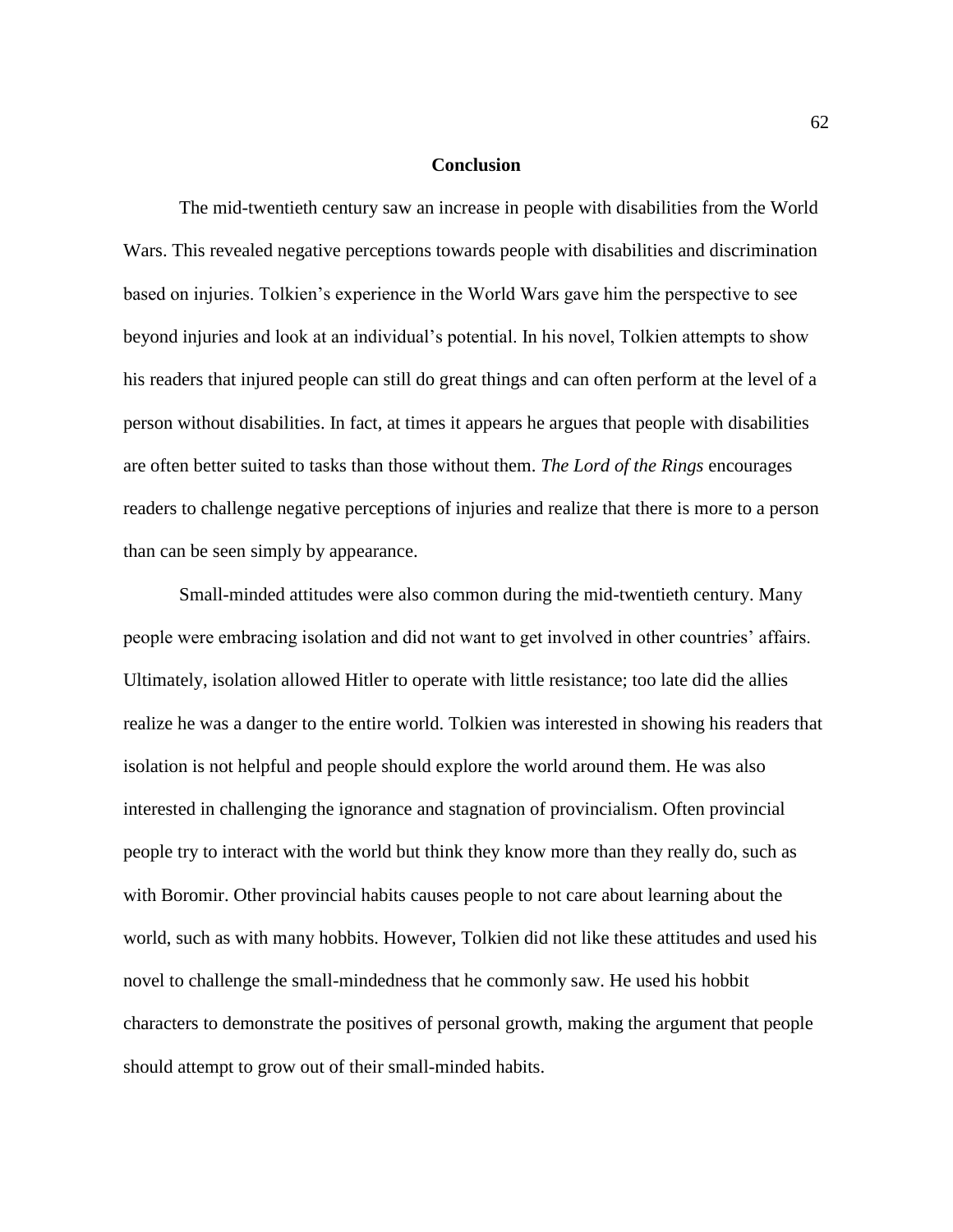#### **Works Cited**

Primary Sources:

- Tolkien, J.R.R. *The Annotated Hobbit.* Revised and expanded ed. Annotated by Douglas A. Anderson*.* Boston: Houghton Mifflin Co. 2002. 133-134. Print.
- ---. *The Letters of J. R. R. Tolkien.* Ed. Humphrey Carpenter. Boston: Mariner Books, 2000. Print.
- ---. *The Lord of the Rings: 50th Anniversary One-Volume Edition.* Boston: Houghton Mifflin Company, 1994. Print.
- ---. *The Tolkien Reader*. New York: Del Rey, 1966.

Secondary Sources:

- Baum, Matthew A. "Circling the Wagons: Soft News and Isolationism in American Public Opinion." *International Studies Quarterly* 48 (2004): 313-38. Print.
- Carpenter, Humphrey. *J.R.R. Tolkien: A Biography*. Boston: Houghton Mifflin Company, 2000. Print.
- Chance, Jane. *Tolkien and the Invention of Myth: A Reader*. Lexington: University Press of Kentucky, 2008. Print.
- Chance, Jane. *The Lord of the Rings: The Mythology of Power*. Lexington: University Press of Kentucky, 2001.
- Cohen, Deborah. *The War Come Home: Disabled Veterans in Britain and Germany, 1914, 1939*. Oakland: University of California Press, 2001. Print.
- Curry, Patrick. "Tolkien and his Critics: A Critique." *Root and Branch: Approaches towards Understanding Tolkien.* 2nd ed. Zurich: Walking Tree Publishers, 2005. 75-139. Print.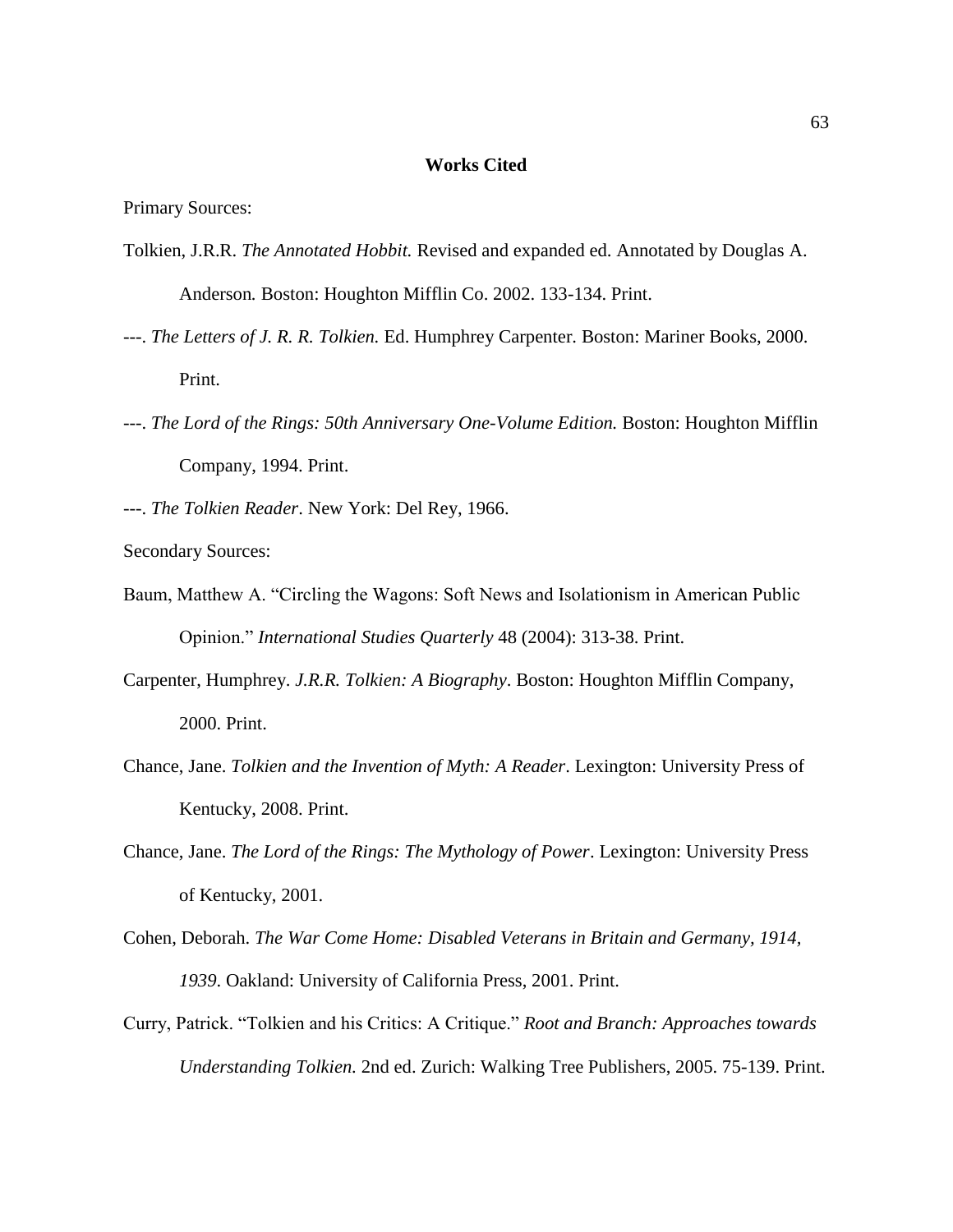- Darling, Rosalyn Benjamin. *Disability and Identity*. Boulder: Lynne Rienner Publishers, 2013. Print.
- Davis, Lennard. *The Disability Studies Reader.* New York: Routledge/Taylor and Francis Group, 2006. Print.
- Drout, Michael. "Towards a Better Tolkien Criticism." *Reading The Lord of the Rings: New Writings on Tolkien's Classic.* Ed. Robert Eaglestone. London: Bloomsbury Academic, 2006. Print.
- Ellison, John. "The Legendary War and the Real One. LothR and the Climate of its Times" *Mallorn: The Journal of the Tolkien Society* (1989): 17. Print.
- Fordham, Benjamin O. "Economic Interests and Public Support for American Global Activism." *International Organization* 62 (2008):163-82. Print.
- Garth, John. *Tolkien and the Great War: The Threshold of Middle-Earth*. Boston: Houghton Mifflin Company, 2003. Print.
- Goffman, Erving. "Stigma and Social Identity." *Stigma: Notes on the Management of Spoiled Identity*. Prentice-Hall, 1963. Print.
- Helms, Amalie. "Wounds Unhealed." *American Tolkien Society* 34.4 (2006): 1-3. Print.
- Jeffereys, Kevin. "R. A. Butler, the Board of Education and the 1944 Education Act." *History* 69.227 (1984): 415-431. Print.
- Jobs, Sebastian. *Welcome Home, Boys!: Military Victory Parades in New York City 1899- 1946.* New York: Campus Verlag, 2012. Print.
- Kavanagh, P. "The Parish and the Universe." *A Poet's Country: Selected Prose*. Ed. Quinn A. Dublin: Lilliput Press, (2003 [1952]). Print.